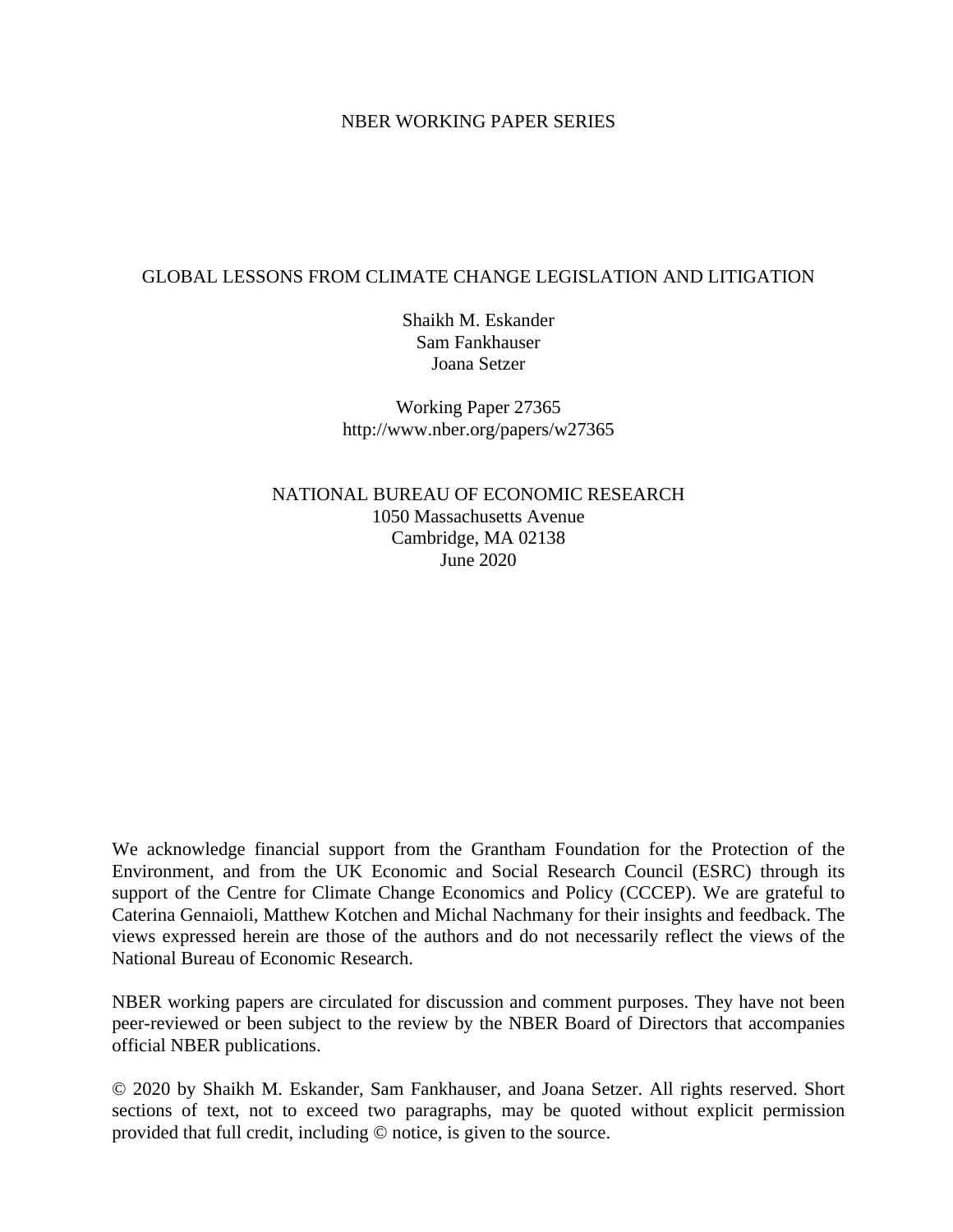Global Lessons from Climate Change Legislation and Litigation Shaikh M. Eskander, Sam Fankhauser, and Joana Setzer NBER Working Paper No. 27365 June 2020 JEL No. K32,Q54,Q58

## **ABSTRACT**

There is no country in the world that does not have at least one law or policy dealing with climate change. The most prolific countries have well over 20, and globally there are 1,800 such laws. Some of them are executive orders or policies issued by governments, others are legislative acts passed by parliament. The judiciary has been involved in 1,500 court cases that concern climate change (over 1,100 of which in the US). We use Climate Change Laws of the World (CCLW), a publicly accessible database, to analyze patterns and trends in climate change legislation and litigation over the past 30 years. The data reveal that global legislative activity peaked around 2009-14, well before the Paris Agreement. Accounting for effectiveness in implementation and the length of time laws have been in place, the UK and South Korea are the most comprehensive legislators among G20 countries and Spain within the OECD. Climate change legislation is less of a partisan issue than is commonly assumed: the number of climate laws passed by governments of the left, center and right is roughly proportional to their time in office. We also find that legislative activity decreases in times of economic difficulty. Where courts have got involved, judges outside the US have ruled in favor of enhanced climate protection in about half of the cases (US judges are more inclined to rule against climate protection).

Shaikh M. Eskander London School of Economics Houghton Street London WC2A 2AE United Kingdom S.M.Eskander@lse.ac.uk

Sam Fankhauser London School of Economics Houghton St London WC2A 2AE United Kingdom s.fankhauser@lse.ac.uk

Joana Setzer London School of Economics Houghton St London WC2A 2AE United Kingdom j.setzer@lse.ac.uk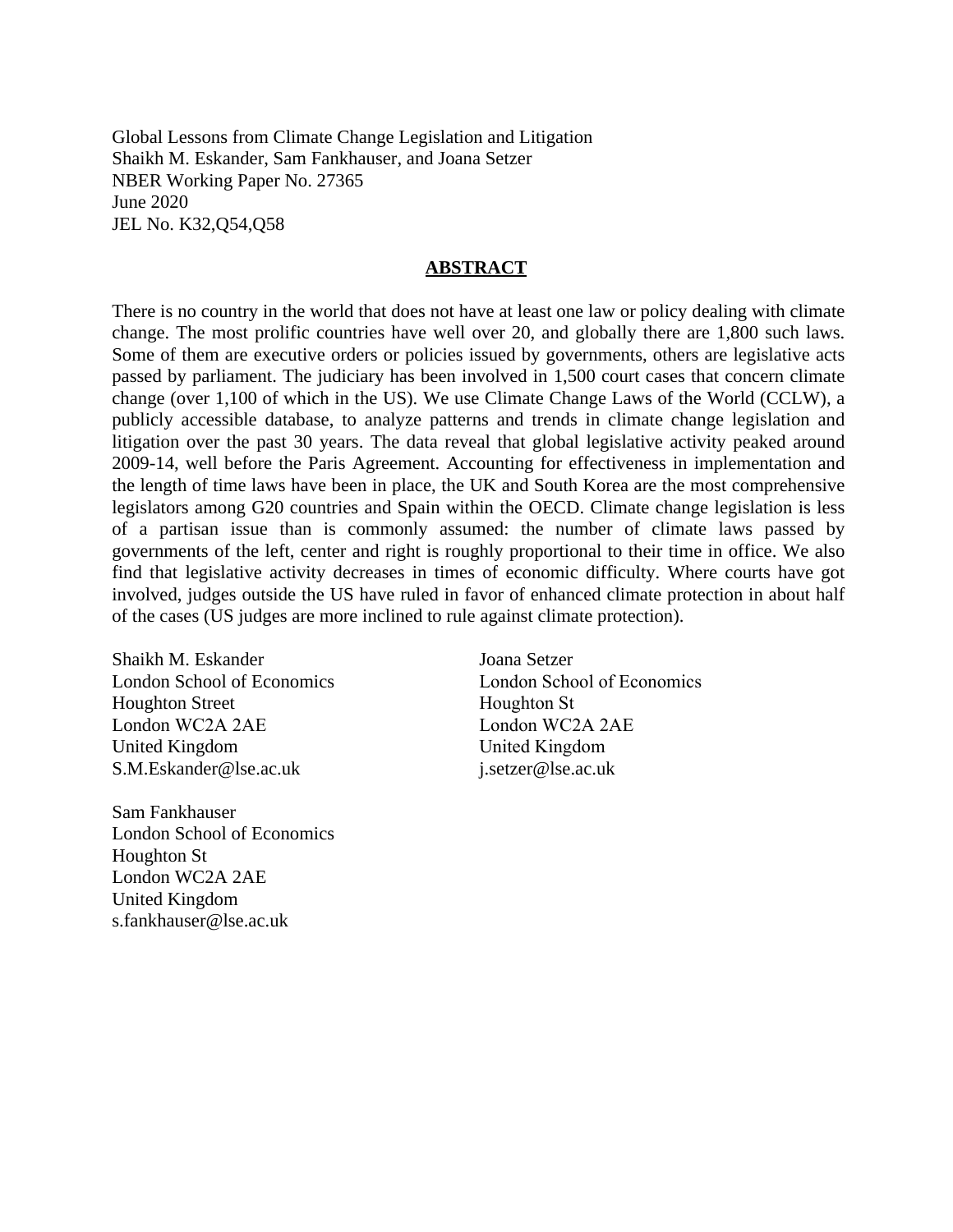## **1. Introduction**

The international climate change architecture and the scientific evidence both demand accelerated action on climate change. Under the Paris Agreement, countries are obliged to ratchet up their Nationally Determined Contributions (NDCs) to the Paris process in 2020. According to climate scientists, current emission reduction commitments are likely to result in a global mean temperature rise of around 3°C by 2100, rather than the "well below 2°C" envisaged under Paris (Rogelj *et al.* 2016).

We observe that national climate action is accelerating. Between 1990 and 1999, only 110 laws and significant policies were passed that directly or indirectly addressed climate change. Between 2010 and 2019 the flow of new laws had grown tenfold to about 1,100 laws and policies. The total stock of climate change laws and policies worldwide now stands at 1,800 and continues to grow.

Our awareness of those initiatives is improving at the same time. In 2013, climate change legislation was tracked in just 33 countries (Townshend *et al.* 2013). By 2015 the number had risen to 66 countries (Fankhauser *et al.* 2015a, b). Today coverage is global at the level of nation states. In the course of the data gathering, understanding also grew about the breadth of actions that are relevant to climate change, which brought additional laws into the count. This was the case especially for adaptation laws, where the delineation with related activities, such as disaster risk management, is necessarily fuzzy.

Climate legislation is an essential part of climate change governance, as successful action against climate change requires a legal basis. Emissions pledges are not credible unless the targets, and the measures enacted to achieve them, are rooted in law. Although climate laws and policies vary greatly in scope and ambition (that is, at the intensive margin), their growing number (the extensive margin) is an important indicator of countries' ambition on climate change.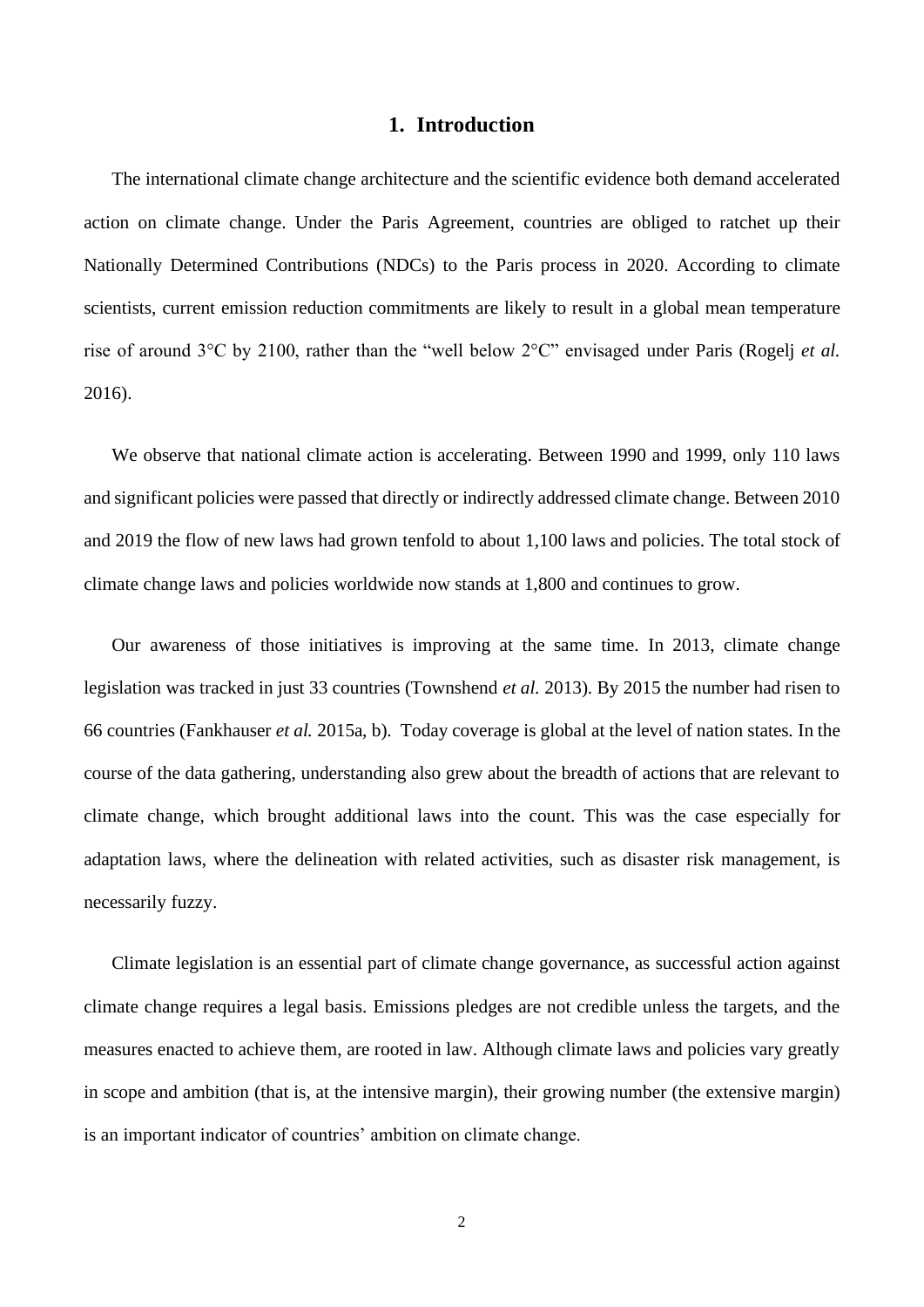In addition to the laws, edicts and policies passed by executive and legislative bodies, we are observing an increasing participation by the judiciary in the governance of climate change. About 1,500 climate change-related court cases have so far been identified worldwide, three quarters of which in the United States.

The relationship between climate legislation and litigation is still unclear (Setzer and Vanhala 2019), but broadly the two appear to serve complementary functions. The judiciary is implementing government policy prescriptions, interpreting climate legislation and filling enforcement gaps. While "regulation through litigation" can compensate for deficits in the volume or quality of legislation, the judiciary is also mobilized in countries with progressive climate change legislation. In fact, legal mobilization for climate change – using the courts and legal techniques as an instrument for obtaining wider collective objectives – often occurs combination with other forms of mobilization, such as legislative activity, but also political pressure and grassroots activism (Setzer and Vanhala, 2019).

One of the best tools for tracking global trends in climate change policy, legislation and litigation is *Climate Change Laws of the World* (CCLW), a searchable, publicly accessible database created and maintained by the Grantham Research Institute on Climate Change and the Environment at the London School of Economics.<sup>1 2</sup> The database is a joint initiative with the Sabin Centre for Climate Change Law at Columbia Law School. At the end of 2019 it featured 1,800 climate laws in 198 jurisdictions,

<sup>&</sup>lt;sup>1</sup> *Climate Change Laws of the World* can be accessed at [https://climate-laws.org.](https://climate-laws.org/)

<sup>&</sup>lt;sup>2</sup> There are other databases, which focus on particular policy processes, sectors or subsets of countries. The Climate Policy database project [\(http://climatepolicydatabase.org\)](http://climatepolicydatabase.org/) gathers information on which countries are implementing good-practice policies or policies to reduce carbon emissions. The International Energy Agency (IEA) Policies and Measures Database [\(https://www.iea.org/policies\)](https://www.iea.org/policies) provides access to information on past, existing or planned government policies and measures to reduce GHG emissions, improve energy efficiency and support the development and deployment of renewables and other clean energy technologies. ClimateWatch [\(https://www.climatewatchdata.org\)](https://www.climatewatchdata.org/) tracks progress with Nationally Determined Contributions (NDCs) to the Paris Agreement.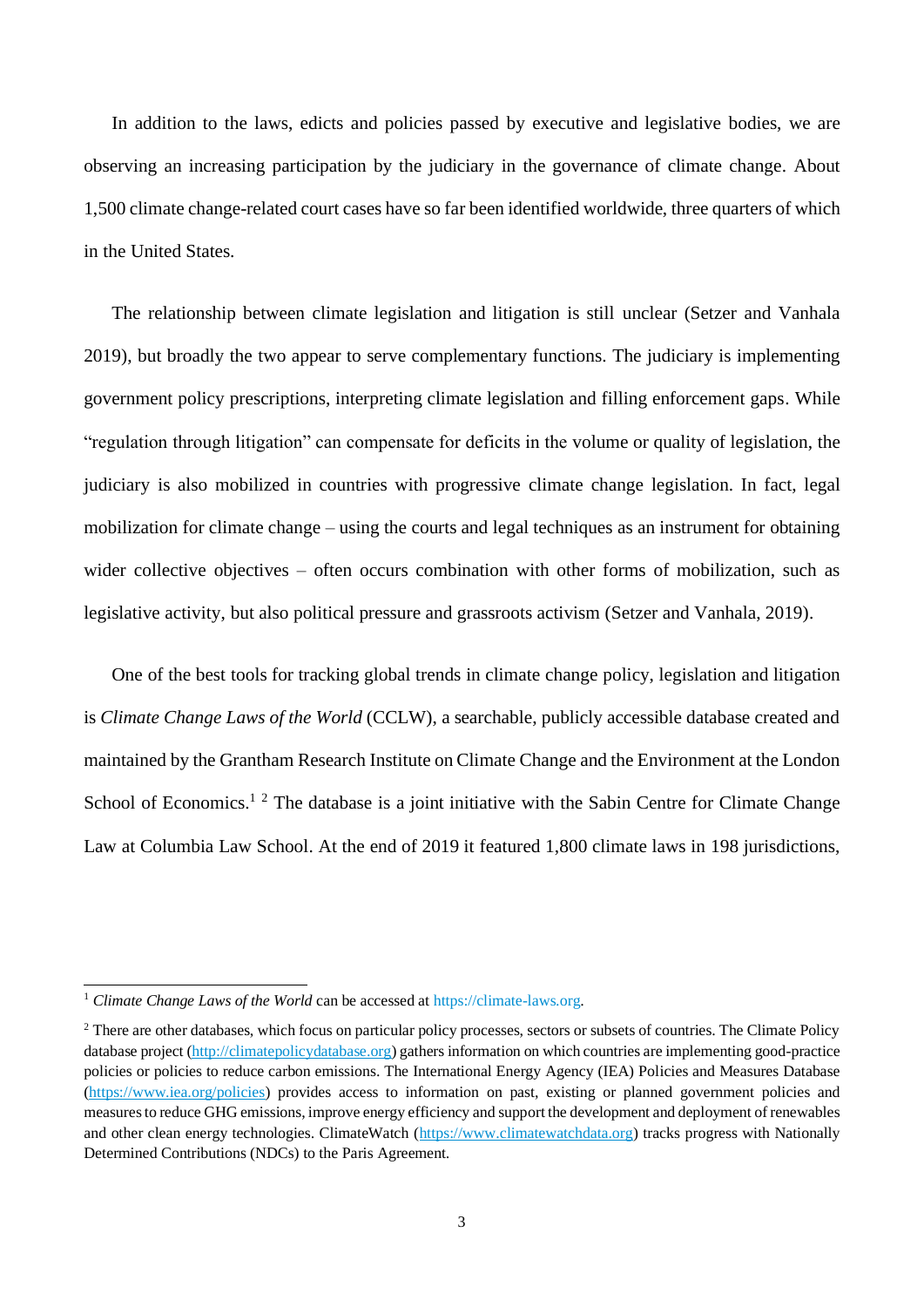alongside 355 court cases in 36 jurisdictions. <sup>3</sup> The aim is to provide transparency about the actions of individual countries in addressing global climate change, the ultimate collective action problem.

This paper uses CCLW to analyze patterns and trends in national climate change legislation and litigation over the past 30 years. It provides an overview of what countries are already doing – and what countries that are not yet doing it could potentially do – to implement the objectives of the Paris Agreement. We look at the contribution of governments (the executive), parliaments (the legislature) and courts (the judiciary).

Our interest is in high-level patterns. We do not aspire to provide detailed case studies or carefully identified statistical relationships. There is an emerging literature that is aiming to do this (cited below). We restrict ourselves to a few simple statistics and correlations. The data reveal that global legislative activity peaked before the Paris Agreement in around 2009-14. We find that climate change legislation is in most countries a bipartisan concern and that legislative activity decreases in times of economic difficulty. The UK and South Korea are the most comprehensive legislators among the G20, and Spain is the most comprehensive legislator within the OECD. Where courts have got involved, judges outside the US have ruled in favor of enhanced climate protection in about half of the cases.

The next section briefly introduces the CCLW database, including its history, scope, shortcomings and a few descriptive statistics. Section 3 discusses some key findings that may be gleaned from the data. Section 4 concludes.

<sup>&</sup>lt;sup>3</sup> Information on climate change litigation in the United States is contained in a separate database maintained by the Sabin Centre. The data can be accessed at [http://climatecasechart.com/us-climate-change-litigation/.](http://climatecasechart.com/us-climate-change-litigation/) The database is maintained in collaboration with the law firm Arnold & Porter, to which the Sabin Center has close links.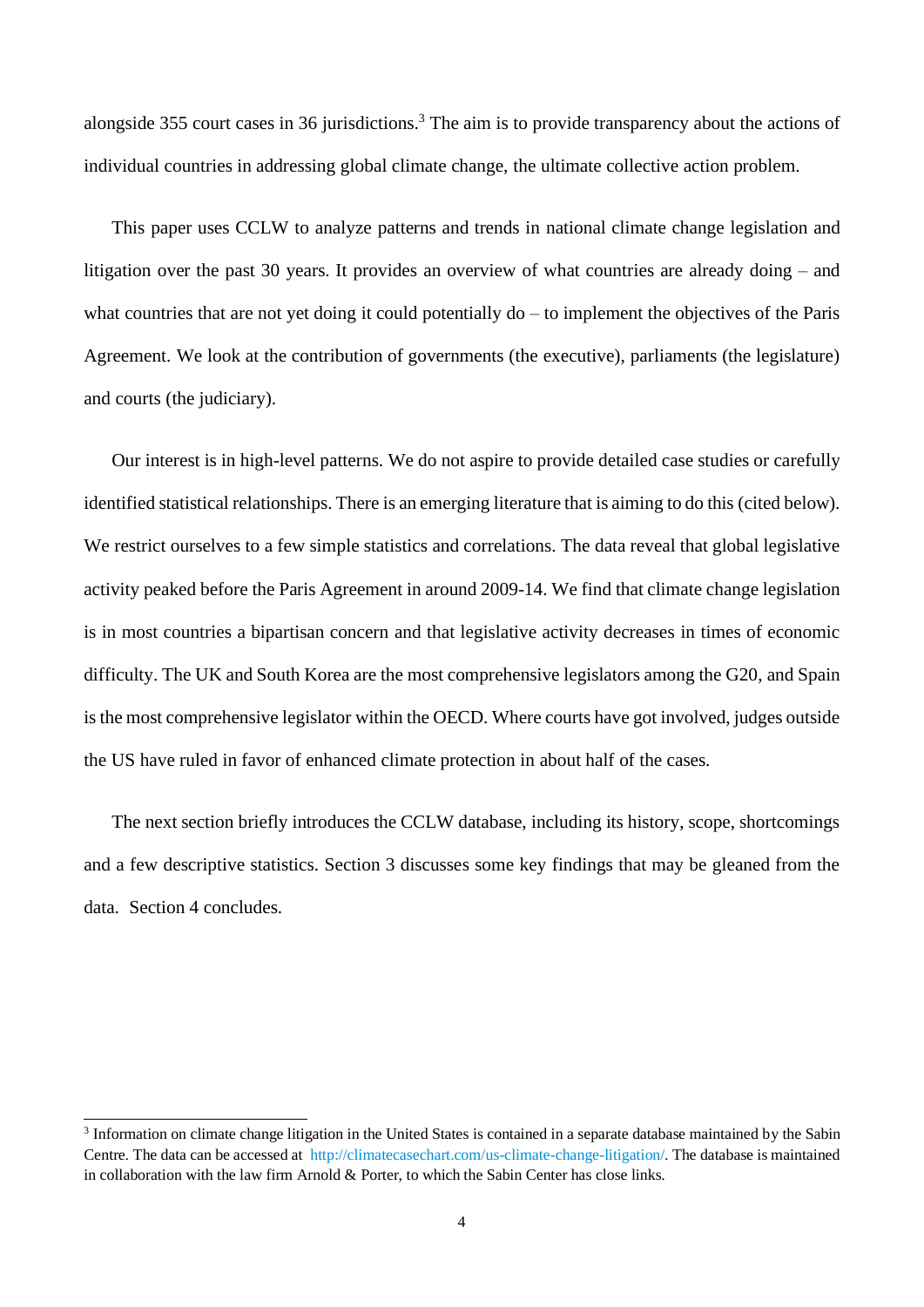## **2. The** *Climate Change Laws of the World* **Database**

## *2.1 Background*

The *Climate Change Laws of the World* database has been compiled over a decade with the help of international partners such as the Inter-Parliamentary Union (IPU), the global organization of national parliaments, and the Global Legislators Organization for a Balanced Environment (GLOBE), an international legislators' forum. The impetus for the initiative was a desire to document national climate action following the 2009 Copenhagen summit and debunk the myth that each country was acting alone (Townshend *et al.* 2011). Over the years, reporting grew from a handful of major emitters to global coverage. Collaboration with the Sabin Center on Climate Change Law at Columbia Law School from 2015 onward (when the database acquired its current name) allowed the extension of the database from climate change legislation to climate change litigation.

Data are collected in real time from official sources such as government websites, parliamentary records and court documents. There is an internal protocol to ensure new entries conform with CCLW's definition and interpretation of what constitutes climate change legislation and litigation. Most entries contain a link to the actual text of the law or the filing and court decision.

This is the first academic synthesis of the main patterns and trends that the CCLW data reveal. So far, the data have mostly served to assess global progress in adopting climate policies (Dubash *et al.* 2013; Iacobuta *et al.* 2018; Townshend *et al.* 2013), understand the political economy of passing climate laws (Fankhauser *et al.* 2015a, b), identify good practice in climate change governance (Averchenkova *et al.* 2017; Jordan *et al.* 2018) and assess the environmental impact of climate legislation (Eskander and Fankhauser 2020). The litigation data have been used to assess trends in climate litigation (Burger *et al.* 2017; Setzer and Bangalore, 2017; Wilensky 2015) and to analyze particular aspects of climate litigation, such as litigation in the financial sector (Solana 2020) and in the Global South (Peel and Lin 2019; Setzer and Benjamin 2019).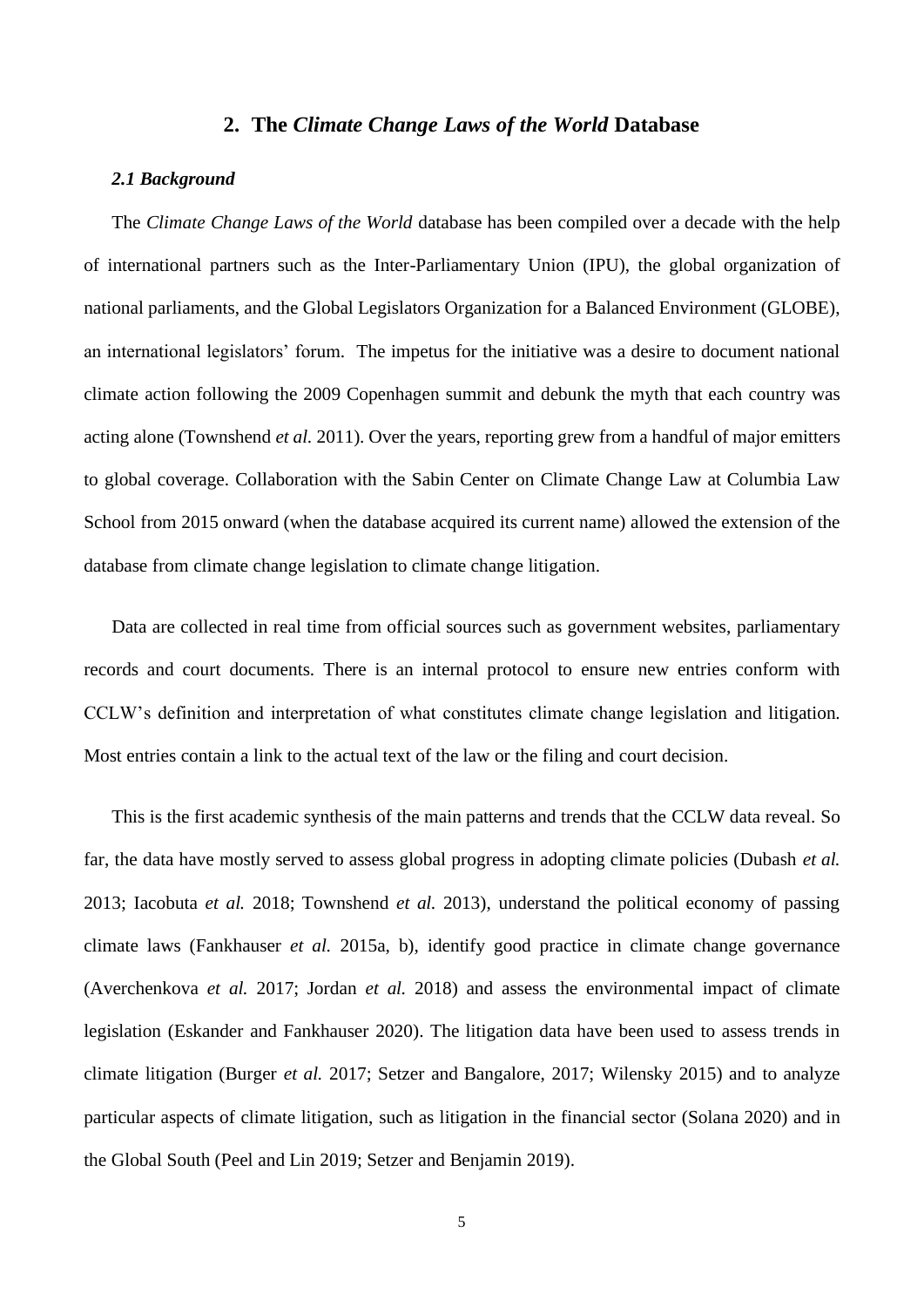#### *2.2 Climate change legislation*

The main part of the CCLW database concerns climate change legislation. The legislation database aspires to be a globally comprehensive record of legislation activities in 198 jurisdictions (197 countries and territories, plus the European Union as a block). It adopts a broad definition of climate legislation, including legislative acts, executive orders and policies of equivalent importance. Legislative acts, passed by parliaments, account for about 40 percent of entries and executive orders and policies, issued by governments, for about 60 percent (see Table 1). For simplicity, we refer to all these interventions as "laws".

The laws included in CCLW either specifically refer to climate change or promote the sectoral measures required to reduce emissions and increase climate resilience. As such, the database covers the full range of interventions that is relevant to climate change, including:

- overarching policies like carbon pricing schemes (e.g., New Zealand's *Climate Change Response (Emissions Trading) Amendment*),
- energy sector policies (e.g., Germany's *Renewable Energy Sources Act*),
- transport interventions (e.g., Brazil's *Mandatory Biodiesel Requirements*),
- forestry interventions as relate to climate (e.g., the Democratic Republic of Congo's *Law on Protection of the Nature*), and
- adaptation interventions (e.g., Japan's *Climate Change Adaptation Act*).

A particularly important category is strategic framework laws, which aim to create a unifying institutional structure to reduce greenhouse gas emissions or address physical climate risks, or often both. An instructive example is the UK *Climate Change Act* of 2008, which (i) sets a legally binding long-term mitigation goal (since strengthened to net-zero by 2050), (ii) legislates intermediary shortterm targets (or carbon budgets), (iii) creates an independent advisory body (the Committee on Climate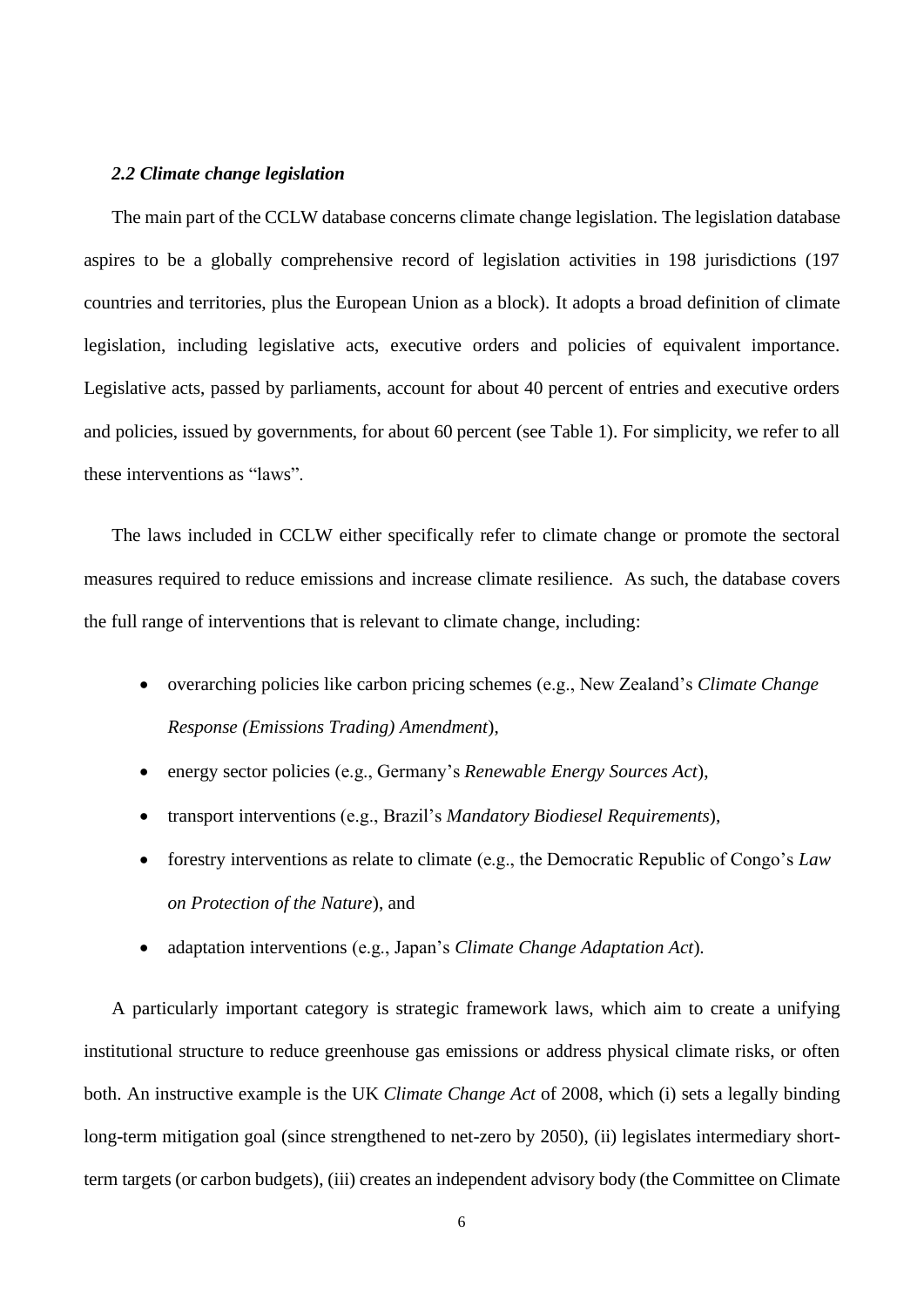Change), (iv) establishes a continual process of adaptation planning, and (v) mandates regular government reporting on progress (Averchenkova et al. 2020; Muinzer 2018).<sup>4</sup> Many of these features have been replicated in other framework laws, for example Mexico's *General Law on Climate Change* 2012,<sup>5</sup> New Zealand's *Climate Change Response (Zero Carbon) Amendment Bill* 2019,<sup>6</sup> and the climate change acts of several European countries (Nash and Steurer 2019). South Korea's *Framework Act on Low-Carbon Growth* 2010 stands out because it couches climate action in a wider green growth narrative, combining environmental with industrial policy.<sup>7</sup>

However, the majority of climate laws concern sector-specific interventions, in particular on energy. About 60 percent of laws contain provisions on energy supply, such as the promotion of renewable energy, and / or energy demand, such as industrial or residential energy efficiency. Interventions on transport and forestry are less frequent. About a third of all laws concern climate resilience and adaptation to climate risks. CCLW now also covers disaster risk management, that is, laws concerned with the impacts of current climate variability, rather than future climate change.

*<Table 1: Descriptive legislation statistics>*

## *2.3 Climate change litigation*

The litigation database within CCLW is different from the legislation database in that it does not aspire to be comprehensive in its geographic coverage or in the number of cases it contains.

<sup>4</sup> Full text and summary available at: [https://climate-laws.org/cclow/geographies/united-kingdom/laws/climate-change](https://climate-laws.org/cclow/geographies/united-kingdom/laws/climate-change-act-34405aa9-396e-4a78-a662-20cad9696365)[act-34405aa9-396e-4a78-a662-20cad9696365.](https://climate-laws.org/cclow/geographies/united-kingdom/laws/climate-change-act-34405aa9-396e-4a78-a662-20cad9696365)

<sup>5</sup> Full text and summary available at: [https://climate-laws.org/cclow/geographies/mexico/laws/general-law-on-climate](https://climate-laws.org/cclow/geographies/mexico/laws/general-law-on-climate-change)[change.](https://climate-laws.org/cclow/geographies/mexico/laws/general-law-on-climate-change) For challenges in implementing the law, see Averchencova and Guzman Luna (2018).

<sup>6</sup> Full text and summary available at: https://climate-laws.org/cclow/geographies/new-zealand/laws/climate-changeresponse-act-2002-as-amended-by-the-climate-change-response-zero-carbon-amendment-act.

<sup>7</sup> Full text and summary available at[: https://climate-laws.org/cclow/geographies/south-korea/laws/framework-act-on-low](https://climate-laws.org/cclow/geographies/south-korea/laws/framework-act-on-low-carbon-green-growth-regulated-by-enforcement-decree-of-the-framework-act-on-low-carbon-green-growth)[carbon-green-growth-regulated-by-enforcement-decree-of-the-framework-act-on-low-carbon-green-growth.](https://climate-laws.org/cclow/geographies/south-korea/laws/framework-act-on-low-carbon-green-growth-regulated-by-enforcement-decree-of-the-framework-act-on-low-carbon-green-growth)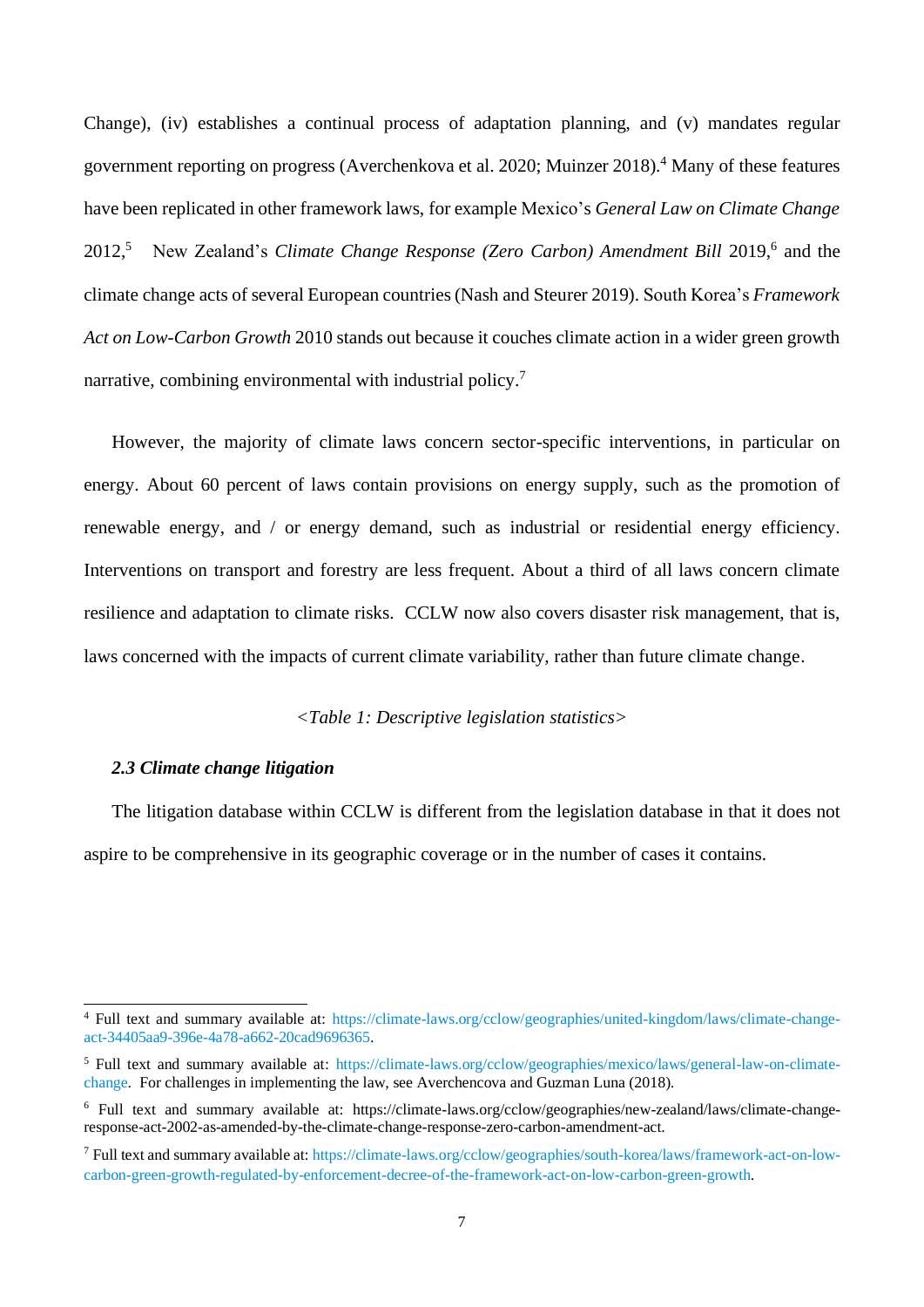CCLW adopts a broad definition of litigation in terms of actors (governmental and nongovernmental), jurisdictional levels (local, regional, national and international) and the profile of the case (climate as central or peripheral). Included in the database are lawsuits brought before administrative, judicial and other investigatory bodies that raise issues of law or fact regarding the science of climate change and climate change mitigation and adaptation efforts (Markell and Ruhl 2012; Burger *et al.* 2017). The case files contain keywords such as climate change, global warming, global change, greenhouse gas, GHGs, and sea level rise. Cases that make only passing reference to the fact of climate change, its causes or its effects are excluded if they do not address in direct or meaningful fashion the laws, policies or actions that compel, support or facilitate climate mitigation or adaptation. Cases that seek incidentally to accomplish (or prevent) climate change policy goals without reference to climate change issues are not included (Burger *et al.* 2017). Thus, for example, the database does not include cases in which the parties seek to limit air pollution from coal-fired power plants but do not directly raise issues of fact or law pertaining to climate change.

The identification of climate change litigation also involves characterizing the centrality of climate change issues to the case (Peel and Osofsky 2015; Bouwer 2018). Climate change can range from being a *central* issue in a case, to *peripheral*, that is, litigation that was brought in part over climate change issues but focuses on other grounds (for example, disputes over the siting of wind farms or about subsidies for renewable energy). Litigation that is *not explicitly* tied to climate change arguments but is within the context of climate change (for instance, disputes relating to insurance and risk, or intellectual property rights) has been underappreciated by the literature, but has important strategic, policy and governance implications because it could implicitly impact on accessibility of finance or new technologies to support climate change (Bouwer 2018).

The vast majority of climate change litigation cases (1,154) has been filed in the United States, and these are contained in a separate database. The material difference between US and non-US cases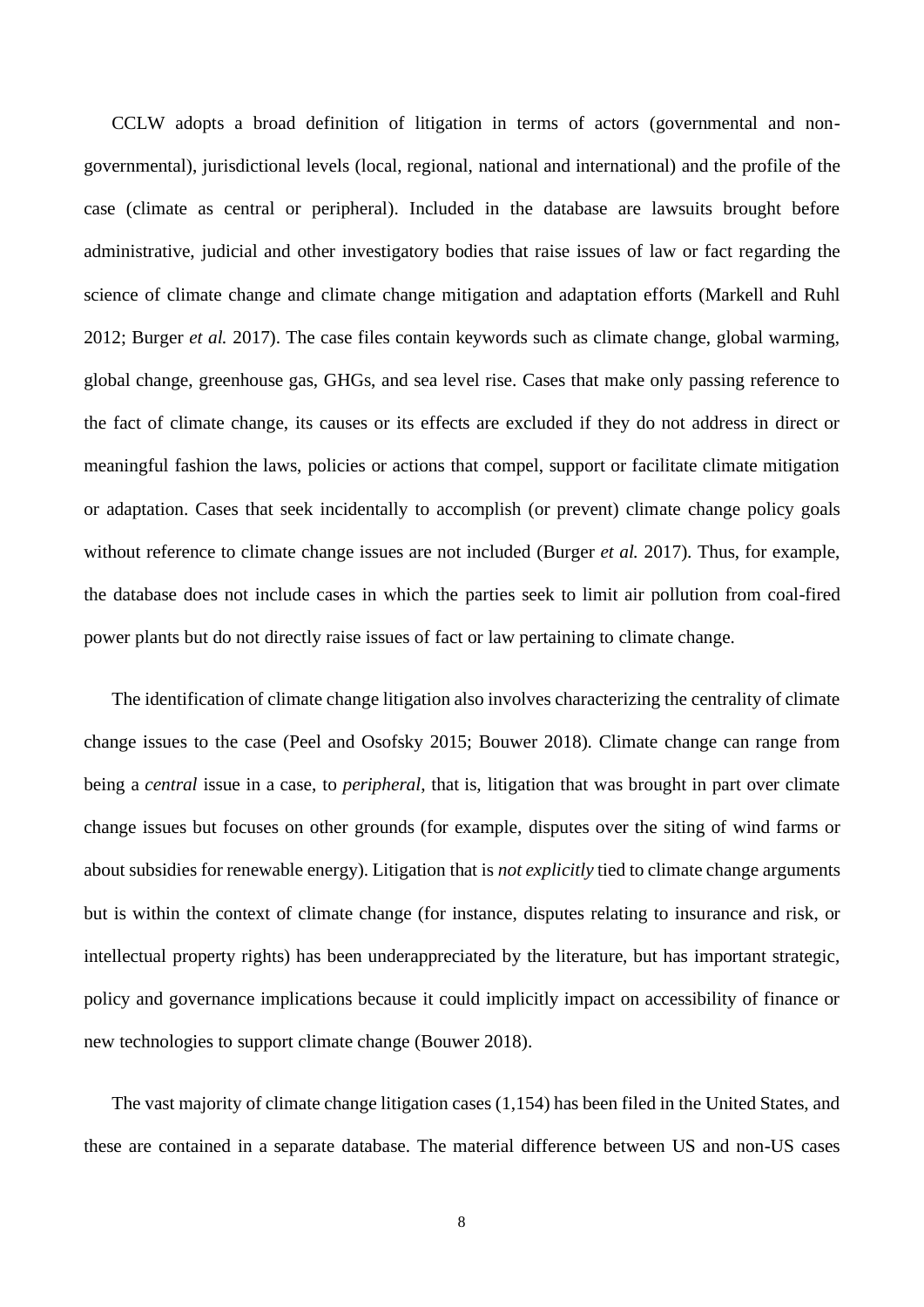makes cross-country analysis and the comparison of US and non-US trends impracticable. We focus our analysis on the 355 cases that have been filed in 36 non-US jurisdictions (as of end-2019). The majority of them are in Australia (96 cases) and in the European Union (57 cases). The database also includes 18 cases that have been brought before supranational tribunals such as the UN Human Rights Committee, the Inter-American Commission on Human Rights, and the Inter-American Court on Human Rights. (See Appendix Table A4 for details).

Over 80 percent of the non-US cases have been brought against governments, and typically the plaintiff is either a private company or a non-governmental organization (NGO). Lawsuits against private defendants are still relatively rare (Table 2; see also Wilensky 2015). Most cases are routine and concern the application, interpretation and enforcement of laws such as planning law or the operation of emissions trading schemes (Markell and Ruhl 2012; Bouwer 2018).

Climate change is at the core of the legal argument in less than 40 per cent of cases (138 out of 355). A smaller number of these lawsuits can be described as strategic cases. The delineation is not firm, but these are high-profile claims brought either against governments, where plaintiffs seek increased mitigation ambition, or against large emitters, where plaintiffs seek compensation for damages caused by, or costs incurred due to, climate change. Their aim is to advance policy outcomes and to drive behavioral shifts by key actors (Peel and Osofsky 2015). Table 3 contains summaries of three landmark cases (*Urgenda Foundation v. State of the Netherlands*; *Leghari v Federation of Pakistan*; and the *Carbon Majors Inquiry*), which received considerable media attention and have inspired similar cases in other jurisdictions.

*<Table 2: Descriptive litigation statistics>*

*<Table 3: Strategic litigation cases>*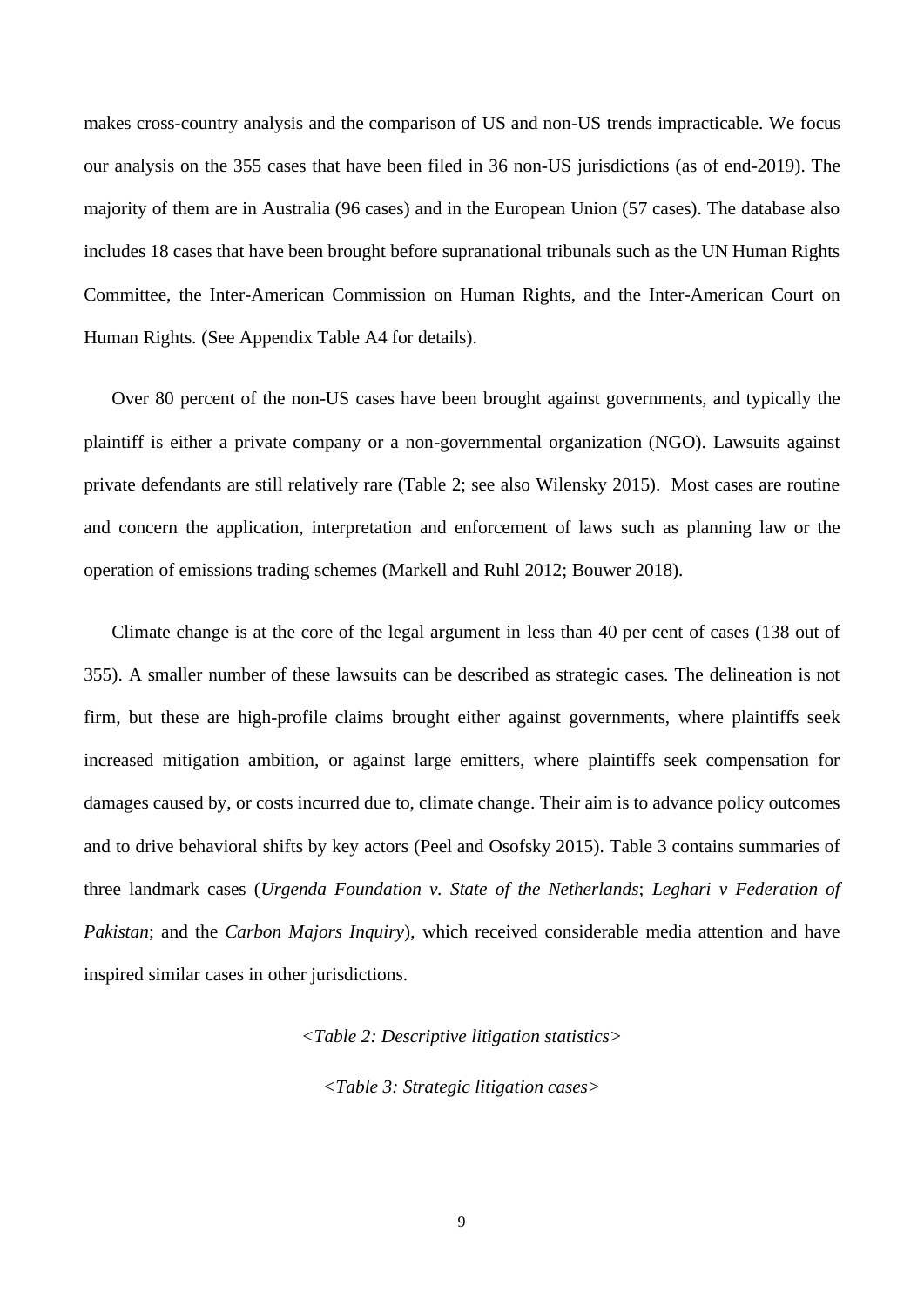## *2.4 Limitations*

While CCLW is arguably the most comprehensive database of its kind, it has some limitations. In terms of legislation data, an important issue is that the database is silent about the quality of different laws. Stringent and comprehensive framework laws like the UK *Climate Change Act*, which has been praised for its innovative features (Averchenkova *et al.* 2020; Muinzer 2018), are treated in the same way as unsuccessful laws such as Indonesia's various attempts to combat deforestation.

The delineation of what does and does not constitute a climate change law can be difficult. Although CCLW errs on the side of inclusion, by restricting the collection to certain categories of climate‐related laws and policies, the dataset presents an incomplete picture of regulatory efforts relating to climate change (Scotford and Minas 2019). The issue is perhaps most pertinent in the areas of adaptation and land-use change, but similar definitional issues also affect the litigation database.

The legislation database focuses on national climate policy, which means initiatives at the subnational level and by non-state actors are not covered. State, province and city-led initiatives are particularly significant in countries with federal structures or where national engagement with climate change has been intermittent, such as Australia, Brazil, Canada and the United States. In each of these countries, climate policy at sub-national level is fairly advanced and often ahead of the national discourse.

Conversely, in EU member states a focus on national climate policy would ignore the important role of the European Union in national climate policy. The EU has passed 33 climate laws, including legislation to set up an EU-wide emissions trading scheme and establish ambitious targets on renewable energy, which are legally binding for its member states. Fortunately, there is a relatively easy fix to this bias, which is to add all EU laws to the tally of member states (Eskander and Fankhauser 2020).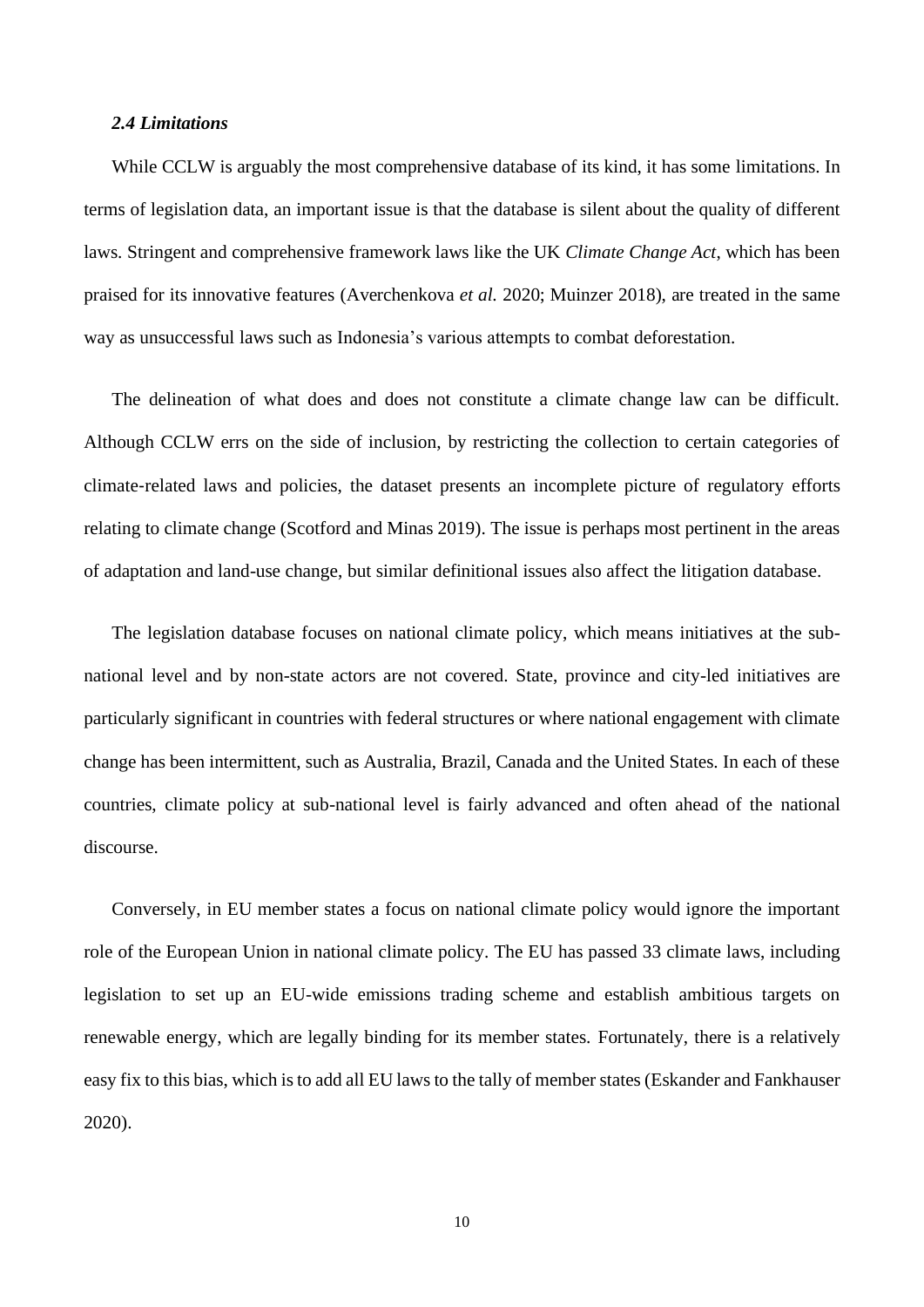A potential problem for time series or panel data analysis is that when laws are amended the database only records the latest version, thus omitting earlier activities. Legal provisions are often tightened over time (as for example Switzerland did when revising its *CO2 Act* in 2013), but there are also cases of reversal (such as the repeal of Canada's *Kyoto Implementation Act* in 2012 and Australia's *Clean Energy Act* in 2014). In each case, these events supersede earlier database entries.

The litigation dataset has its own limitations. Perhaps the most important one concerns data collection. While the CCLW dataset is the largest one compiled to date, it cannot be deemed representative or comprehensive. Rather, the dataset consists of cases from a limited number of countries, dictated by data accessibility and language considerations. The case list heavily relies on partners of the data providers and on media reports, predominantly in English – ultimately meaning we cannot be sure of the full extent of unidentified litigation cases. Moreover, due to different regulation and litigation cultures, the database is highly uneven, with the majority of the cases attributable to a few jurisdictions. Finally, the CCLW dataset does not include litigation in the US, where the majority of cases has been brought and where, due to relative advantages in procuring information about the cases, the data is closer to being comprehensive.

## **3. Insights**

#### *3.1 The peak in climate change legislation predates the Paris Agreement*

Practically all climate change laws have been passed over the last 30 years (Figure 1). In 1990, there were only 35 laws with relevance to climate change worldwide (Table 1 above). As there was little awareness of the climate issue at that time, most of these laws had related objectives such as energy efficiency (e.g. Costa Rica's *Energy Law* 1990). Other early laws had wider environmental objectives that were later applied to climate change. For example, the US *Clean Air Act* 1963 is concerned with air pollution, but after a 2007 ruling by the Supreme Court (*Massachusetts vs*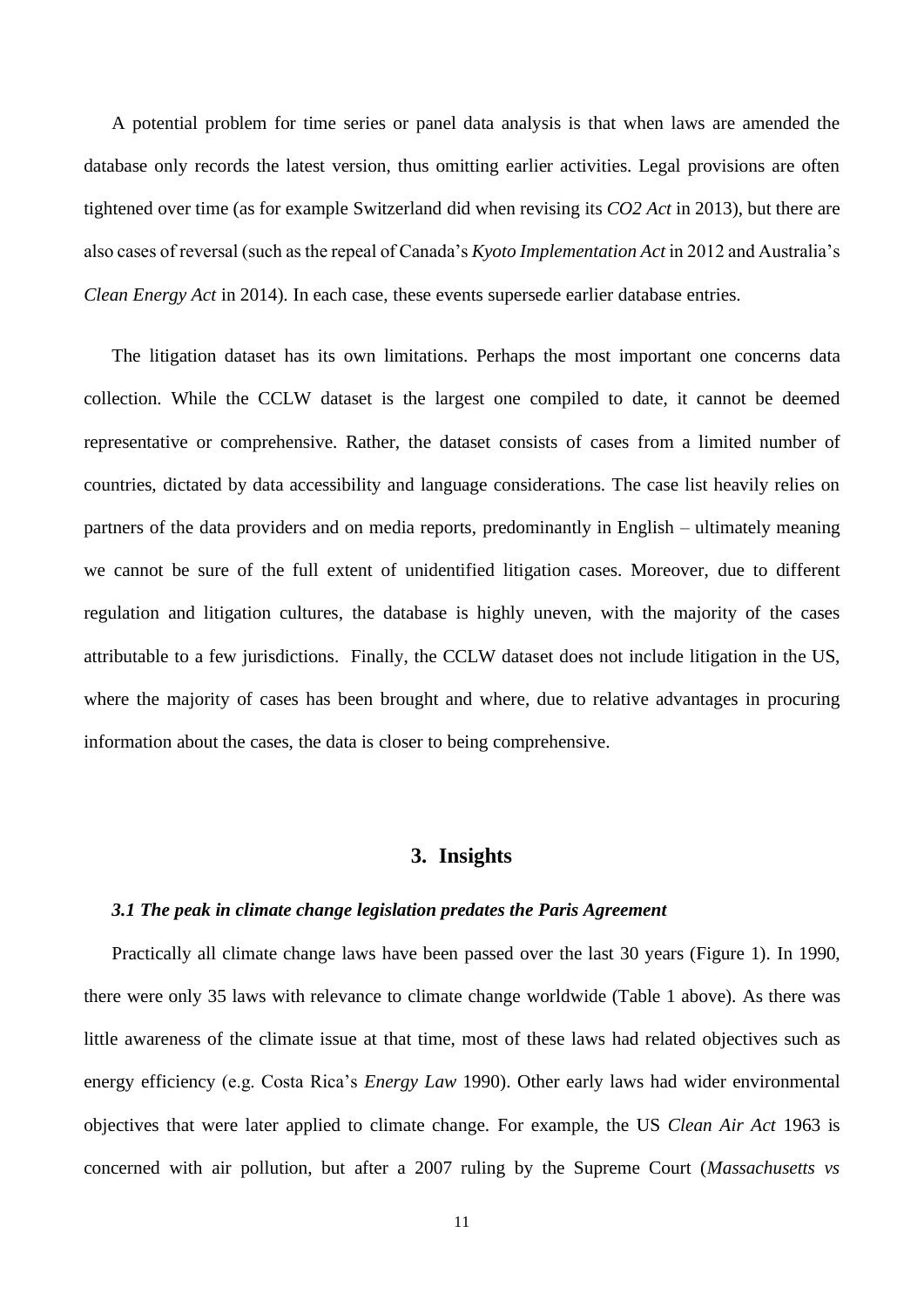*Environmental Protection Agency*), the Obama administration used it as the legal basis to regulate greenhouse gas emissions.

## *< Figure 1: Climate change legislation over time>.*

By the mid-1990s the number of climate laws began to rise. Prominent early examples are Sweden's *Carbon Tax Act* 1991 and Japan's *Act on Promotion of Global Warming Counter Measures*  1998. Law making reached a peak in the period 2009-14, when over 120 new laws were passed each year. During this heyday, significant framework laws were passed for example in the UK (2008), South Korea (2010) and Mexico (2012). The European Union's *2020 Climate and Energy Package* with its 20-20-20 targets (for emissions, renewable energy and energy efficiency) was also passed in this period. In the United States, a law of similar standing, the *American Clean Energy and Securities Act 2009*, known as the Waxman-Markey Bill after its sponsors, was approved by the House of Representatives, but not tabled in the Senate. After 2014, legislative activity began to tail off.

The 2009-14 peak was supported by increased activity in developing countries, sometimes with the support of development agencies. Many of these interventions concerned adaptation, which was a bigger legislative focus than in the industrialized world. Most of them were policy documents, such as Ethiopia's *Climate-resilient Green Growth Strategy* 2011. Legislative acts passed by parliament are much rarer (Table 1 above), although there are notable exceptions such as Kenya's *Climate Change Act* of 2016.

Climate change litigation cases peaked at around the same time, although the rise was more sudden, with very few cases before the mid-2000s (Figure 2). Litigation was spearheaded in industrialized countries (EU and OECD member states, including the US), with a much slower ramp up of cases elsewhere.

$$
<
$$
 Figure 2: Climate change litigation over time $>$ .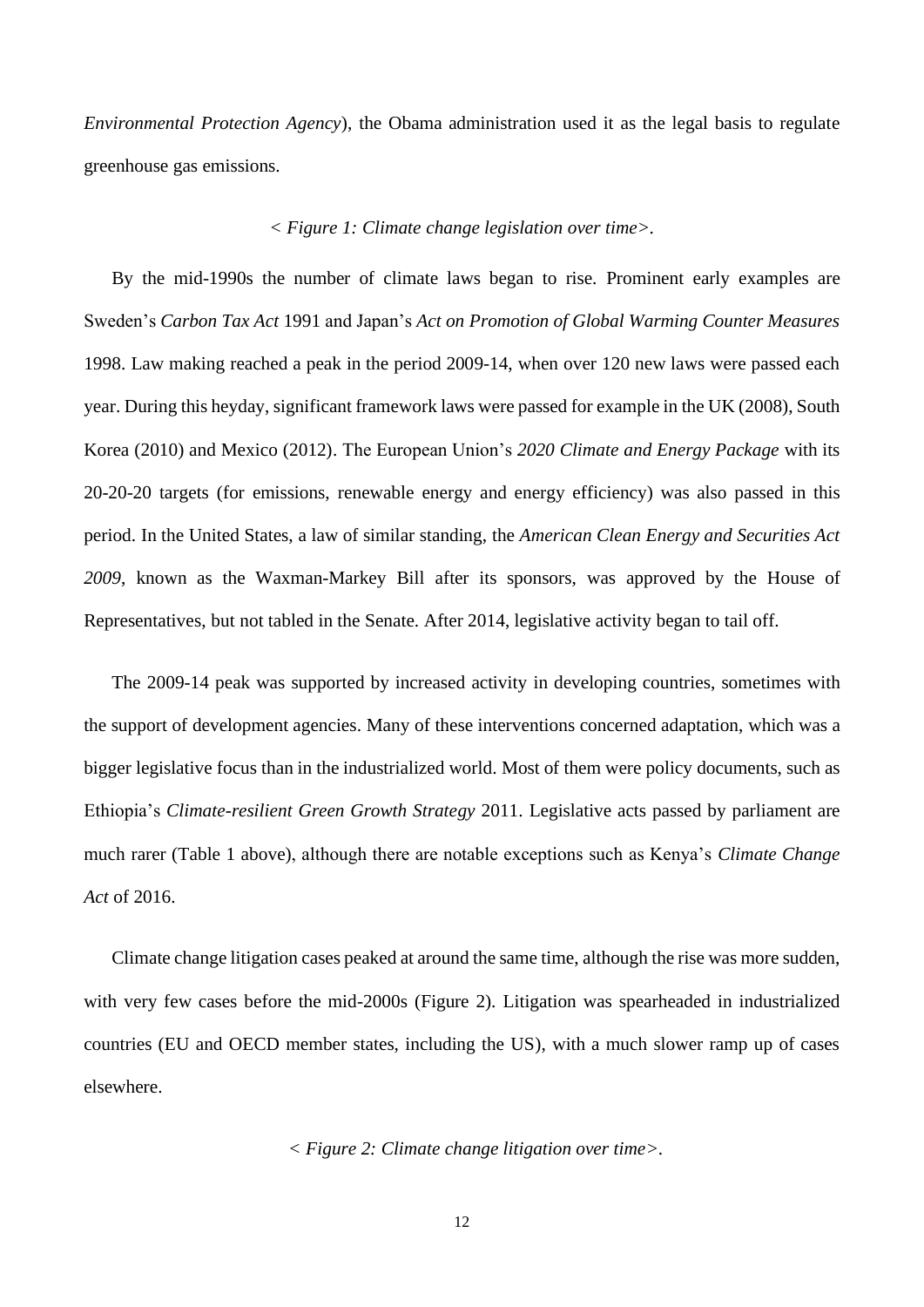It is difficult to discern an impact of external factors, such as the international climate negotiations, on national climate legislation or litigation. Fankhauser *et al.* (2015b) found a statistically significant difference in legislative activity between Annex 1 (industrialized) and non-Annex 1 (developing) countries in the aftermath of the Kyoto Protocol, which imposed binding obligations on the former. However, the effect was temporary and relatively small.

The impact of the Paris Agreement appears equally limited. The peak in legislative activity clearly pre-dates the Agreement, which was signed in December 2015. Only about 230 climate-relevant laws were passed in the subsequent four years, which is less than half the annual rate than during the peak years.

The more significant impact of the Paris Agreement was perhaps on the ambition of new laws (the intensive margin), rather than their number (the extensive margin). Several countries, including Sweden (2017), France (2019), New Zealand (2019) and the UK (2019) have passed acts to put into law an economy-wide net-zero emissions target (that is, a balance between emissions and their removal from the atmosphere) in line with the Paris objectives. However, analysis has shown that very few of the emissions pledges contained in countries' NDCs are matched by legislated national emissions targets (Nachmany and Mangan 2018). The legislative implementation of the Paris Agreement is still far from complete.

## *3.2 Spain, the UK and South Korea are the most comprehensive legislators*

Every country in the world now has at least one climate law, as defined by CCLW, and in some jurisdictions the number is well over 20 (Figure 3a). The median country has passed eight climate change laws and policies (Table 1).

*<Figure 3: Map of climate legislation and litigation by countries>*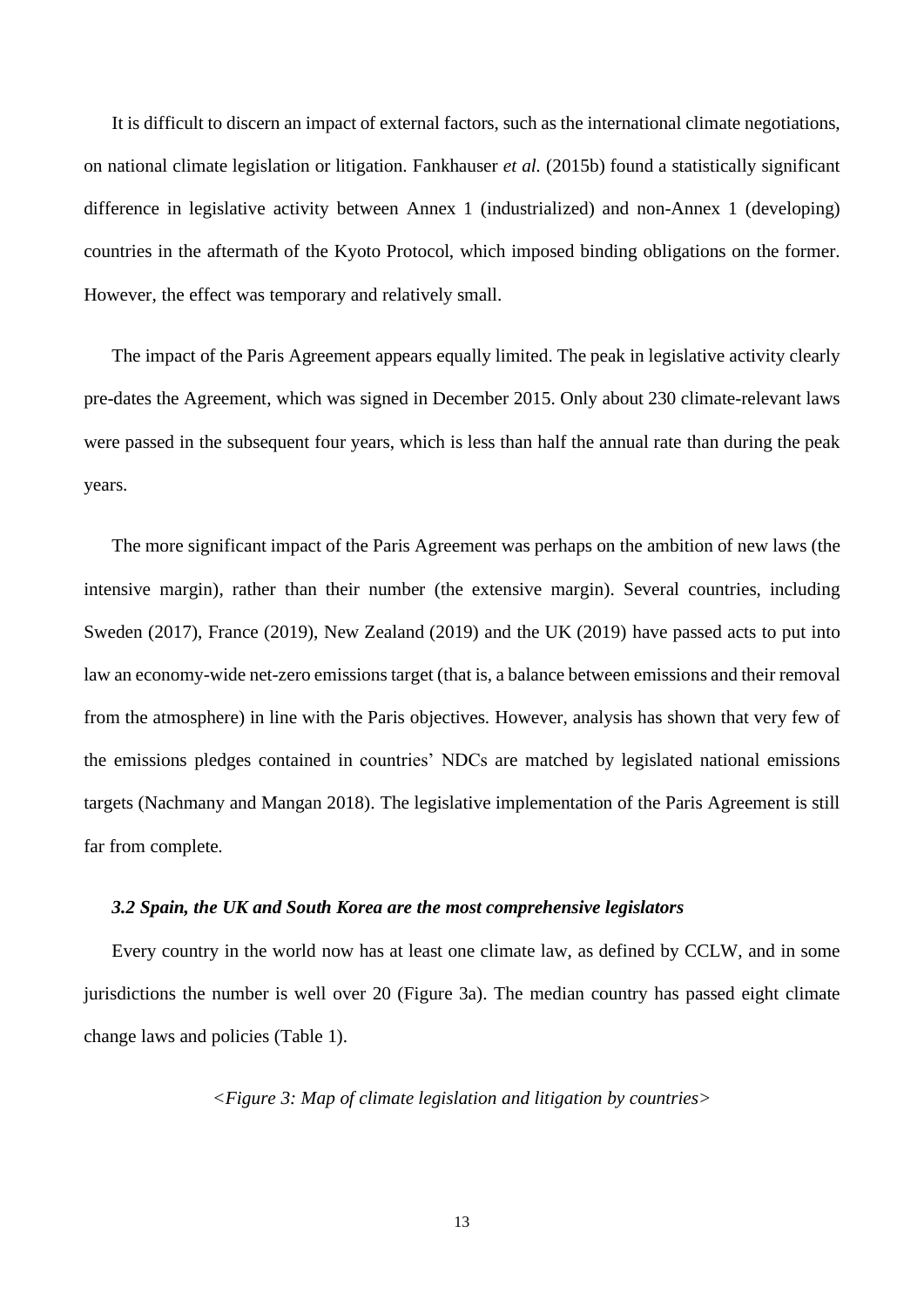The number of climate laws a country has passed tells us something about the interest of its law makers in climate change. However, it is not a perfect indicator of climate action. Simply counting the number of laws ignores the considerable heterogeneity that exists in countries' legislative approaches to climate change (Averchenkova *et al.* 2017). What is covered in one overarching piece of legislation in one country may require several separate interventions in another. China, for example, only has 8 climate change laws, but this includes powerful provisions incorporated in the 12th and 13th *Five Year Plan*. In comparison, Brazil has 28 recorded climate change laws, including 8 interventions trying to halt deforestation. In Europe, Sweden has 11 climate change laws, compared with 20 laws in the UK. Yet both countries are seen as leaders in the fight against climate change.

Bearing this caveat in mind, we calculate three statistics that we believe are informative about countries' determination to act on climate change. The first indicator is the number of laws that were on the statute book (or more accurately, in the CCLW database) by the end of 2019. The second indicator accounts for government effectiveness. The presumption is that laws passed by effective governments are more likely to be implemented, and therefore have a higher real-world impact, than those passed by ineffectual governments. Our effectiveness indicator is the Rule of Law variable from the Worldwide Governance Indicators by Kaufman *et al.* (2010). The variable captures "perceptions of the extent to which agents have confidence in and abide by the rules of society, and in particular the quality of contract enforcement, property rights, the police, and the court" (Kaufman *et al.* 2010).<sup>8</sup>

The third indicator factors in the date when a law was passed, by calculating the number of lawyears in a country. For example, the UK *Climate Change Act,* which was passed in 2008 has a weight of 12. The presumption is that laws that were passed early on have had a longer and therefore bigger

<sup>&</sup>lt;sup>8</sup> The Worldwide Governance Indicators are collected by the World Bank and available on https://info.worldbank.org/ [governance/wgi/.](https://info.worldbank.org/%20governance/wgi/) The indicators reflect the views of a large number of enterprises, citizens and experts on different aspects of governance, including *inter alia* the rule of law. The original scale was converted into a [0,1] range as follows:  $g_i =$  $g_i^{orig}$ – $g^{min}$ 

 $\frac{1}{g^{max}-g^{min}}$ .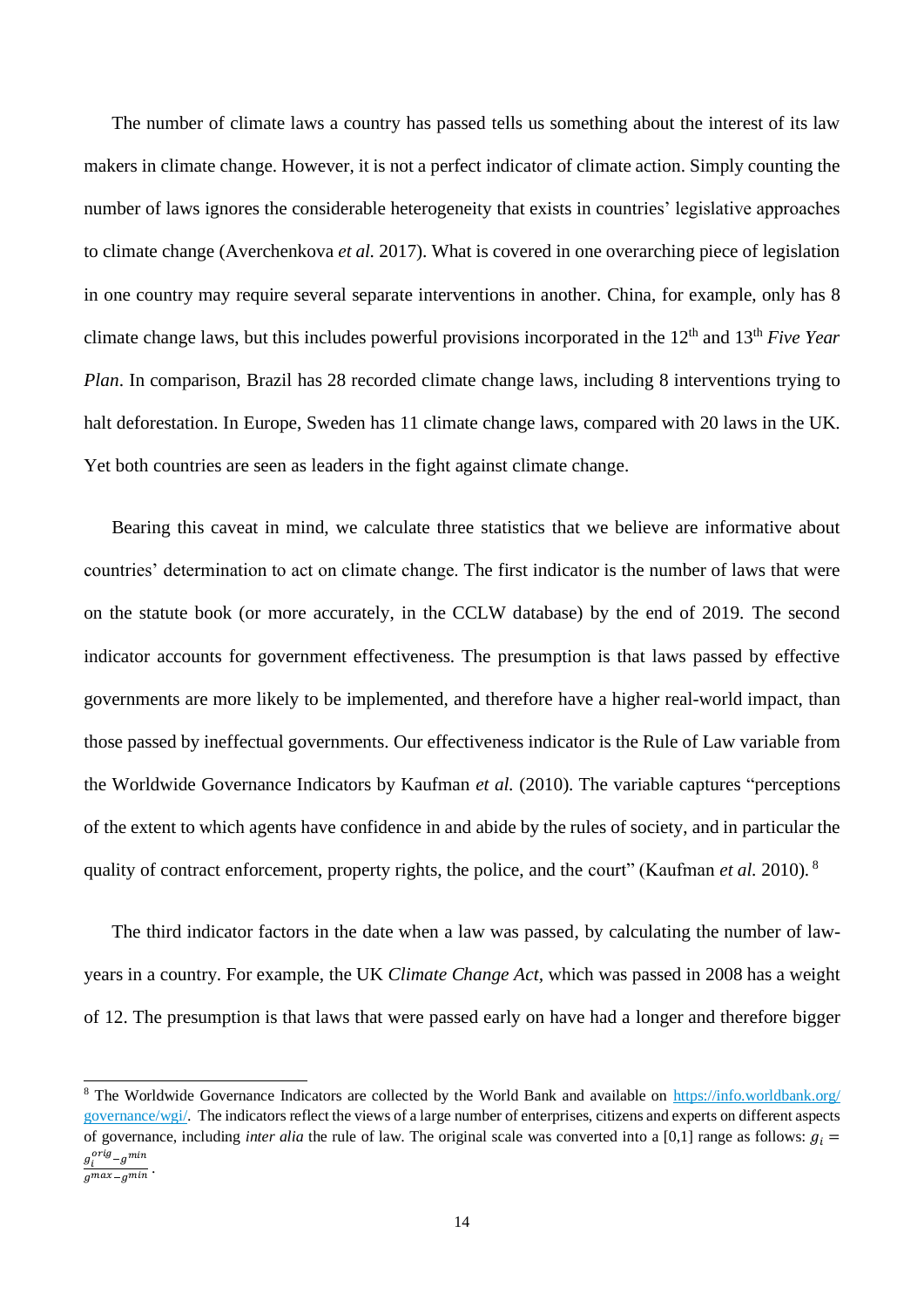impact on climate policy. Law-years are again weighted by the level of government effectiveness to account for differences in implementation.

Table 4 reports the top and bottom five performers among three (overlapping) sets of countries, the G20 group of leading economies, the member states of the Organization for Economic Cooperation and Development (OECD), and the member states of the European Union during the period of interest. The full set of results can be found in Appendix Table A1.

The three indicators lead to very consistent results, with rank correlations of 0.88 or more between them. However, for individual countries there can be interesting deviations, related to the effectiveness with which laws are implemented. European countries like Spain, Italy and the UK are among the most prolific legislators, with over 20 laws each (not counting EU-level laws, which also apply to member states). Spain and the UK, and to a lesser extent Italy also score well in the other two indicators, as European countries tend to have relatively effective governments and many of their climate laws are several years old. However, government effectiveness makes a difference in Brazil and Indonesia. Both countries are in the top-five G20 countries in terms of number of laws, but controlling for government effectiveness and law-years, the best G20 performers are the UK and South Korea.

### *< Table 4: Country-law statistics>*

### *3.3 Climate legislation is less of a partisan issue than commonly assumed*

A striking feature of the climate change debate, particularly in anglophone countries like Australia, Canada and the United States, is the strong party-political divide. There is evidence that left-of-center governments are generally more inclined to legislate on the environment (Neumayer 2003), but the issue appears particularly pronounced for climate change, where we observe a notable undercurrent of climate skepticism on the political right (McCright and Dunlap 2011a, b; and Painter and Ashe 2012). However, the effect of party politics on environmental policy is complex (Carter *et al.* 2018), and it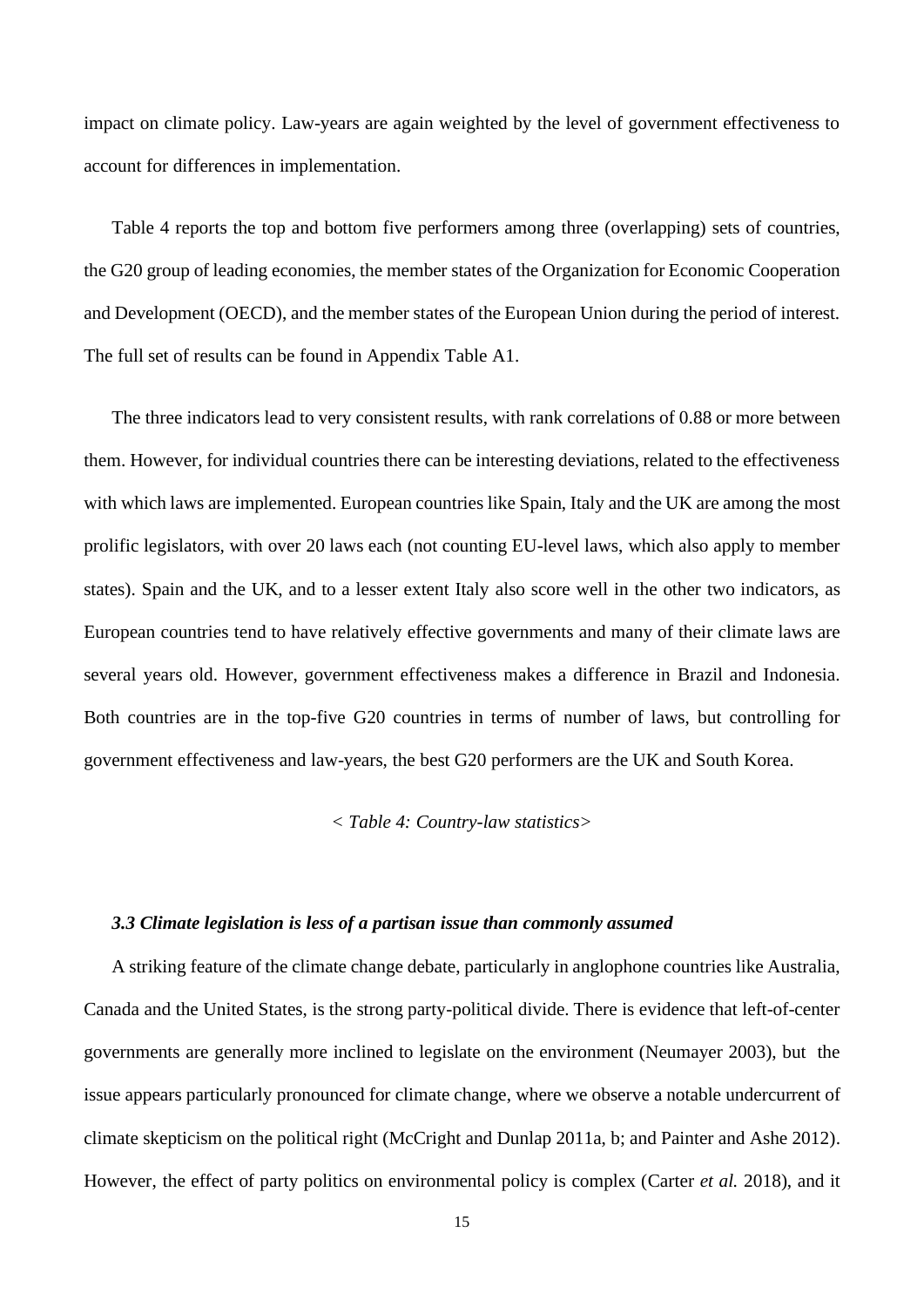has also been suggested that that right-wing climate skepticism may primarily be an Anglo-Saxon phenomenon (Fankhauser *et al.* 2015a). There may also be a gender dimension (Mavisakalyan and Tarverdi 2019).

To shed more light on this debate we look at climate change legislation in the democratic countries of the sample, defined as countries with a democracy score of 6 or more in the Polity IV dataset (a standard measure of democratic quality). $9$  For each of these countries we calculate the fraction of climate change laws that was passed by administrations of a particular political orientation (right, left or center), divided by the share of years they have been in power. Algebraically, the indicator for partisanship  $P$  has the form:

$$
P_i = \frac{L_i}{Y_i}_{Y_{tot}} \tag{1}
$$

where,  $L$  denotes number of laws passed,  $Y$  denotes years in power and subscript  $i$  denotes political orientation,  $i = \{left, right, center\}$ . Data on party-political orientation was taken from the World Bank's Database of Political Institutions (DPI).<sup>10</sup>

The indicator has a straightforward interpretation: A score greater than one suggests that governments of political persuasion  $i$  are disproportionately inclined to pass climate change legislation. Their share of climate laws is greater than their relative time in power. A score less than one suggests a comparative reluctance to legislate on climate change.

Figure 4 shows the distribution of scores across the 99 democratic countries we considered, split by legislative acts (passed by parliament) and executive orders (issued by governments). For the

<sup>9</sup> Polity IV is an annual, cross-national time-series which assesses democratic and autocratic patterns of authority and regime changes in all independent countries. The data are available on<https://www.systemicpeace.org/inscrdata.html>

<sup>&</sup>lt;sup>10</sup> DPI contains data on institutional and electoral factors, such as checks and balances, tenure and stability of the government, party affiliations and ideology, among others. The data are available on [https://datacatalog.worldbank.org/](https://datacatalog.worldbank.org/%20dataset/wps2283-database-political-institutions)  [dataset/wps2283-database-political-institutions.](https://datacatalog.worldbank.org/%20dataset/wps2283-database-political-institutions)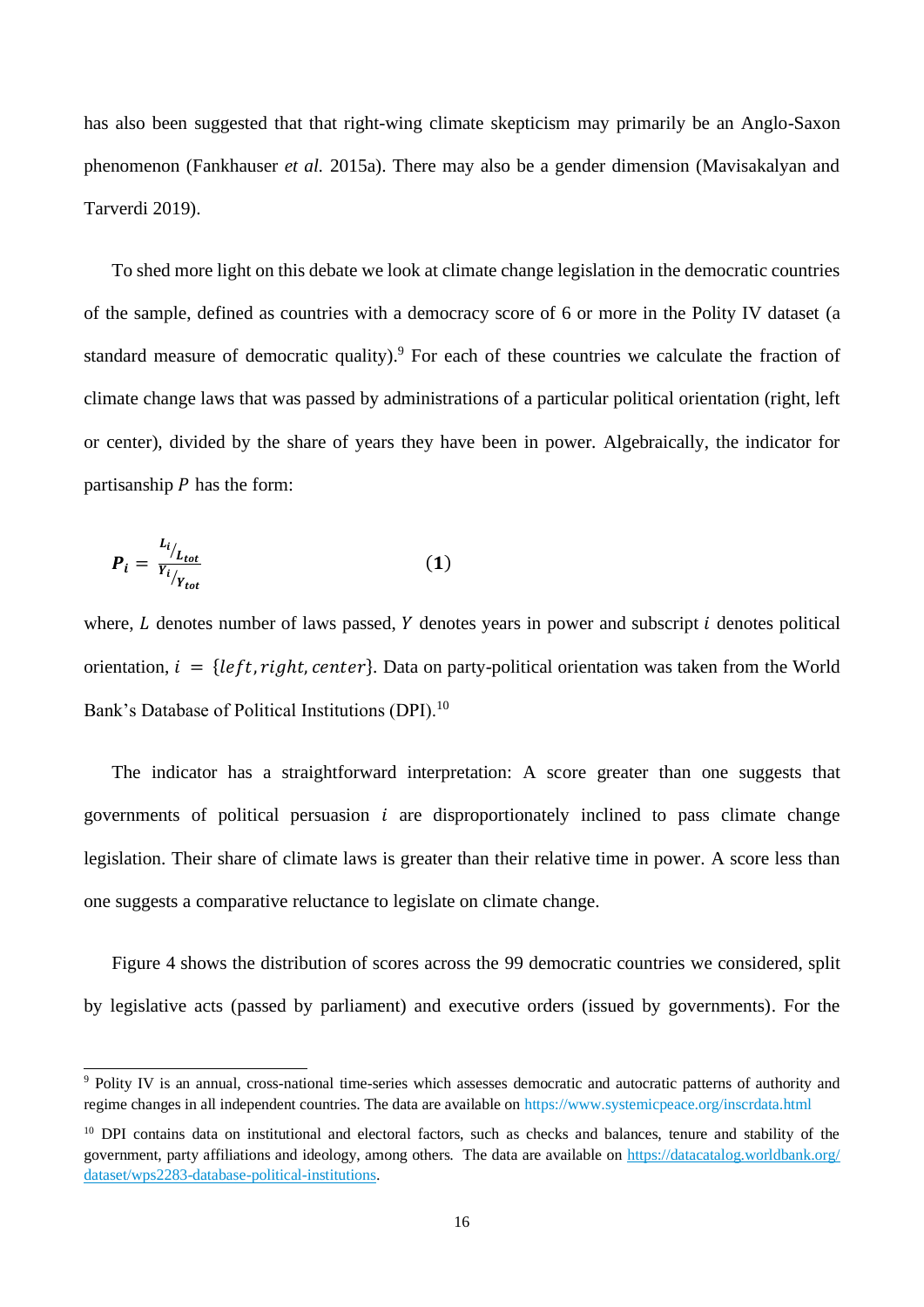country-level results of combined (parliamentary and executive) activity see Appendix Table A2. We would expect the distribution for the right-wing index to be to the left of one (i.e., most countries score less than one) and those for left and center parties to be to the right of one. However, this is not what we find. For most distributions we cannot reject the hypothesis that their mean is equal to one (Table 5). In industrialized countries (OECD and European Union members), and for all countries in the case of legislative acts, there is no statistical evidence that the number of climate laws passed by governments of the left, center and right is not proportional to their time in office. Only in the case of executive orders issued by governments outside the OECD / EU does the political right appear to be less inclined to act on climate change.

Although we do not control for confounding factors, this suggests that the task of passing climate change legislation is less of partisan issue than the public debate in countries like the Australia, Canada and United States would make us believe.

Of course, indicators like equation (1) mask important political dynamics, and the left-right divide does not always mirror a divide on environmental matters (Carter 2018; Carter et al 2018). The UK, for example, has a low right-wing party score of 0.6 (Appendix Table A2), but climate policy has mostly transcended party lines. The opposition Conservatives supported many of the laws put forward by Labour governments, most notably the *Climate Change Act* 2008. The US score of 1.3 reflects the fact that the legislative and executive are often controlled by different parties. President Obama's flagship *Clean Power Plan*, for example, was an executive order passed in 2015, when Congress was in Republican hands.

> *< Figure 4: Histogram of political orientation scores> < Table 5: Statistical tests of political orientation>*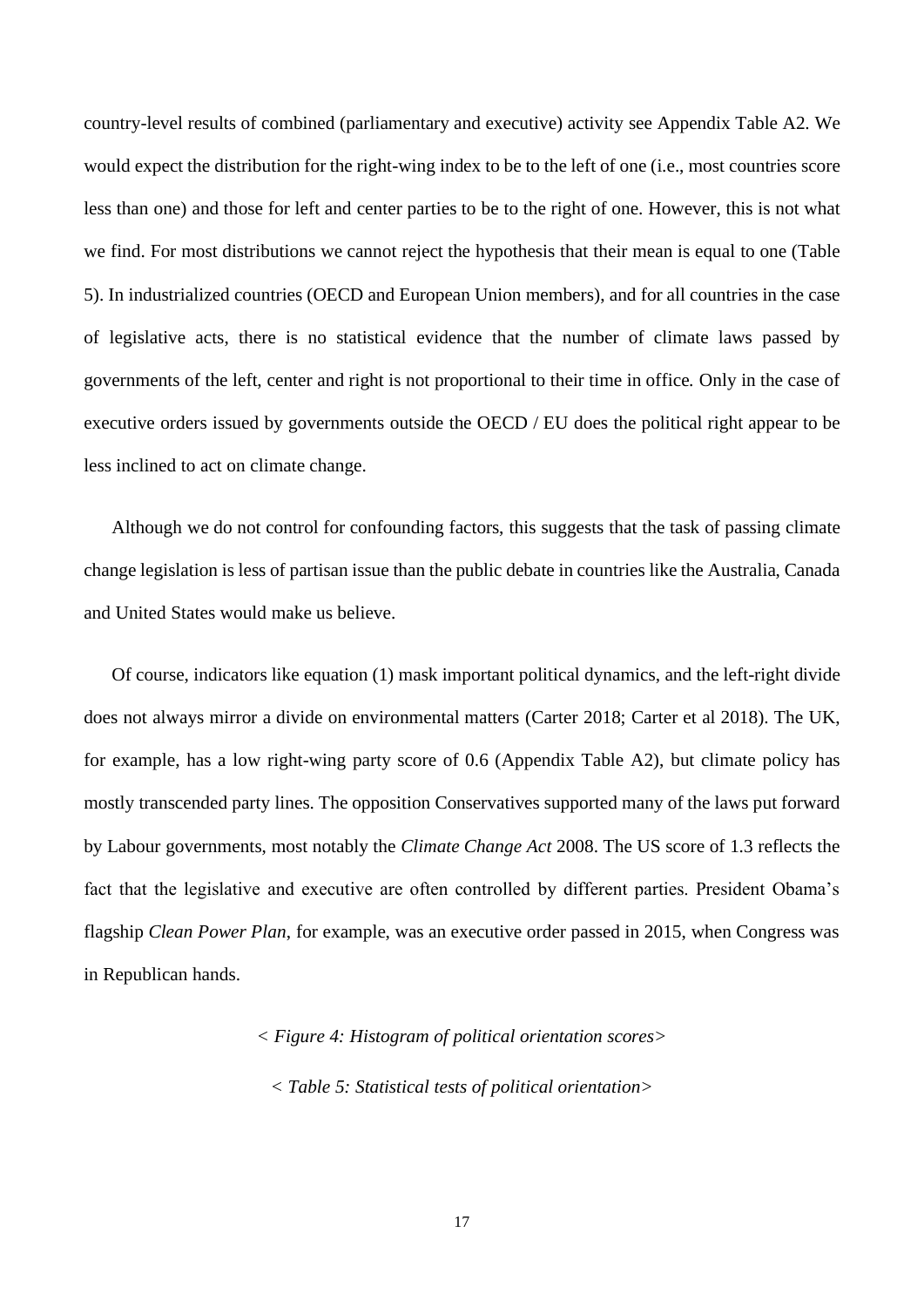## *3.4 Climate legislation slows during difficult economic times*

Climate change requires persistent policy intervention over decades and as such it should cut across the business cycle. Nevertheless, there is a question about countries' determination to pursue climate policy in difficult economic times.

There are two sides to the argument. On the one hand, concern for the environment may have less political traction during a recession, when issues like growth and employment take center stage. Kahn and Kotchen (2010) found that interest in the environment tends to wane in difficult economic times. On the other hand, green investment – or a "green deal" – can be an effective fiscal stimulus, as argued by Barbier (2010) and Zenghelis (2012). In the aftermath of the 2008 financial crisis, governments in Europe and elsewhere saw climate investment as a promising way to kick start an ailing economy (Bowen and Stern 2010). The same call is now being made with respect to the Covid-19 recovery (Hepburn et al 2020).

CCLW can help to shed some light on the link between climate legislation and the business cycle (see Doda (2014) for a related application). We use Hodrick-Prescott decomposition to calculate the cyclical component of GDP and identify the periods during 1990 to 2017 when national economies were performing above trend (HP > 0) and below trend (HP < 0).<sup>11</sup> Using the same structure as equation (1), we then calculate the share of climate laws passed while the economy is underperforming, divided by the fraction of years when this was the case.

Countries where legislative activity slowed down in difficult economic times will have a score of less than one, while countries that sought to implement green deal-style policies may have a score greater than one. Figure 5 displays the distribution of scores across countries (the full results

<sup>&</sup>lt;sup>11</sup> The Hodrick-Prescott filter (after Hodrick and Prescott 1997) is a common decomposition method used in macroeconomics. It is calculated in statistical packages like STATA (using the command "tsfilter hp").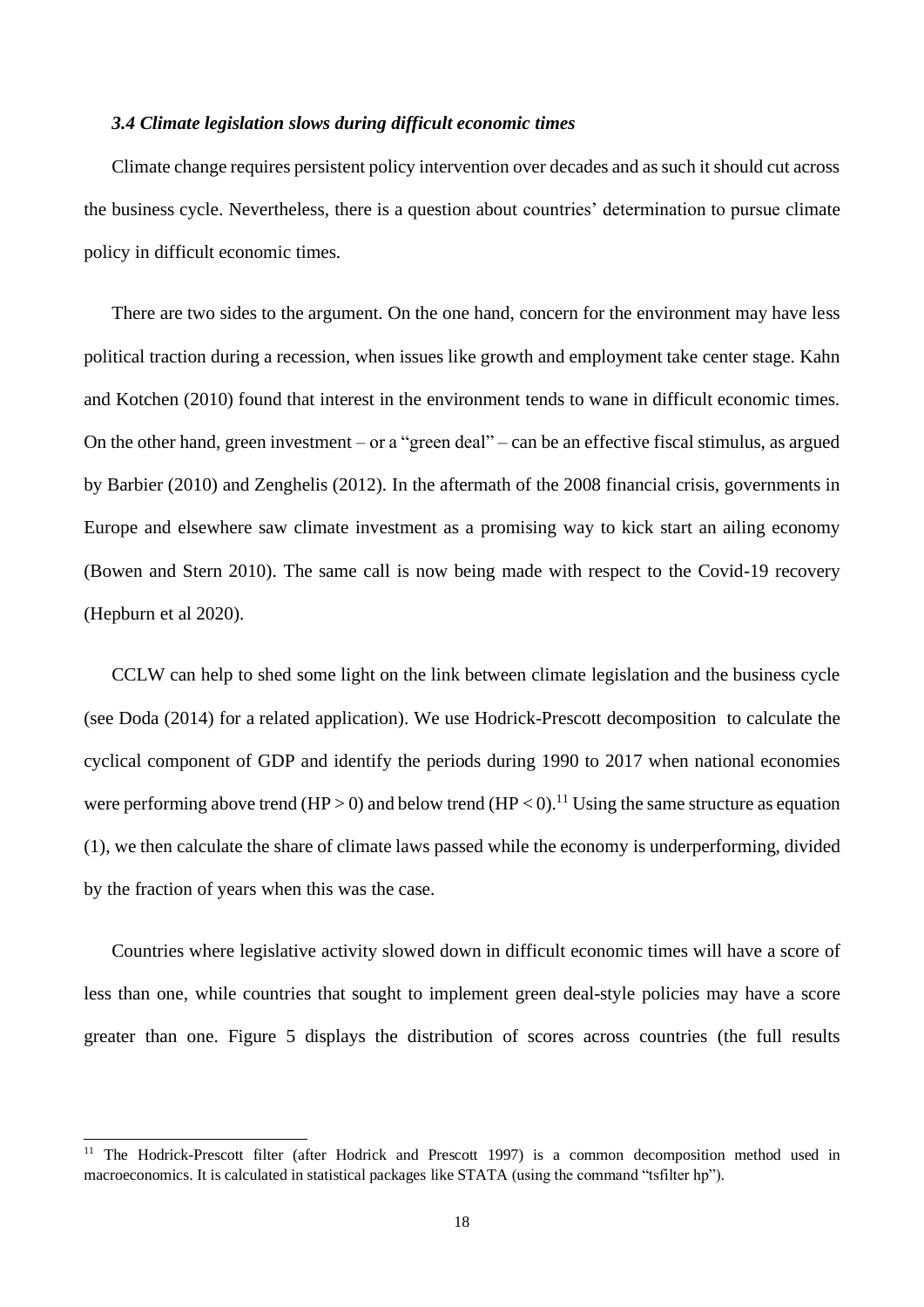reproduced in Appendix table A3). The scores are skewed slightly to the left, suggesting a majority of countries legislates less in difficult economic times. This is confirmed by statistical tests (Table 6).

We conclude that the business cycle has had a material impact on the pace of climate change legislation, notwithstanding the fact that the peak in climate legislation coincided with the aftermath of the 2008 financial crisis (Figure 1). This raises questions about the likelihood of ratcheting up NDCs in accordance with the Paris Agreement, as the next round of NDC reviews will likely occur during a global recession, caused by Covid-19.

*<Figure 5: Histogram of business cycle scores>*

*<Table 6: Statistical tests of business cycle scores>*

### *3.5 Non-US judges tend to rule in favor of climate action*

The role of the judiciary in climate change governance does not just depend on the number of cases brought, but also on their outcomes. We are therefore interested in the extent to which judges rule against or in favor of tighter climate action. CCLW contains this information for most cases where a ruling has been issued.

The way judges rule is particularly material in the case of strategic court cases (such as those in Table 3), which play an important supporting role in ensuring the national implementation of international emission-reduction commitments and the alignment of national laws with the Paris Agreements (Peel and Osofsky 2015; Setzer and Vanhala 2019). However, we are interested in the broader role of courts beyond just high-profile cases.

To inform this issue, court rulings have been classified as either strengthening climate action or weakening climate action. The distinction is similar to another classification found in the literature, which splits court cases into "pro" and "anti" regulatory suits, depending on the aims of the plaintiffs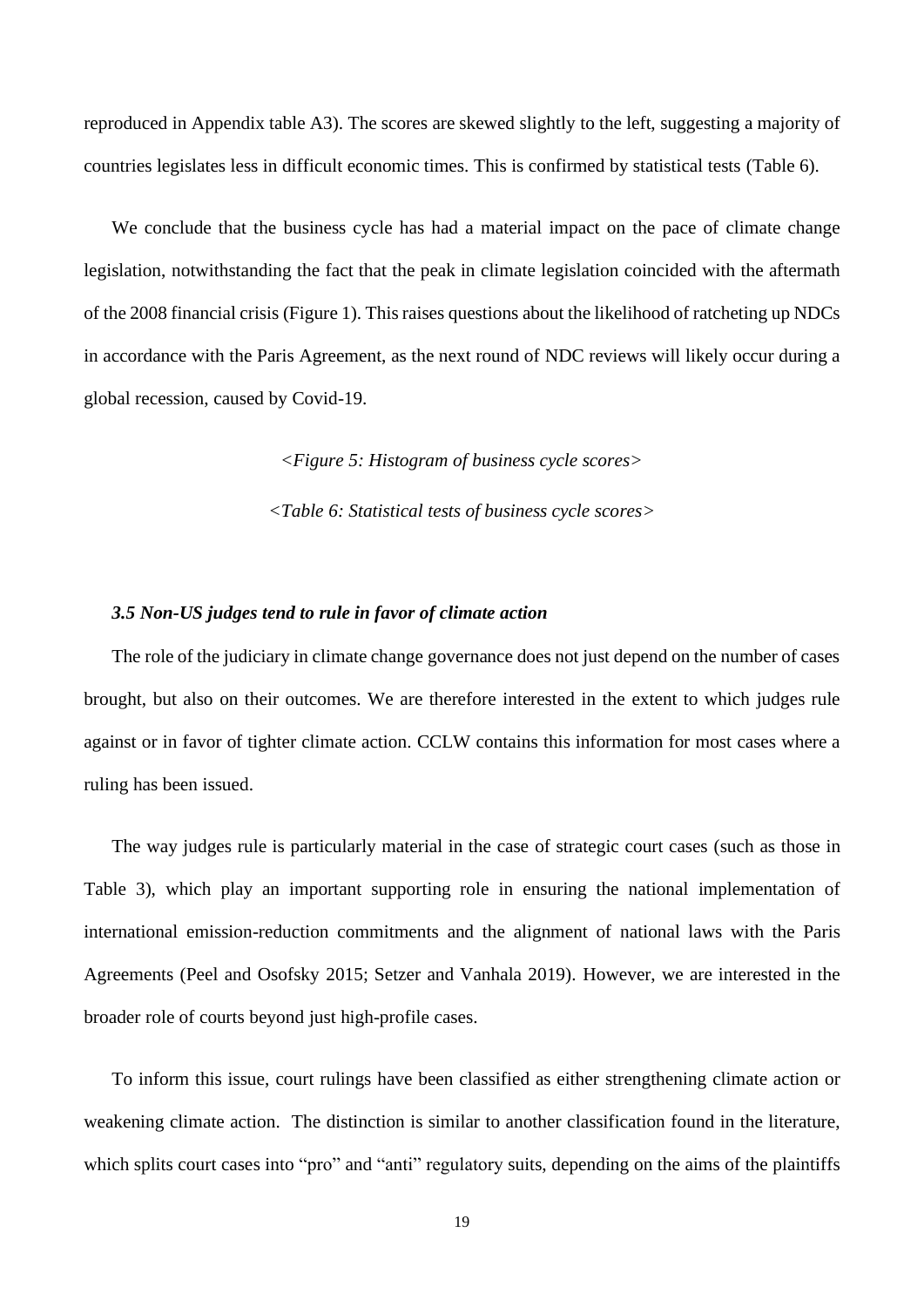(Markell and Ruhl 2012; Hilson 2012). "Pro" (also known as "favorable") cases are brought with the objective of increasing regulation or liability associated with climate change; and "anti" (also known as "con" or "hindering") cases aim to decrease regulation or liability (Wilensky 2015). However, here we are interested in the ruling of the judge, rather than the objective of the plaintiff.

In the United States, an earlier analysis of cases brought between 1990 and 2016 found that outcomes favored anti-regulatory litigants compared with pro-regulatory litigants by a ratio of 1.4 to 1 (McCormick *et al.* 2018). We re-examined 534 of these cases and found that judges ruled in favor of more climate regulation in 225 (42%) of them (Table 7). Examined by topic, pro-regulation litigants have tended to win renewable energy and energy efficiency cases, but frequently lost coal-fired power plant cases (McCormick *et al.* 2018). This win ratio seems to have been enough to shape some policy outcomes. According to Osofsky (2012) climate litigation has brought about credible steps to increase the share of renewable energy in the US electricity mix.

Outside the United States, judges appear more inclined to support climate action. There are 355 non-US court cases where a judgement has been reached and the climate change outcome has been assessed. Among these, the ruling has been supportive of climate change action in 187 cases, or about half of the time (Table 7). The number is slightly lower than in Setzer and Byrnes (2019), who found that judges favored pro-regulatory litigants over anti-regulatory litigants by a ratio of 1.6 to 1. In Australia, the country with the highest number of cases outside the US, these court rulings have apparently been instrumental in forcing administrative decision-makers to consider climate change impacts in the approval of certain large-scale projects (Preston 2011; Peel 2011; Hughes 2019).

## *<Table 7: Judicial rulings>*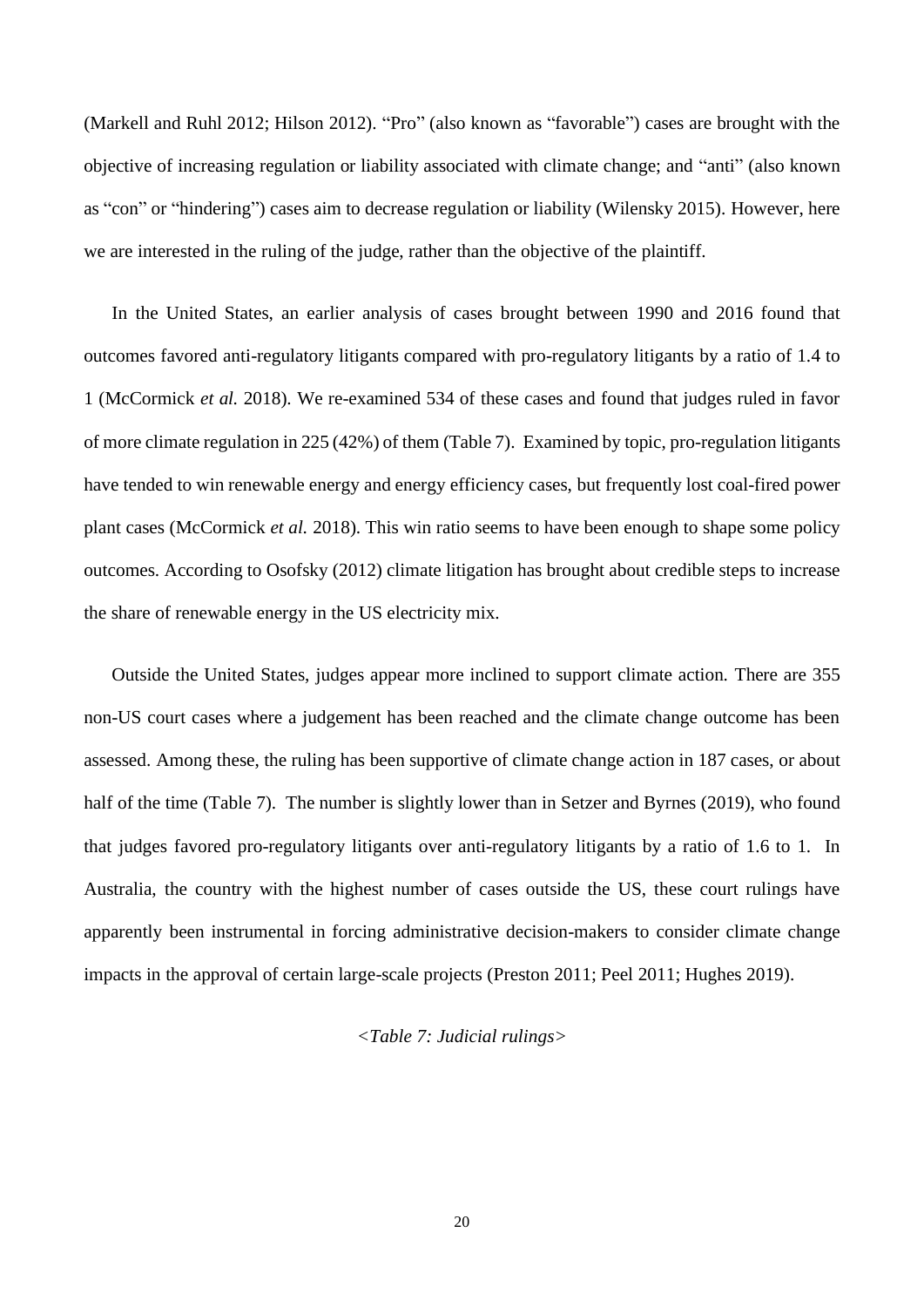## **4. Conclusions**

This paper uses *Climate Change Laws of the World* (CCLW), a publicly accessible, searchable database hosted by the Grantham Research Institute on Climate Change at the London School of Economics, to identify trends in climate change legislation and litigation over the past 30 years.

CCLW documents the explosion of national climate change legislation over this period, although global action on climate change still falls short of what the Paris Agreement requires. By the end of 2019, the database contained 1,800 climate change laws and policies of similar status worldwide, compared with 35 laws in 1990 and 145 laws in 1999. Only about 40 percent of these laws are legislative acts passed by parliaments. The remainder are executive orders, decrees or significant policies issued by governments.

The judiciary got involved in 1,500 court cases in which climate change was a concern, three quarters of which in the US. In about half of the non-US cases for which there is a ruling, the judges strengthened or upheld climate change concerns. Earlier (pre-2017) evidence for the US suggests that the odds of a pro-climate outcome are lower in the United States.

There is no country in the world that does not have at least one law or policy dealing with climate change, and the most prolific countries have well over 20 such laws. Accounting for government effectiveness and the length of time a law has been in effect, Spain, the UK and South Korea are the most comprehensive legislators on climate change.

Global legislative activity peaked in the period 2009-14, when jurisdictions like the EU, Mexico, South Korea and the UK passed their flagship framework laws on climate change. While unable to ascertain causality, the fact that climate legislation peaked before the 2015 Paris Agreement suggests that a push in national climate legislation could have facilitated the Paris Agreement, rather than the other way round.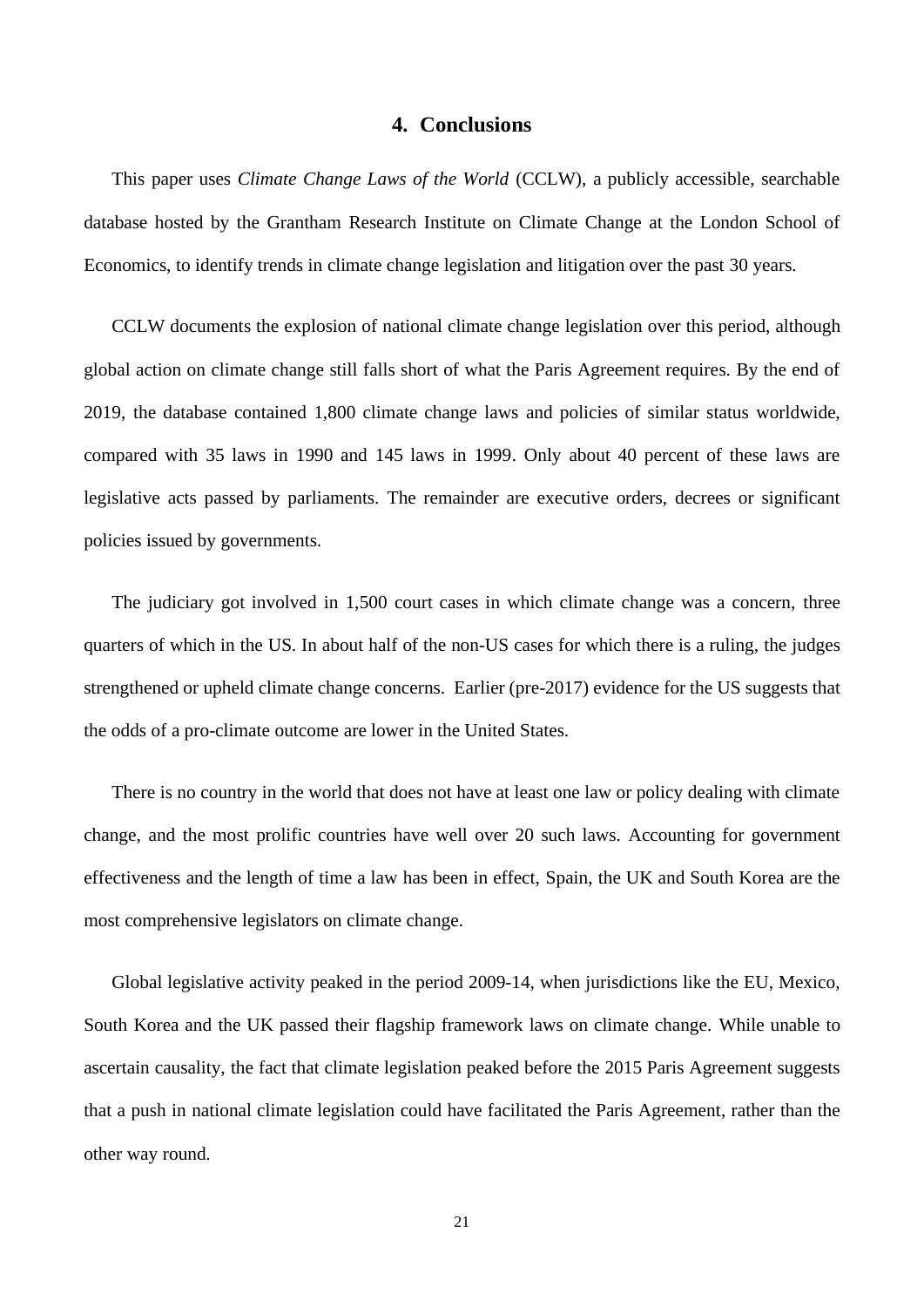The Paris Agreement has probably influenced national climate legislation more with respect to the ambition of climate laws, rather than their number. Following Paris, several countries – most notably, France, New Zealand, Sweden and the UK – have adopted binding net-zero emissions targets that are consistent with the Paris objectives. However, most of the emissions pledges contained in NDCs have yet to be translated into legislated targets.

Without going into careful statistical identification, the data reveal some interesting and perhaps surprising patterns. We find that climate change legislation is much less of partisan issue worldwide than the debate in countries like the Australia, Canada and United States would suggest. In industrialized countries (OECD plus European Union members), the number of climate laws passed by governments of the left, center and right is proportional to their time in office. Only in democracies outside this group is the political right less inclined to legislate on climate change.

We further find that legislative activity fluctuates with the business cycle and slows down in times of economic difficulty. This is despite the fact that the peak in climate change legislation coincided with the aftermath of the 2008 global financial crisis. It suggests that a determined effort will be needed to maintain climate action through the economic downturn caused by the coronavirus.

CCLW has so far mainly been aimed at policy audiences, where it has helped to build trust among international policy makers and support legislators in drafting their own climate laws. It is only now starting to be utilized in academic research. Initial applications have used the data to assess global progress in adopting climate policies, understand the political economy of passing climate laws, identify good practice in climate change governance, assess the environmental impact of climate legislation, and identify general trends in climate litigation. It is hoped that this paper will stimulate other scholars to use the data in their own research.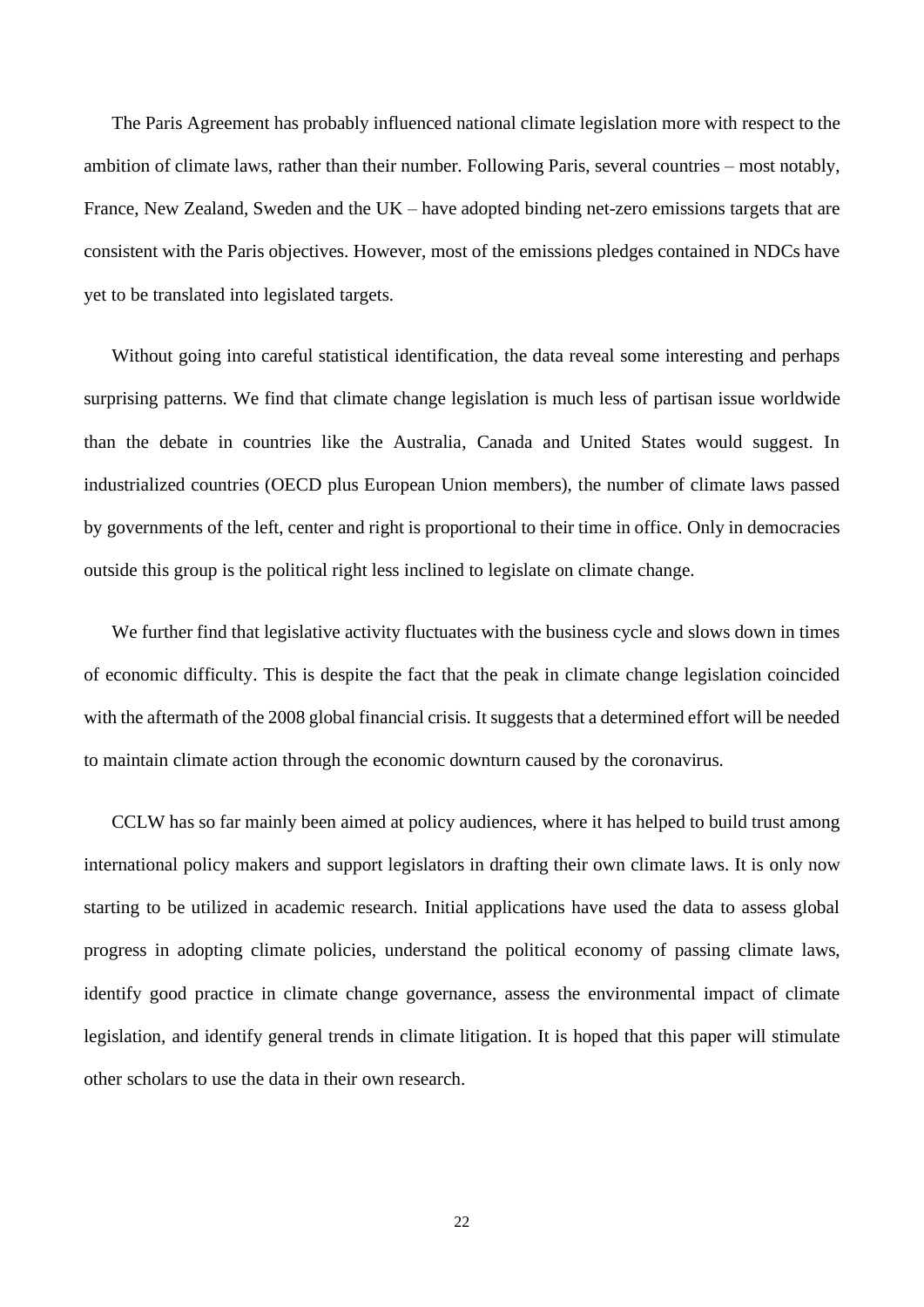## **References**

- Averchenkova, A., Fankhauser, S., and Finnegan J. 2020. The impact of strategic climate legislation: Evidence from expert interviews on the UK Climate Change Act. *Climate Policy*, under revision.
- Averchenkova, A, Fankhauser, S., and Nachmany M., eds. 2017. *Trends in Climate Change Legislation*, Cheltenham: Edward Elgar.
- Averchenkova A. and Guzman Luna S. (2018) Mexico's General Law on Climate Change: Key achievements and challenges ahead. London: Grantham Research Institute on Climate Change and the Environment and Centre for Climate Change Economics and Policy, London School of Economics and Political Science. [http://www.lse.ac.uk/GranthamInstitute/wp](http://www.lse.ac.uk/GranthamInstitute/wp-content/uploads/2018/11/Policy_brief_Mexico%E2%80%99s-General-Law-on-Climate-Change-Successes-and-challenges_8pp_AverchenkovaGuzman-2.pdf)[content/uploads/2018/11/Policy\\_brief\\_Mexico%E2%80%99s-General-Law-on-Climate-](http://www.lse.ac.uk/GranthamInstitute/wp-content/uploads/2018/11/Policy_brief_Mexico%E2%80%99s-General-Law-on-Climate-Change-Successes-and-challenges_8pp_AverchenkovaGuzman-2.pdf)[Change-Successes-and-challenges\\_8pp\\_AverchenkovaGuzman-2.pdf](http://www.lse.ac.uk/GranthamInstitute/wp-content/uploads/2018/11/Policy_brief_Mexico%E2%80%99s-General-Law-on-Climate-Change-Successes-and-challenges_8pp_AverchenkovaGuzman-2.pdf)
- Barbier, E. B., 2010. *A global green new deal: Rethinking the economic recovery*. Cambridge University Press.
- Bouwer, K., 2018. The unsexy future of climate change litigation. *Journal of Environmental Law*, 30(3), 483–506.<https://doi.org/10.1093/jel/eqy017>
- Bowen, A., and Stern, N., 2010. Environmental policy and the economic downturn. *Oxford Review of Economic Policy*, 26(2), pp.137-163.
- Burger, M., Gundlach, J., Kreilhuber, A., Ognibene, L., Kariuki, A., and Gachie, A. 2017. The status of climate change litigation. A global review. New York, NY: United Nations Environment Programme. [http://columbiaclimatelaw.com/files/2017/05/Burger-Gundlach-2017-05-UN-](http://columbiaclimatelaw.com/files/2017/05/Burger-Gundlach-2017-05-UN-Envt-CC-Litigation.pdf)[Envt-CC-Litigation.pdf](http://columbiaclimatelaw.com/files/2017/05/Burger-Gundlach-2017-05-UN-Envt-CC-Litigation.pdf)
- Carter, N., 2018. *The Politics of the Environment: Ideas, Activism, Policy*. Cambridge University Press.
- Carter, N., Ladrech, R., Little, C. and Tsagkroni, V., 2018. Political parties and climate policy: A new approach to measuring parties' climate policy preferences. *Party Politics*, 24(6), 731-742.
- Doda, B., 2014. Evidence on business cycles and CO2 emissions. *Journal of Macroeconomics*, 40, 214-227.
- Dubash, N. K., Hagemann, M., Höhne, N., and Upadhyaya, P., 2013. Developments in national climate change mitigation legislation and strategy, *Climate Policy*, 13:6, 649-664.
- Eskander, S., and Fankhauser, S., 2020. Reduction in greenhouse gas emissions by national climate laws and policies, *Nature Climate Change*, forthcoming.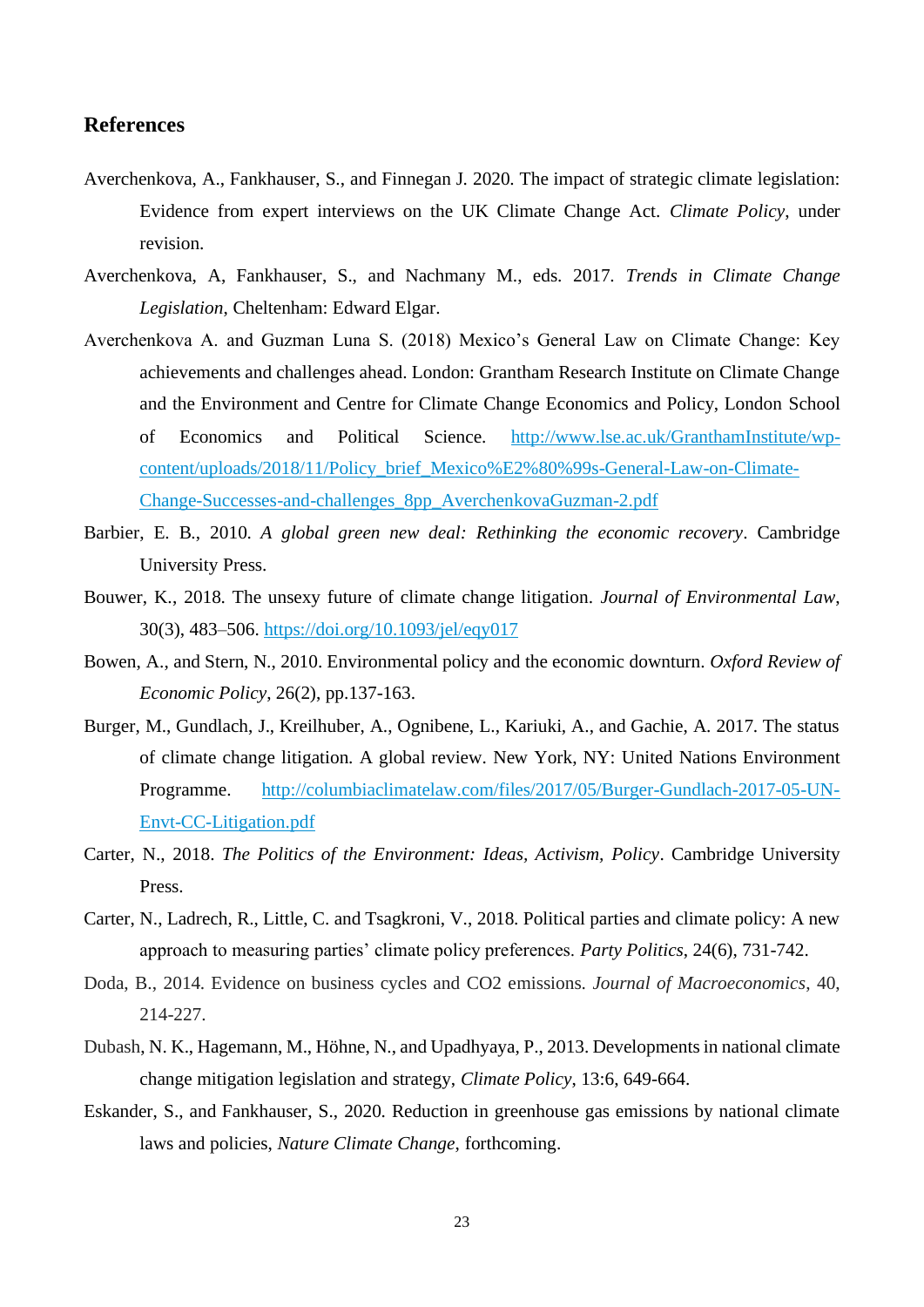- Fankhauser, S., Gennaioli, C., and Collins, M., 2015a. The political economy of passing climate change legislation: Evidence from a survey. *Global Environmental Change*, 35, 52-61.
- Fankhauser, S., Gennaioli, C., and Collins, M., 2015b. Do international factors influence the passage of climate change legislation? *Climate Policy*, 16(3): 318-331.
- Hepburn, C., O'Callaghan, B., Stern, N., Stiglitz, J. and Zenghelis, D., 2020. Will COVID-19 fiscal recovery packages accelerate or retard progress on climate change?. *Oxford Review of Economic Policy*, 36.
- Hilson, C. J., 2012. UK climate change litigation: between hard and soft framing. In S. Farrall, T. Ahmed, and D. French (Eds.), *Criminological and legal consequences of climate change*. Oxford: Hart 2010.
- Hodrick, R.J. and Prescott, E.C., 1997. Postwar US business cycles: an empirical investigation. *Journal of Money, Credit, and Banking*, 29(1), 1-16.
- Hughes, L., 2019. The Rocky Hill decision: a watershed for climate change action?, *Journal of Energy & Natural Resources Law*,<https://doi.org/10.1080/02646811.2019.1600272>
- Iacobuta, G., Dubash, N. K., Upadhyaya, P., Deribe, M., and Höhne, N., 2018. National climate change mitigation legislation, strategy and targets: a global update, *Climate Policy*, 18:9, 1114-1132.
- Jodoin, S., Faucher, R., and Lofts, K., 2018. Look before you jump: Assessing the potential influence of the human rights bandwagon on domestic climate policy. In *Routledge Handbook of Human Rights and Climate Governance* (pp. 167-182). Routledge.
- Kahn, M., and Kotchen, M., 2010. *Environmental concern and the business cycle: The chilling effect of recession*. Working Paper No w16241, National Bureau of Economic Research.
- Kaufman, D., Kraay, A., and Mastruzzi, M., 2010. *The Worldwide Governance Indicators: Methodology and Analytical Issues.* World Bank Policy Research Working Paper No. 5430 [\(http://papers.ssrn.com/sol3/papers.cfm?abstract\\_id=1682130\)](http://papers.ssrn.com/sol3/papers.cfm?abstract_id=1682130).
- Markell, D. L., and Ruhl, J. B., 2012. An empirical assessment of climate change in the courts: A new jurisprudence or business as usual? *Florida Law Review*, 64(1), 15–86.
- Mavisakalyan, A., and Tarverdi, Y., 2019. Gender and climate change: Do female parliamentarians make difference?. *European Journal of Political Economy*, 56, 151-164.
- McCormick, S., Glicksman, R. L., Simmens, S. J., Paddock, L., Kim, D., and Whited, B., 2018. Strategies in and outcomes of climate change litigation in the United States. *Nature Climate Change* 8: 829–833.
- McCright, A., and Dunlap, R., 2011a. The politicization of climate change and polarization in the American public's views of global warming, 2001–2010. *The Sociological Quarterly*, 52(2), 155-194.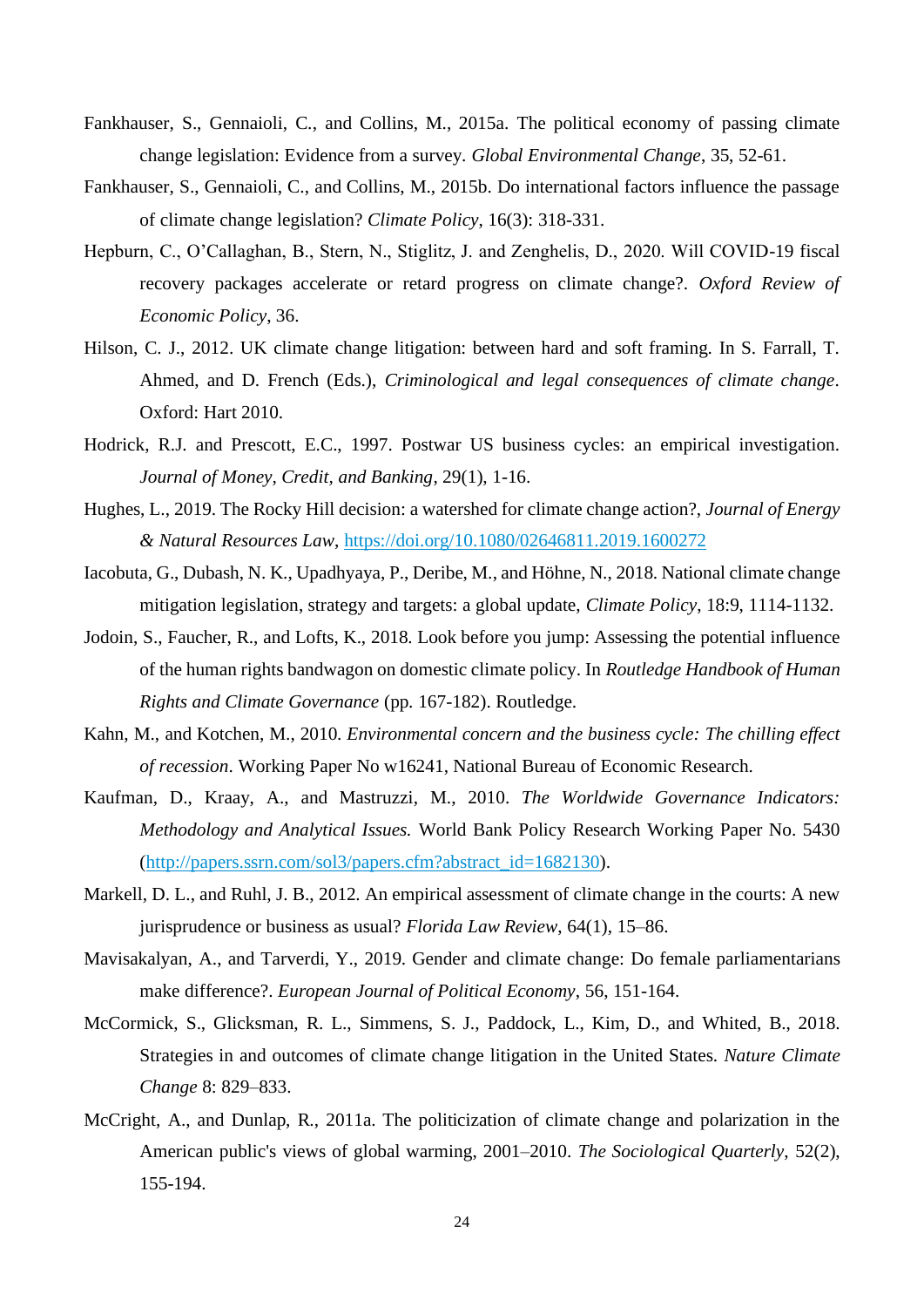- McCright, A., and Dunlap, R., 2011b. Cool dudes: The denial of climate change among conservative white males in the United States. *Global Environmental Change*, 21(4), 1163-1172.
- Muinzer, T. L., 2018. *Climate and Energy Governance for the UK Low Carbon Transition: The Climate Change Act 2008.* Cham: Palgrave Pivot.
- Nachmany, M. and Mangan. E. 2018. Aligning national and international climate targets Policy Brief. Grantham Research Institute on Climate Change and the Environment, London School of Economics. http://www.lse.ac.uk/GranthamInstitute/publication/targets/.Nash, S. and Steurer, R. 2019. Taking stock of Climate Change Acts in Europe: living policy processes or symbolic gestures? *Climate Policy*. 19(8), 1052-106.5
- Neumayer, E., 2003. Are left-wing party strength and corporatism good for the environment? Evidence from panel analysis of air pollution in OECD countries, *Ecological Economics*, 45(2): 203- 220.
- Osofsky, H. M., 2012. Litigation's Role in the Path of U.S. Federal Climate Change Regulation: Implications of AEP v. Connecticut. *Valparaiso University Law Review* 447-457, available at [https://scholarship.law.umn.edu/faculty\\_articles/187.](https://scholarship.law.umn.edu/faculty_articles/187)
- Painter, J., and Ashe, T., 2012. Cross-national comparison of the presence of climate scepticism in the print media in six countries, 2007–10. *Environmental Research Letters*, 7(4): 044005.
- Peel, J., 2011. Issues in climate change litigation. *Carbon and Climate Law Review*, 5(1), 15–24. <https://doi.org/10.21552/CCLR/2011/1/162>
- Peel J., and Lin, J., 2019. Transnational Climate Litigation: The Contribution of the Global South, *American Journal of International Law*, 113(4): 679-726.
- Peel, J., and Osofsky, H. M., 2015. *Climate change litigation regulatory pathways to cleaner energy*. Cambridge, MA: Cambridge University Press.
- Preston, B. J., 2011. Climate change litigation (part 1). *Carbon & Climate Law Review*, 5(1), 3–14.
- Rogelj, J., Den Elzen, M., Höhne, N., Fransen, T., Fekete, H., Winkler, H., Schaeffer, R., Sha, F., Riahi, K., and Meinshausen, M., 2016. Paris Agreement climate proposals need a boost to keep warming well below 2 C. *Nature*, 534(7609), 631-639.
- Scotford, E., and Minas, S., 2019. Probing the hidden depths of climate law: Analysing national climate change legislation. Review of European, *Comparative and International Environmental Law*, 28(1), 67-81.
- Setzer, J. and Bangalore, M. (2017). Regulating climate change in the courts, in Averchenkova, A., Fankhauser, S., Nachmany, M. (eds.). *Trends in Climate Change Legislation*. London, Edward Elgar, 175-192.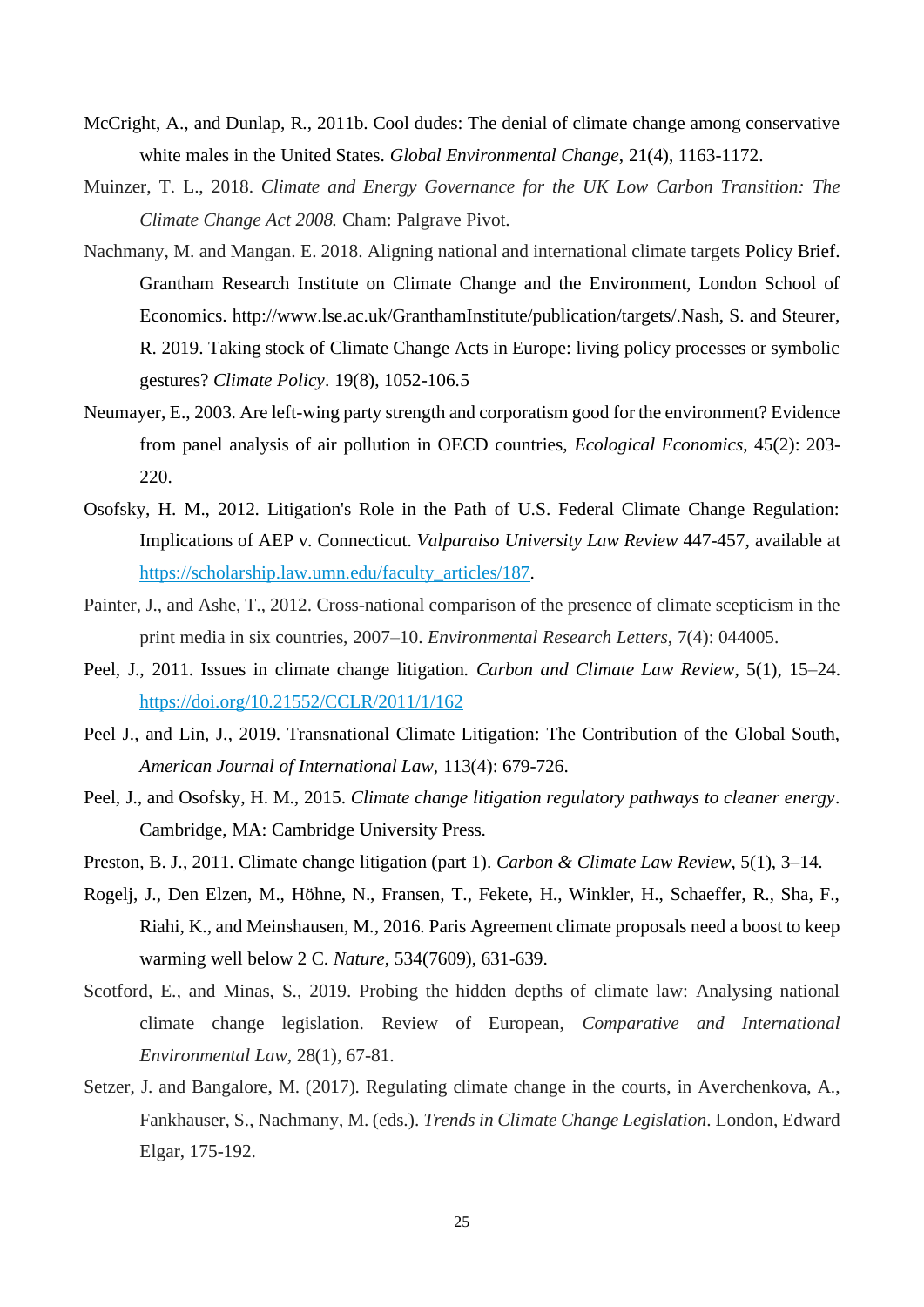- Setzer, J., and Benjamin, L., 2019. Climate Litigation in the Global South: Constraints and Innovations, *Transnational Environmental Law,* 1-25.
- Setzer, J., and Byrnes, R., 2019. *Global trends in climate change litigation: 2019 snapshot*. Policy report. Grantham Research Institute on Climate Change and the Environment, London School of Economics. [http://www.lse.ac.uk/GranthamInstitute/wp-content/uploads/2019/07/](http://www.lse.ac.uk/GranthamInstitute/wp-content/uploads/2019/07/%20GRI_Global-trends-in-climate-change-litigation-2019-snapshot.pdf)  [GRI\\_Global-trends-in-climate-change-litigation-2019-snapshot.pdf](http://www.lse.ac.uk/GranthamInstitute/wp-content/uploads/2019/07/%20GRI_Global-trends-in-climate-change-litigation-2019-snapshot.pdf)
- Solana, J., 2020. Climate Litigation in Financial Markets: A Typology. *Transnational Environmental Law,* 1-33.
- Townshend, T., Fankhauser, S., Matthews, A., Feger, C., Liu, J., and Narciso, T., 2011. Legislating Climate Change at the National Level, *Environment* 53(5): 5-16.
- Townshend, T., Fankhauser, S., Aybar, R., Collins, M., Landesman, T., Nachmany, M., and Pavese, C., 2013. How National Legislation Can Help to Solve Climate Change, *Nature Climate Change*, 3(May): 430-432.
- Verschuuren, J., 2019. The State of the Netherlands v Urgenda Foundation: The Hague Court of Appeal upholds judgment requiring the Netherlands to further reduce its greenhouse gas emissions. *Review of European, Comparative & International Environmental Law*, *28*(1), 94- 98.
- Wilensky, M., 2015. Climate change in the courts: An assessment of non-U.S. climate litigation. *Duke Environmental Law and Policy Forum*, 26(1), 131–179.
- Zenghelis, D., 2012. *A strategy for restoring confidence and economic growth through green investment and innovation*. Policy Brief. Grantham Research Institute on Climate Change and the Environment, London School of Economics. [http://www.lse.ac.uk/GranthamInstitute/](http://www.lse.ac.uk/GranthamInstitute/%20publication/a-strategy-for-restoring-confidence-and-economic-growth-through-green-investment-and-innovation/)  [publication/a-strategy-for-restoring-confidence-and-economic-growth-through-green](http://www.lse.ac.uk/GranthamInstitute/%20publication/a-strategy-for-restoring-confidence-and-economic-growth-through-green-investment-and-innovation/)[investment-and-innovation/](http://www.lse.ac.uk/GranthamInstitute/%20publication/a-strategy-for-restoring-confidence-and-economic-growth-through-green-investment-and-innovation/)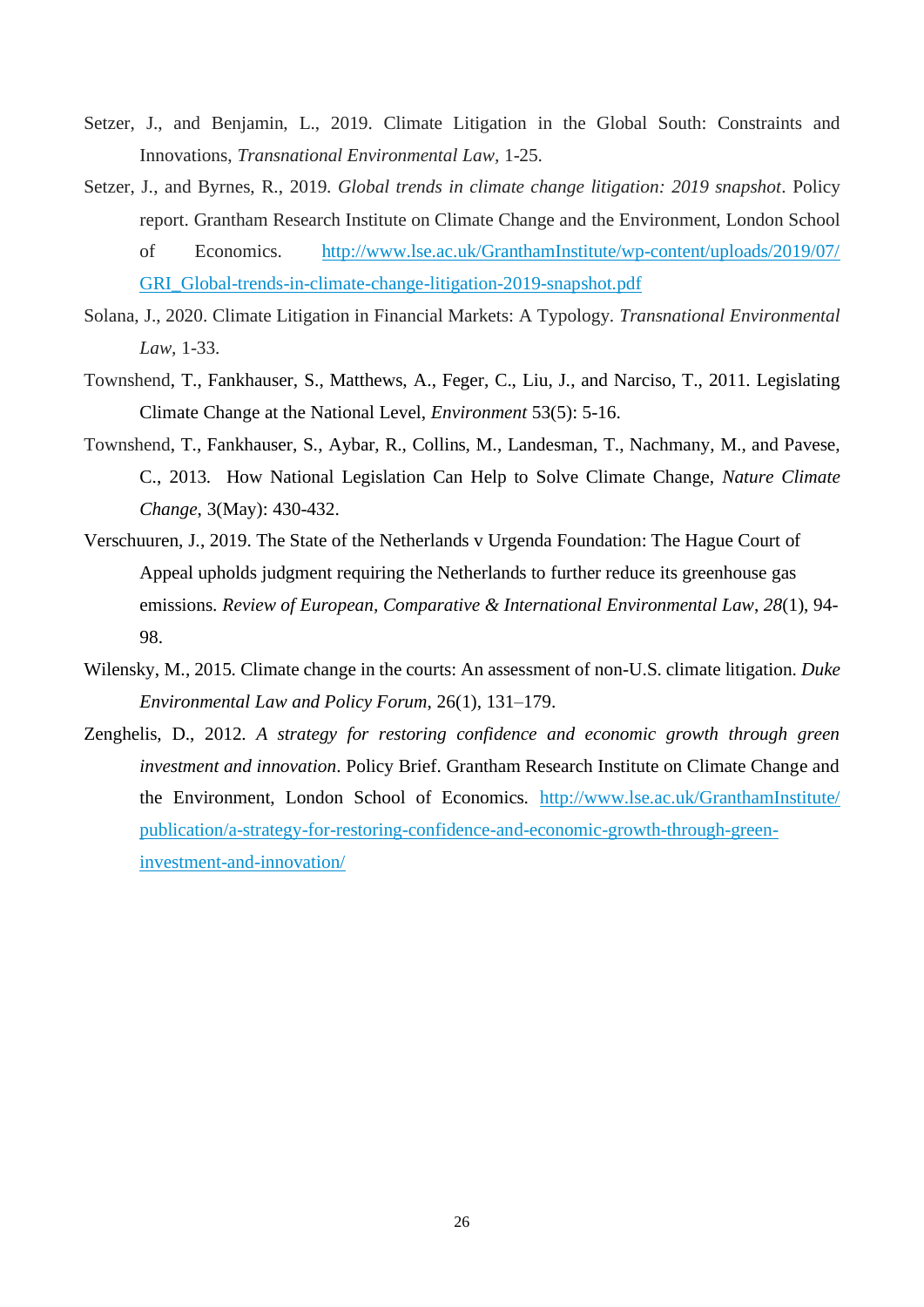## **Figures and Tables**



**Figure 1: Climate change legislation over time**

*Source:* Authors based on *Climate Change Laws of the World.*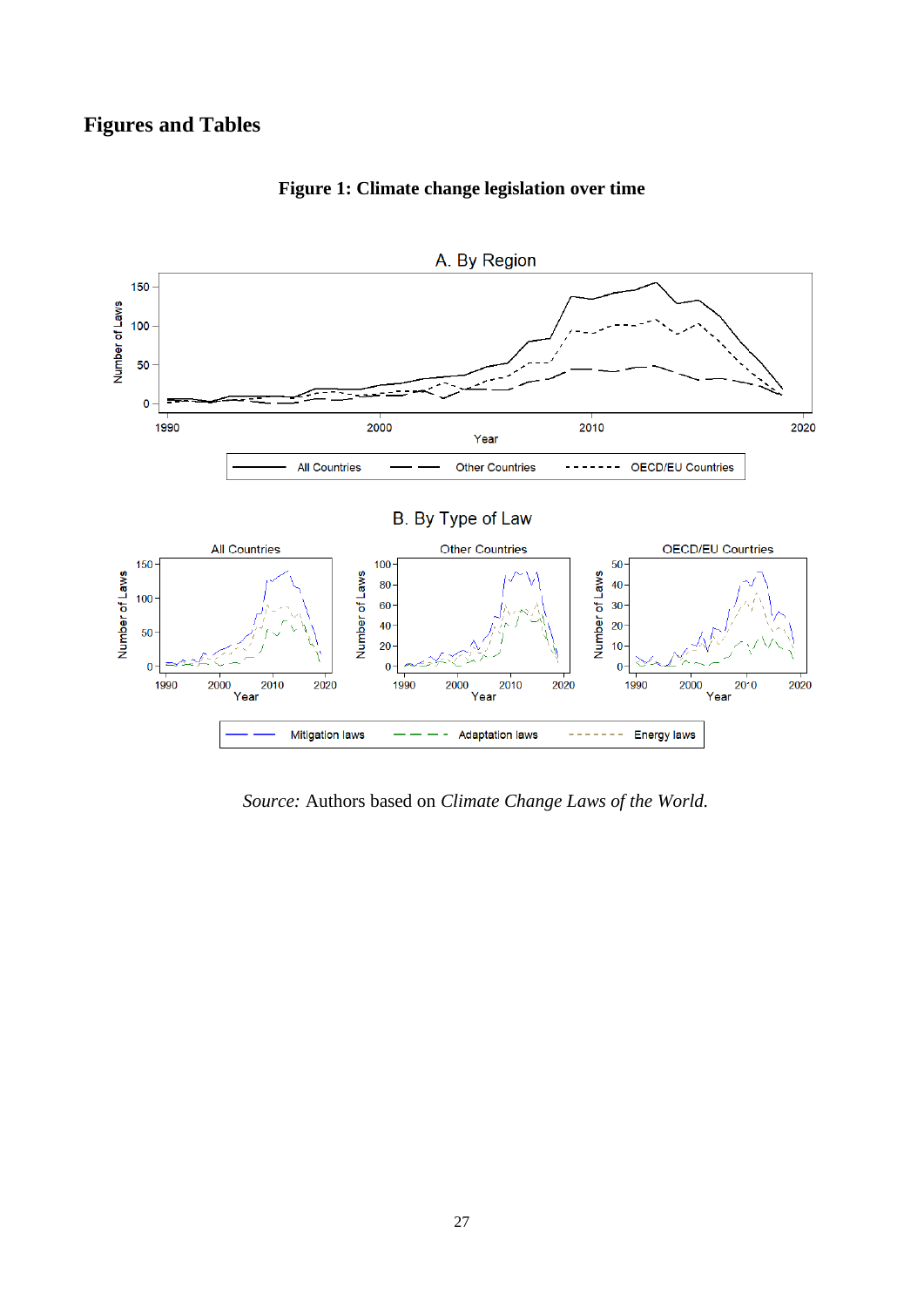

**Figure 2: Climate change litigation over time**

*Source:* Authors based on *Climate Change Laws of the World* and Sabin Center data.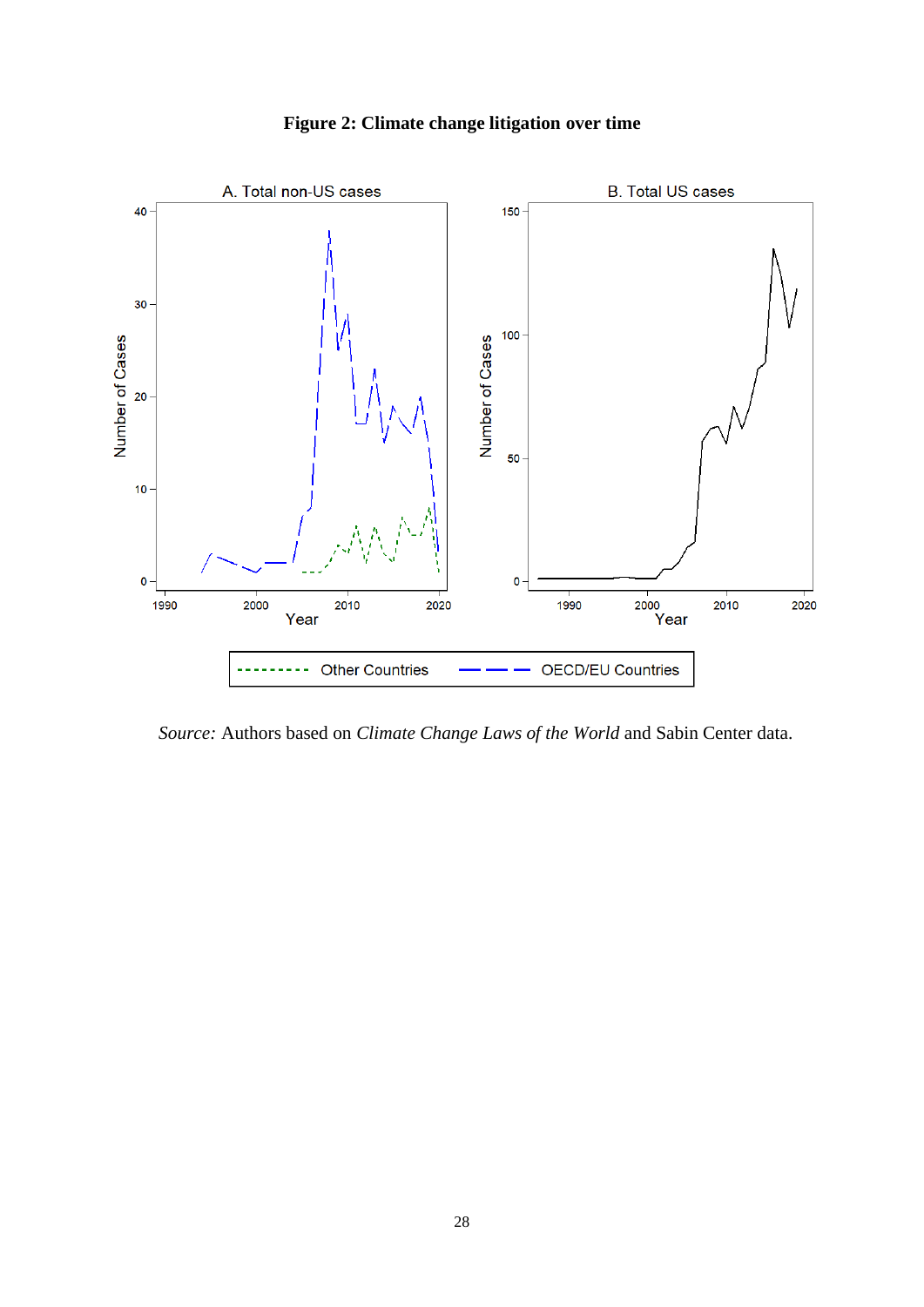



A. Climate Legislation (Number of laws at the end of 2019)

*Source:* Authors based on *Climate Change Laws of the World*.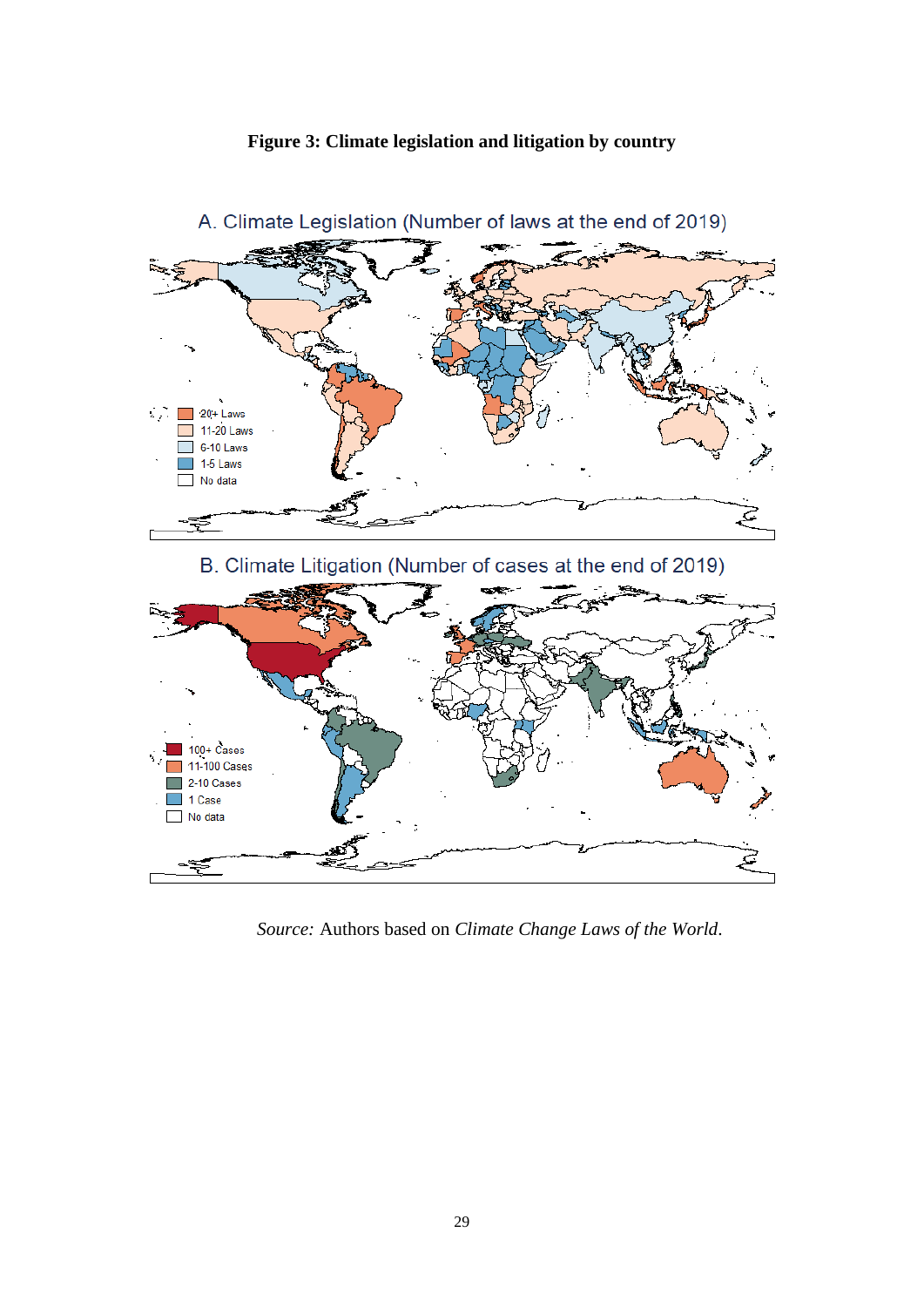

## **Figure 4: Climate laws and political orientation**

*Notes.* Countries with a democracy score of 6 or more in the Polity IV dataset only. Data on political orientation is taken from the World Bank dataset of political institutions (DPI). Orientation scores greater than one suggest political parties of that orientation are disproportionately inclined to pass climate laws, relative to their time in power. Median (Mean) rightwing scores for all, OECD-EU and other countries are 0.961 (0.891), 1.111 (0.923) and 0.8 (0.813); whereas the respective left-wing scores are 1.0 (1.141), 0.909 (1.118) and 1.012 (1.160), and center-government scores are 1.0 (1.234), 1.0 (0.961) and 1.0 (1.431).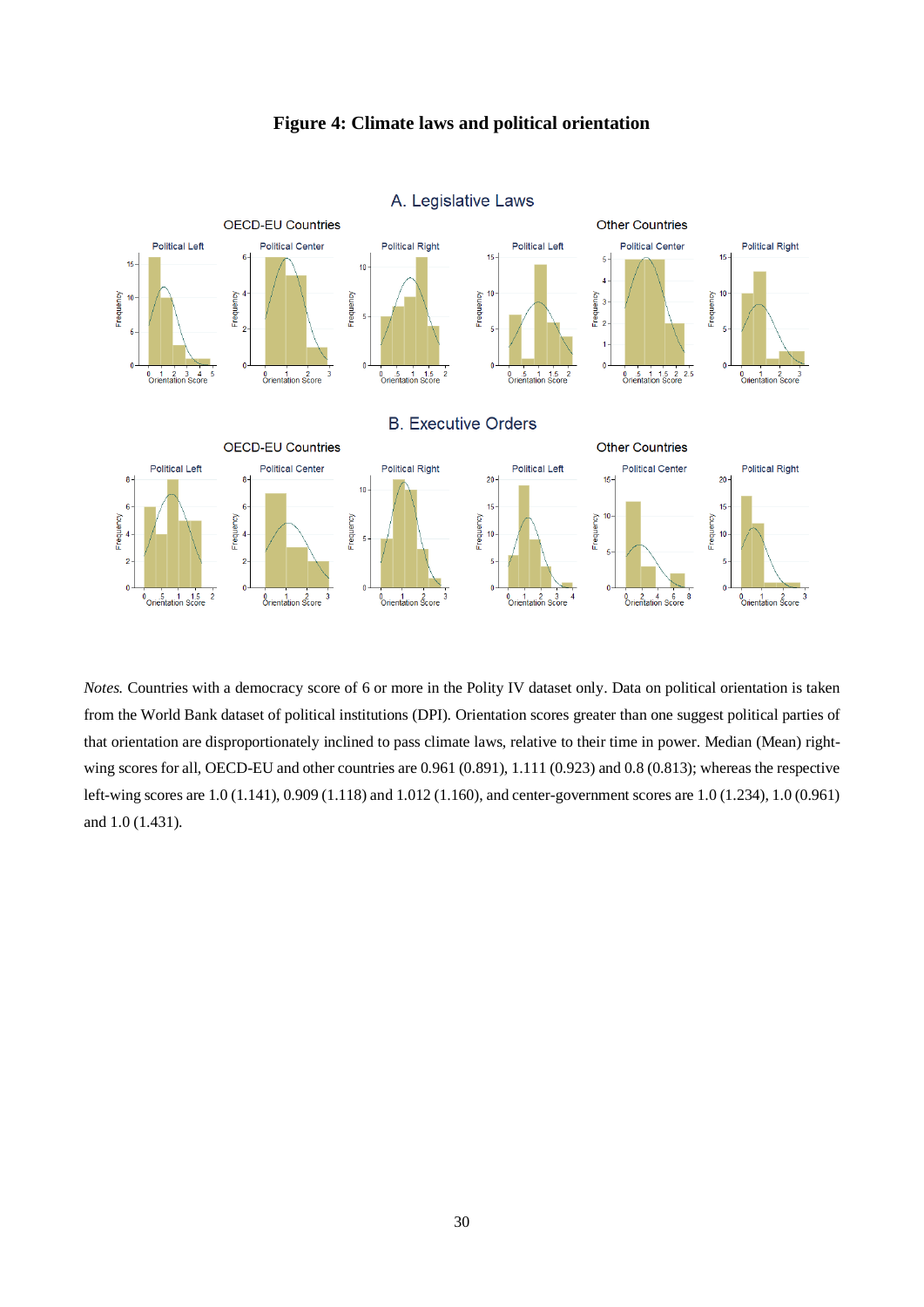

**Figure 5: Climate laws and economic crises**

*Source:* Author's own calculations, using World Bank GDP data and Hodrick-Prescott decomposition. Countries with scores less than one are less inclined to pass climate laws in difficult economic times.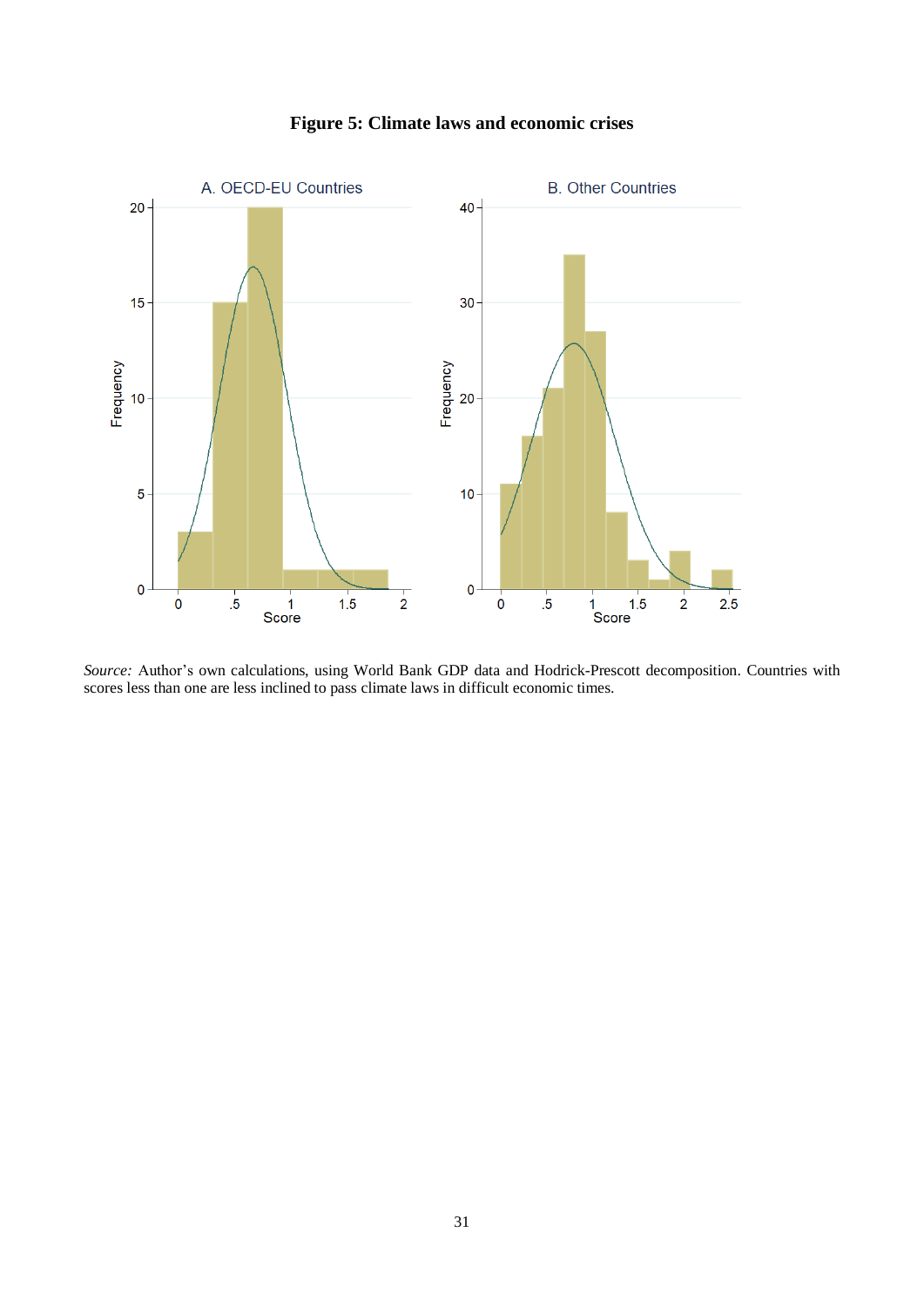|                                                      | All countries | <b>OECD-EU</b> countries | Other countries |
|------------------------------------------------------|---------------|--------------------------|-----------------|
|                                                      | $[N=198]$     | $[N=42]$                 | $[N=156]$       |
|                                                      |               |                          |                 |
| <b>Total number of laws</b>                          |               |                          |                 |
| Total                                                | 1,800         | 605 (33.6% of all laws)  | $1,195(66.4\%)$ |
| Pre-1990                                             | 35            | 24 (68.6%)               | $9(31.4\%)$     |
| 1990-1999                                            | 110           | 38 (34.6%)               | 72 (65.4%)      |
| 2000-2009                                            | 554           | 203 (36.6%)              | 351 (63.4%)     |
| 2010-2019                                            | 1,101         | 340 (30.9%)              | 771 (69.1%)     |
|                                                      |               |                          |                 |
| <b>Laws by topic</b> (1990-2019)                     |               |                          |                 |
| Framework laws                                       | 238           | 85 (35.7%)               | 153 (64.3%)     |
| Laws addressing GHG emissions (mitigation laws)      | 1,620         | 549 (33.9%)              | $1,071(66.1\%)$ |
| Mitigation laws focused on energy (energy laws)      | 1,055         | 395 (37.4%)              | 660 (62.6%)     |
| Laws addressing climate resilience (adaptation laws) | 641           | 143 (22.3%)              | 498 (77.7%)     |
|                                                      |               |                          |                 |
| <b>Laws by type</b> (1990-2019)                      |               |                          |                 |
| Executive orders or policies                         | 1,023         | 244 (23.9%)              | 799 (76.1%)     |
| Legislative acts                                     | 742           | 337 (45.4%)              | 405 (54.6%)     |
|                                                      |               |                          |                 |
| Number of laws by country (1990-2019)                |               |                          |                 |
| Mean                                                 | 8.9           | 13.8                     | 7.6             |
| Standard deviation                                   | 6.3           | 7.5                      | 5.2             |
| Median                                               | 8             | 12                       | 6               |
| Minimum                                              | $\mathbf{1}$  | $\mathbf{1}$             | $\mathbf{1}$    |
| Maximum                                              | 38            | 38                       | 28              |

## **Table 1: Descriptive statistics on climate change legislation**

*Notes.* All data from *Climate Change Laws of the World*. Some laws deal with multiple issues, hence the higher totals for "laws by topic".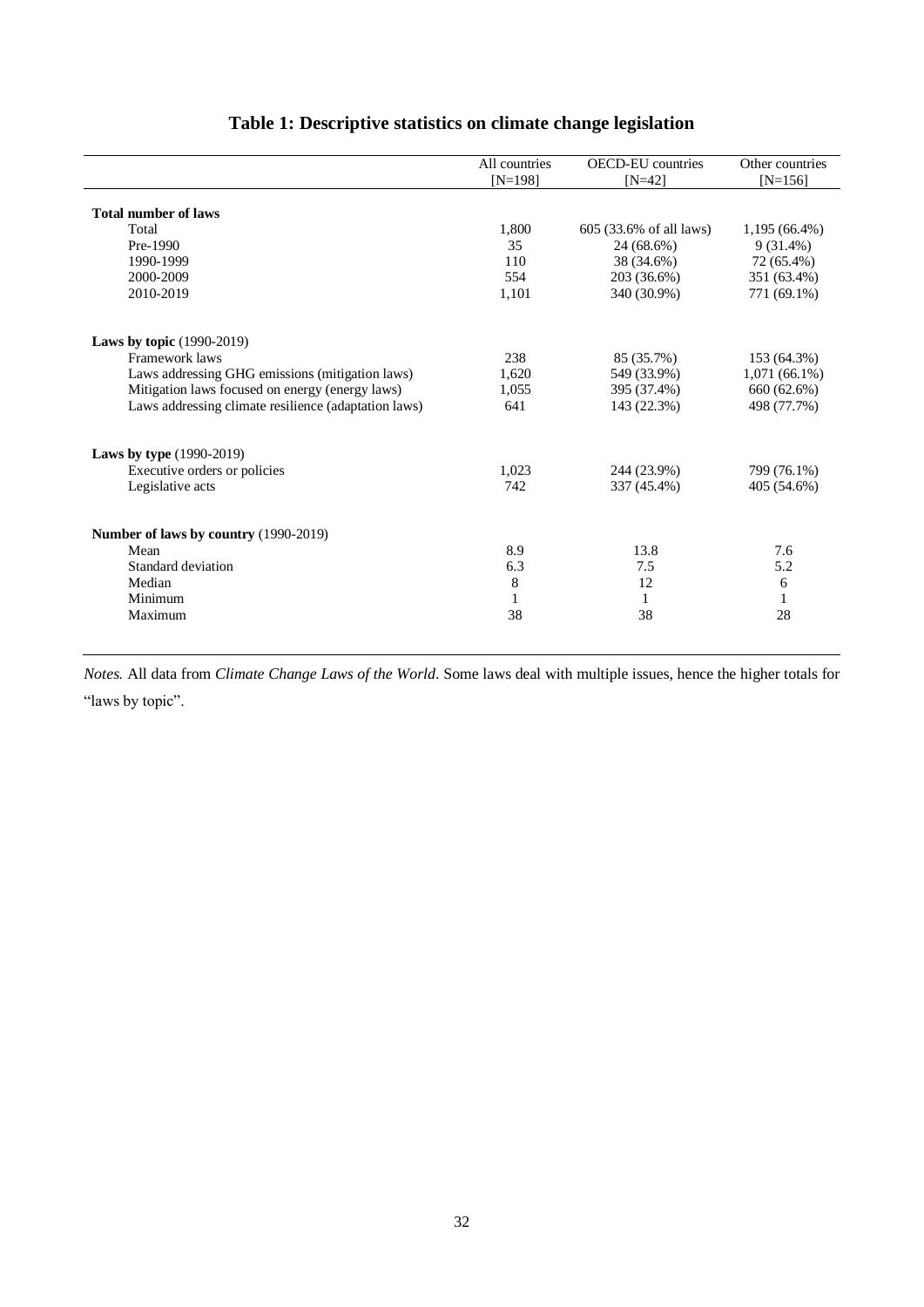|                                             | All jurisdictions (excl US)<br>$[N=36]$ | OECD-EU (excl. US)<br>$[N=21]$ | Other jurisdictions<br>$[N=15]$ | <b>US</b>      |
|---------------------------------------------|-----------------------------------------|--------------------------------|---------------------------------|----------------|
| <b>Total number of cases</b>                |                                         |                                |                                 |                |
| Total                                       | 355                                     | 300 (85%)                      | 55 (15%)                        | 1,154          |
| Pre-1990                                    | $\overline{0}$                          | $\overline{0}$                 | $\Omega$                        | 2              |
| 1990-1999                                   | 4                                       | 4                              | $\Omega$                        | 5              |
| 2000-2009                                   | 117                                     | 109                            | 8                               | 231            |
| 2010-2019                                   | 234                                     | 187                            | 47                              | 916            |
| Number of climate-centric cases             |                                         |                                |                                 |                |
| Total                                       | 138                                     | 103 (75%)                      | 35 (25%)                        |                |
| 1990-1999                                   | $\Omega$                                | 0                              | 0                               |                |
| 2000-2009                                   | 28                                      | 25                             | 3                               |                |
| 2010-2019                                   | 110                                     | 78                             | 32                              |                |
| Number of cases by jurisdiction (1990-2019) |                                         |                                |                                 |                |
| Mean                                        | 9.9                                     | 14.3                           | 3.7                             |                |
| Standard deviation                          | 20.1                                    | 25.3                           | 4.7                             |                |
| Median                                      | $\overline{c}$                          | $\overline{c}$                 | $\overline{c}$                  |                |
| Minimum                                     | 1                                       | 1                              | $\mathbf{1}$                    |                |
| Maximum                                     | 96                                      | 96                             | 18                              |                |
| <b>Court cases by type (1990-2019)</b>      |                                         |                                |                                 |                |
| Plaintiff=Public; Defendant=Public          | 48                                      | 32                             | 16                              | 59             |
| Plaintiff=Public; Defendant=Private         | 17                                      | 14                             | 3                               | 27             |
| Plaintiff=Public; Defendant=NGO             | 10                                      | 9                              | 1                               | 8              |
| Plaintiff=Private; Defendant=Public         | 117                                     | 116                            | 1                               | 90             |
| Plaintiff=Private; Defendant=Private        | 6                                       | 6                              | $\Omega$                        | $\mathfrak{Z}$ |
| Plaintiff=Private; Defendant=NGO            | 10                                      | 10                             | $\Omega$                        | 7              |
| Plaintiff=NGO; Defendant=Public             | 141                                     | 107                            | 34                              | 563            |
| Plaintiff=NGO; Defendant=Private            | 24                                      | 19                             | 5                               | 65             |
| Plaintiff=NGO; Defendant=NGO                | 4                                       | 4                              | $\overline{0}$                  | 16             |

## **Table 2: Descriptive statistics on climate change litigation**

*Notes.* Cases by type involves the following three parties: Public (federal, state/local and tribal government and different departments of the governments), Private (corporations and businesses) and NGO (non-profit organizations and individuals). There were multiple types of plaintiffs in 10 cases, whereas 12 cases had multiple types of defendants. Data for the US come from McCormick *et al.* (2018) who studied 838 cases between 1990-2016. The totals under "Court cases by type" therefore differ from the total numbers reported at the top of the table. This list includes cases with international and regional jurisdictions, with EU-jurisdiction cases included in total EU cases.

*Source:* Authors based on *Climate Change Laws of the World,* Sabin Center data and McCormick *et al.* (2018).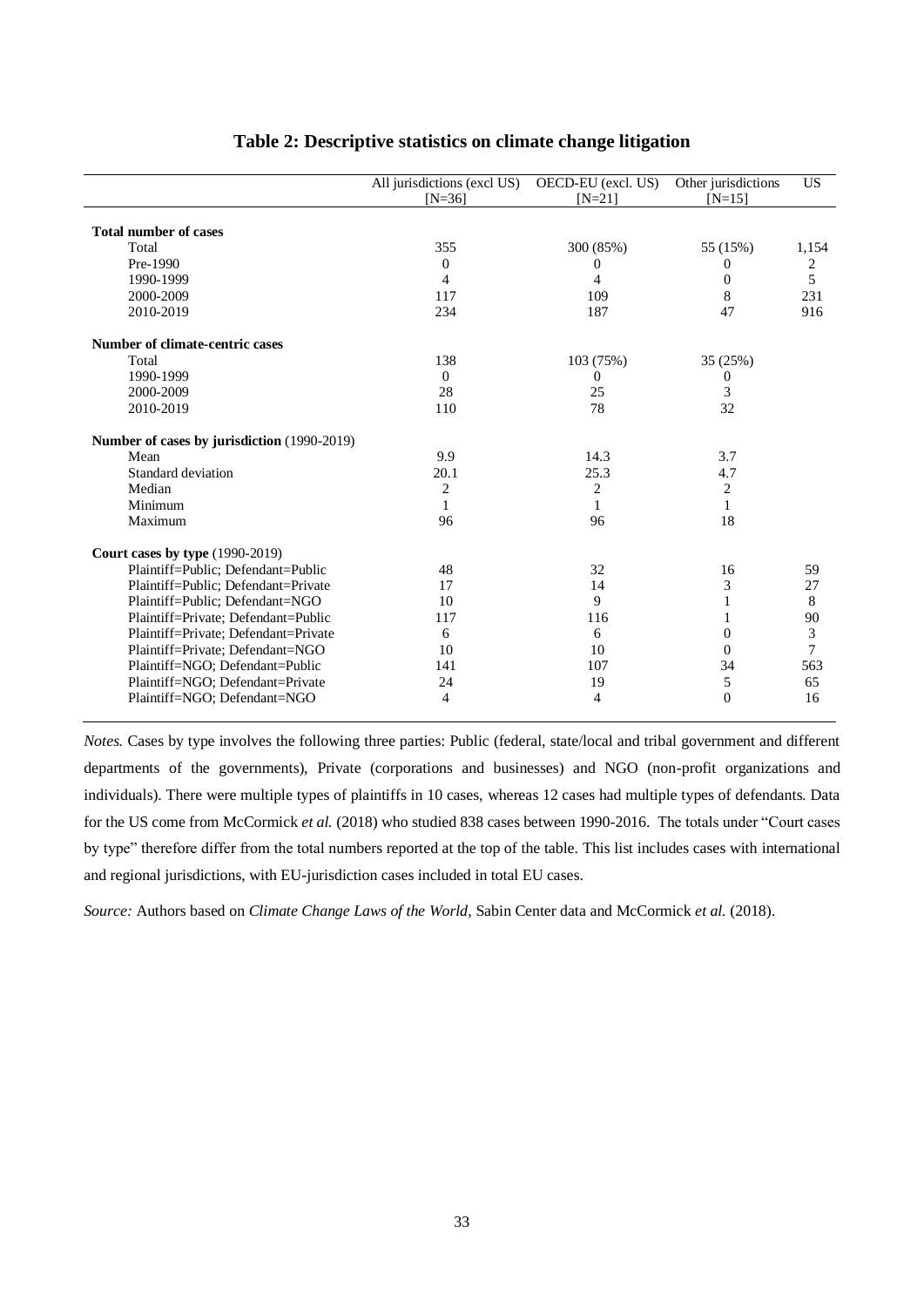| Case                                                    | Year    | <b>Plaintiff</b>                                                                                                                                                            | <b>Defendant</b>                                                                                                         | <b>Summary and status</b>                                                                                                                                                                                                                                                                                                                                                                                                                                                                                                                                                                                                                                                                                                                                                                                                                                                                                                                       |
|---------------------------------------------------------|---------|-----------------------------------------------------------------------------------------------------------------------------------------------------------------------------|--------------------------------------------------------------------------------------------------------------------------|-------------------------------------------------------------------------------------------------------------------------------------------------------------------------------------------------------------------------------------------------------------------------------------------------------------------------------------------------------------------------------------------------------------------------------------------------------------------------------------------------------------------------------------------------------------------------------------------------------------------------------------------------------------------------------------------------------------------------------------------------------------------------------------------------------------------------------------------------------------------------------------------------------------------------------------------------|
|                                                         | started |                                                                                                                                                                             |                                                                                                                          |                                                                                                                                                                                                                                                                                                                                                                                                                                                                                                                                                                                                                                                                                                                                                                                                                                                                                                                                                 |
| Urgenda<br>Foundation v.<br>State of the<br>Netherlands | 2013    | Dutch<br>environmental<br>group, the Urgenda<br>Foundation, and<br>900 Dutch citizens                                                                                       | State of the<br>Netherlands                                                                                              | The first case to argue successfully for the adoption of<br>stricter emissions reduction targets by a government. In<br>December 2019, the Dutch Supreme Court upheld earlier<br>rulings, which required the Netherlands to reduce its<br>emissions by at least 25 percent on 1990 levels by 2020.<br>Even before the final decision by the Supreme Court, the<br>case triggered substantial changes in government policy,<br>including the adoption of the Climate Act 2019 and the<br>decision to phase out coal-fired power generation by<br>2030 (Verschuuren 2019; Jodoin et al. 2018). The case<br>motivated a wave of Urgenda-inspired climate change<br>litigation across the world.                                                                                                                                                                                                                                                    |
| Leghari v<br>Federation of<br>Pakistan                  | 2015    | Ashgar Leghari                                                                                                                                                              | Federation of<br>Pakistan                                                                                                | An appellate court in Pakistan granted the claims of<br>Ashgar Leghari, a Pakistani farmer, who had sued the<br>national government for failure to implement the<br>National Climate Change Policy of 2012 and the<br>Framework for Implementation of Climate Change<br>Policy (2014-2030). The court, citing domestic and<br>international legal principles, determined that "the delay<br>and lethargy of the State in implementing the Framework<br>offend the fundamental rights of the citizens."                                                                                                                                                                                                                                                                                                                                                                                                                                          |
| Carbon<br>Majors Inquiry                                | 2015    | Greenpeace<br>Southeast Asia,<br>Philippine Rural<br>Reconstruction<br>Movement and 12<br>NGOs, 20<br>individuals, and<br>1,288 Filipinos<br>(signatories of a<br>petition) | 50 investor-<br>owned Carbon<br>Majors<br>(largest)<br>producers of<br>crude oil,<br>natural gas,<br>coal and<br>cement) | A group of plaintiffs led by Greenpeace Southeast Asia<br>filed a petition asking the Philippines Commission on<br>Human Rights to investigate "the human rights<br>implications of climate change and ocean acidification<br>and the resulting rights violations in the Philippines",<br>and "whether the investor-owned Carbon Majors have<br>breached their responsibilities to respect the rights of the<br>Filipino people." The Commission found that fossil fuel<br>companies have a clear moral responsibility, and the<br>onus falls on individual countries to pass strong<br>legislation and establish legal liability in their courts.<br>The Commission further found that existing civil law in<br>the Philippines provided grounds for action, and that it<br>may be possible to hold companies criminally<br>accountable where they have been clearly proved to have<br>engaged in acts of obstruction and willful obfuscation. |

|  | Table 3: Prominent strategic litigation cases |  |  |  |
|--|-----------------------------------------------|--|--|--|
|--|-----------------------------------------------|--|--|--|

*Source:* Authors based on *Climate Change Laws of the World*.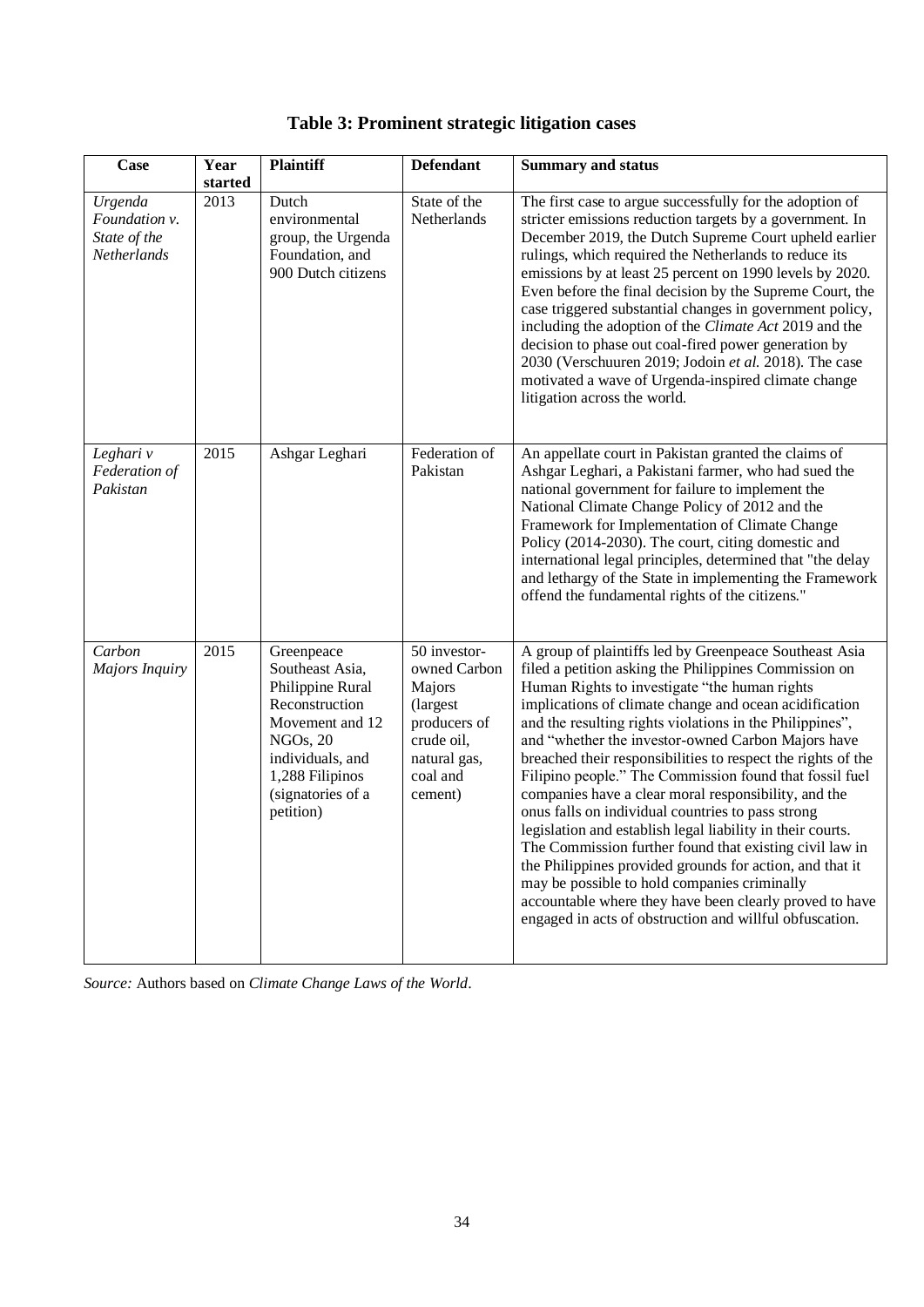## **Table 4: Legislative activity by countries**

### **A) G-20 Countries**

|               |            | Laws   |            | Quality-adjusted laws |            | Lifetime quality-adjusted laws |
|---------------|------------|--------|------------|-----------------------|------------|--------------------------------|
| Ranking       | ISO Code   | Number | ISO Code   | Number                | ISO Code   | Number                         |
|               |            |        |            |                       |            |                                |
|               | <b>BRA</b> | 28     | <b>GBR</b> | 16.85                 | <b>GBR</b> | 209.68                         |
| $\mathcal{L}$ | <b>ITA</b> | 24     | <b>AUS</b> | 15.41                 | <b>KOR</b> | 204.77                         |
| 3             | <b>IDN</b> | 22     | <b>KOR</b> | 15.25                 | <b>ITA</b> | 184.01                         |
| 4             | <b>KOR</b> | 22     | <b>DEU</b> | 15.03                 | <b>DEU</b> | 163.00                         |
| 5             | <b>GBR</b> | 20     | <b>JPN</b> | 15.01                 | <b>AUS</b> | 138.48                         |
|               |            |        |            |                       |            |                                |
| 15            | <b>CAN</b> | 10     | <b>IND</b> | 5.14                  | ZAF        | 58.17                          |
| 16            | <b>IND</b> | 10     | <b>RUS</b> | 4.09                  | <b>RUS</b> | 40.94                          |
| 17            | <b>MEX</b> | 10     | <b>MEX</b> | 3.97                  | <b>MEX</b> | 28.81                          |
| 18            | <b>CHN</b> | 8      | <b>CHN</b> | 3.25                  | <b>CHN</b> | 26.08                          |
| 19            | <b>SAU</b> | 3      | <b>SAU</b> | 1.61                  | SAU        | 13.45                          |

### **B) OECD Countries**

|                |            | Laws   |                 | Ouality-adjusted laws |            | Lifetime quality-adjusted laws |
|----------------|------------|--------|-----------------|-----------------------|------------|--------------------------------|
| Ranking        | ISO Code   | Number | <b>ISO</b> Code | Number                | ISO Code   | Number                         |
|                |            |        |                 |                       |            |                                |
|                | <b>ESP</b> | 38     | <b>ESP</b>      | 27.20                 | <b>ESP</b> | 234.21                         |
| $\mathcal{L}$  | <b>CHL</b> | 26     | <b>CHL</b>      | 19.65                 | <b>GBR</b> | 209.68                         |
| 3              | <b>ITA</b> | 24     | <b>GBR</b>      | 16.85                 | <b>KOR</b> | 204.77                         |
| $\overline{4}$ | <b>KOR</b> | 22     | <b>AUS</b>      | 15.41                 | <b>NOR</b> | 186.10                         |
| 5              | <b>GBR</b> | 20     | <b>KOR</b>      | 15.25                 | <b>ITA</b> | 184.01                         |
|                | <b>CZE</b> | 9      |                 |                       |            |                                |
| 31             |            | ⇁      | ISL             | 5.93                  | <b>ISL</b> | 57.91                          |
| 32             | ISL        |        | <b>SVN</b>      | 4.92                  | <b>SVN</b> | 43.58                          |
| 33             | <b>SVN</b> | ⇁      | <b>MEX</b>      | 3.97                  | <b>MEX</b> | 28.81                          |
| 34             | <b>EST</b> | 3      | <b>EST</b>      | 2.23                  | <b>EST</b> | 17.81                          |
| 35             | <b>LTU</b> | 2      | LTU             | 1.34                  | LTU        | 10.34                          |

### **C) EU countries**

|         | Laws       |                    |            | <b>Ouality-adjusted laws</b> |            | Lifetime quality-adjusted laws |
|---------|------------|--------------------|------------|------------------------------|------------|--------------------------------|
| Ranking | ISO Code   | Number             | ISO Code   | Number                       | ISO Code   | Number                         |
|         |            |                    |            |                              |            |                                |
|         | <b>ESP</b> | 38                 | <b>ESP</b> | 27.20                        | <b>ESP</b> | 234.21                         |
| ◠<br>∠  | <b>ITA</b> | 24                 | <b>GBR</b> | 16.85                        | <b>GBR</b> | 209.68                         |
| 3       | <b>GBR</b> | 20                 | <b>DEU</b> | 15.03                        | <b>ITA</b> | 184.01                         |
| 4       | DEU        | 18                 | <b>IRL</b> | 14.95                        | <b>DEU</b> | 163.00                         |
| 5       | IRL        | 18                 | <b>ITA</b> | 14.57                        | <b>DNK</b> | 139.93                         |
| 24      | <b>SVN</b> | $\mathbf{r}$       | <b>SVN</b> | 4.92                         | <b>SVN</b> | 43.58                          |
| 25      | <b>EST</b> | 3                  | <b>EST</b> | 2.23                         | <b>EST</b> | 17.81                          |
| 26      | <b>LTU</b> | $\mathcal{L}$<br>∠ | <b>LTU</b> | 1.34                         | <b>LVA</b> | 11.42                          |
| 27      | <b>LVA</b> | ◠                  | <b>LVA</b> | 1.31                         | LTU        | 10.34                          |
| 28      | <b>CYP</b> |                    | <b>CYP</b> | 0.71                         | <b>CYP</b> | 4.92                           |

*Notes.* Data on climate laws and policies come from Climate Change Laws of the World. See Appendix Table A.1 for the full list of countries and detailed statistics. Quality-adjusted laws are derived by multiplying each law by the Rule of Law score of Kaufman *et al.* (2010) in the year it was passed. Life-time quality adjusted laws are calculated as the number of years a law has been in force, multiplied by the rule-of-law score in each year. All calculations are done over the period 1990-2019.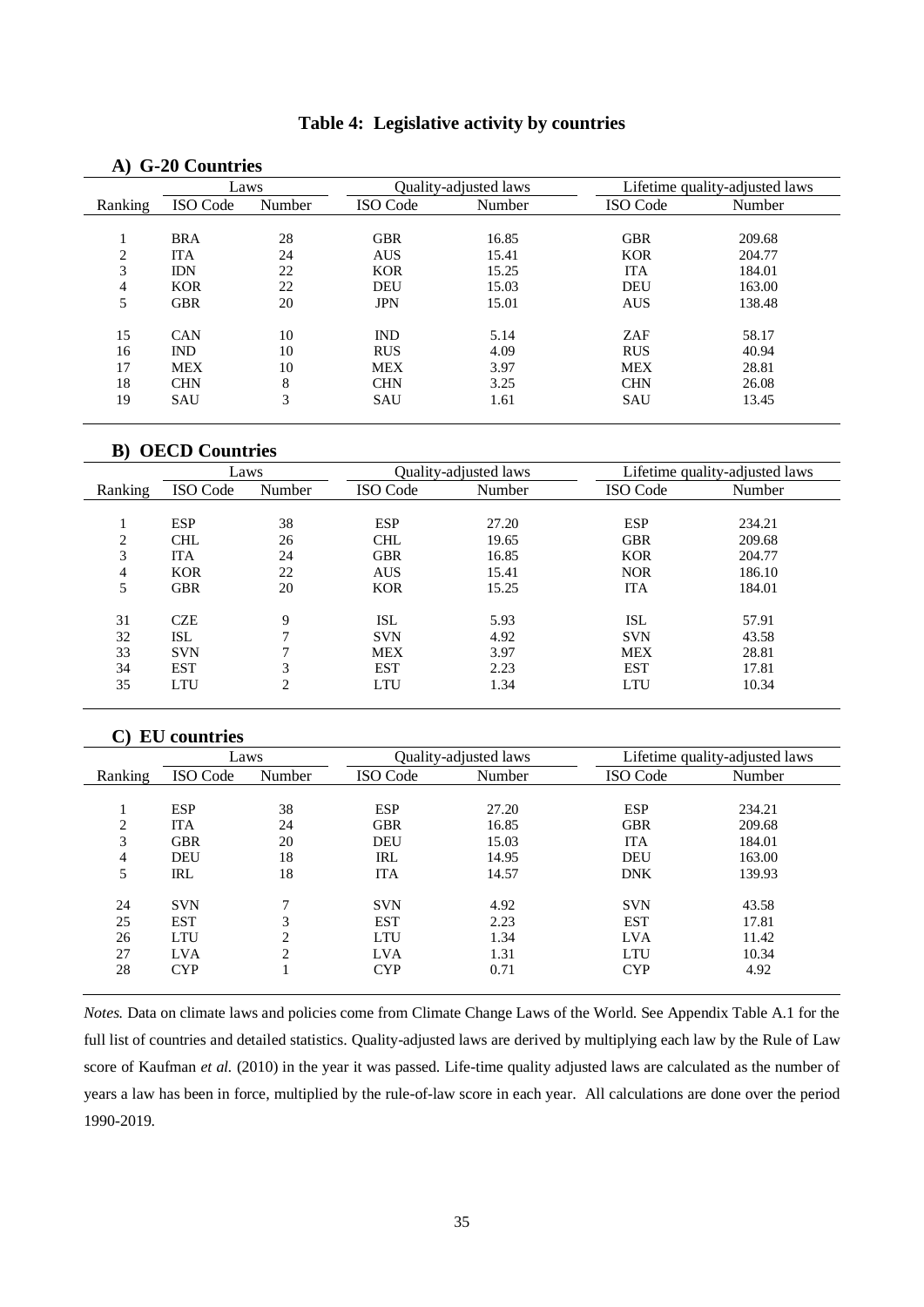|                                                                                                                         |            |               | Legislative Acts            |                    |               | <b>Executive Orders</b>     |                    |
|-------------------------------------------------------------------------------------------------------------------------|------------|---------------|-----------------------------|--------------------|---------------|-----------------------------|--------------------|
| Null Hypothesis                                                                                                         | Alt. Hypo. | All countries | <b>OECD-EU</b><br>countries | Other<br>countries | All countries | <b>OECD-EU</b><br>countries | Other<br>countries |
|                                                                                                                         |            |               |                             |                    |               |                             |                    |
| One-sample t test                                                                                                       |            |               |                             |                    |               |                             |                    |
| Left-wing score $= 1$                                                                                                   | $\leq 1$   | Not rejected  | Not rejected                | Not rejected       | Not rejected  | Rejected                    | Not rejected       |
|                                                                                                                         | $\neq$ 1   | Not rejected  | Not rejected                | Not rejected       | Not rejected  | Rejected                    | Rejected           |
|                                                                                                                         | >1         | Not rejected  | Not rejected                | Not rejected       | Not rejected  | Not rejected                | Rejected           |
| Center score $= 1$                                                                                                      | < 1        | Not rejected  | Not rejected                | Not rejected       | Not rejected  | Not rejected                | Not rejected       |
|                                                                                                                         | $\neq$ 1   | Not rejected  | Not rejected                | Not rejected       | Not rejected  | Not rejected                | Not rejected       |
|                                                                                                                         | >1         | Not rejected  | Not rejected                | Not rejected       | Rejected      | Not rejected                | Not rejected       |
| Right-wing score $= 1$                                                                                                  | $\leq 1$   | Not rejected  | Not rejected                | Not rejected       | Rejected      | Not rejected                | Rejected           |
|                                                                                                                         | $\neq$ 1   | Not rejected  | Not rejected                | Not rejected       | Rejected      | Not rejected                | Rejected           |
|                                                                                                                         | >1         | Not rejected  | Not rejected                | Not rejected       | Not rejected  | Not rejected                | Not rejected       |
| Two-sample Wilcoxon rank-<br>sum (Mann-Whitney) test<br>Left-wing score:<br>$OECD$ -EU countries $=$<br>Other countries | $\neq$     | Not rejected  |                             |                    | Rejected      |                             |                    |
| Center score:<br>$OECD$ -EU countries $=$<br>Other countries                                                            | $\neq$     | Not rejected  |                             |                    | Not rejected  |                             |                    |
| Right-wing score:<br>$OECD$ -EU countries $=$<br>Other countries                                                        | $\neq$     | Not rejected  |                             |                    | Rejected      |                             |                    |

## **Table 5: Statistical tests of political orientation**

*Notes.* Data on climate laws and policies come from *Climate Change Laws of the World*. Data on political orientation come

from the World Bank's *Database of Political Institutions*. All calculations are done over the period 1990-2017.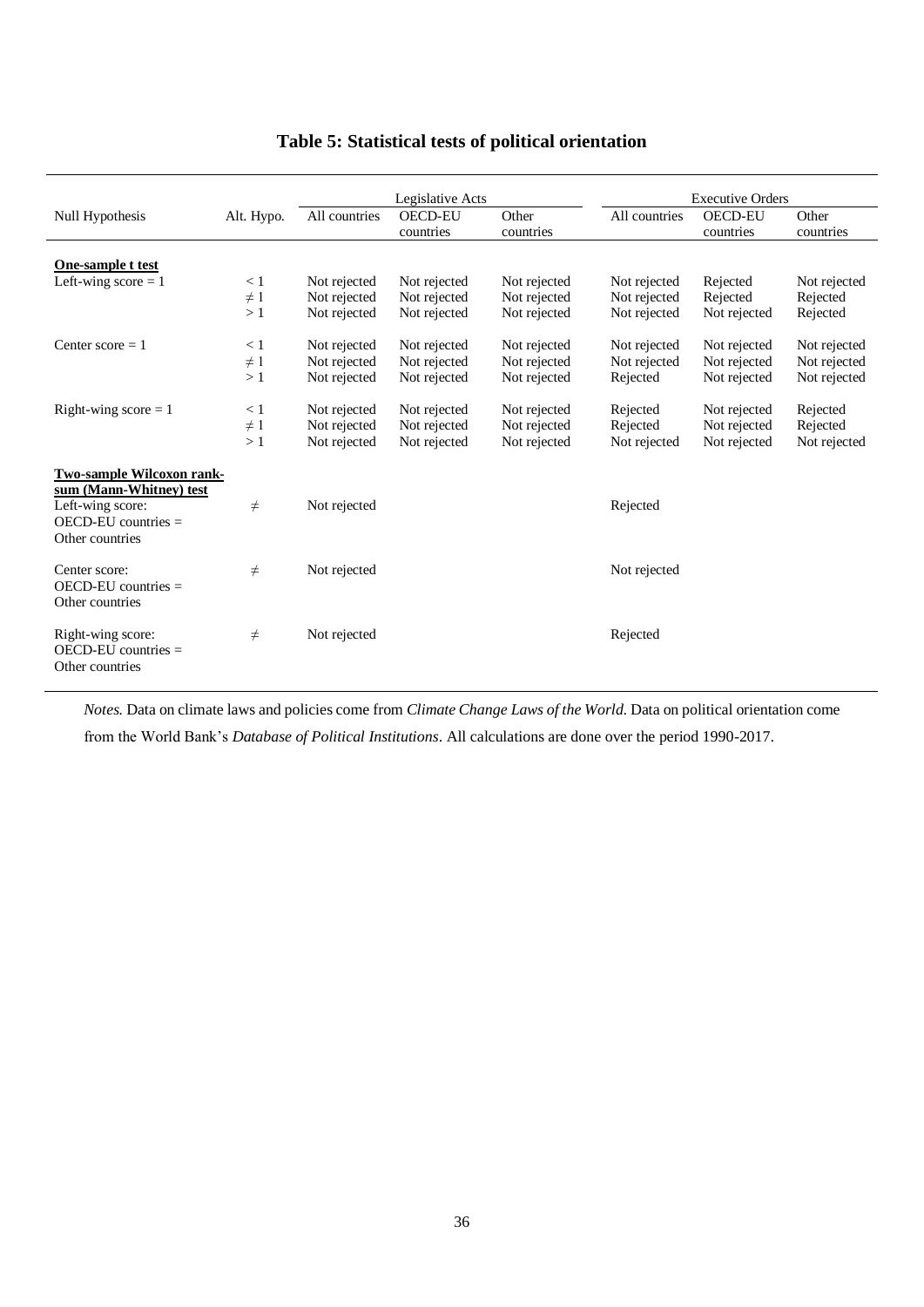|                                                                                                            |                           |                                      | Decision                             |                                      |
|------------------------------------------------------------------------------------------------------------|---------------------------|--------------------------------------|--------------------------------------|--------------------------------------|
| Null Hypothesis                                                                                            | Alternative<br>Hypothesis | All countries                        | <b>OECD-EU</b><br>countries          | Other countries                      |
| One-sample t test<br>Economic crisis $= 1$                                                                 | < 1<br>$\neq$ 1<br>>1     | Rejected<br>Rejected<br>Not rejected | Rejected<br>Rejected<br>Not rejected | Rejected<br>Rejected<br>Not rejected |
| <b>Two-sample Wilcoxon rank-sum</b><br>(Mann-Whitney) test<br><b>OECD-EU</b> countries= Other<br>countries | $\neq$                    |                                      | Rejected                             |                                      |

## **Table 6: Statistical tests of business cycle effects**

*Notes.* Data on climate laws and policies come from *Climate Change Laws of the World* database. Data on business cycles are calculated from real GDP data from the World Development Indicators database. All calculations are done over the period 1990-2017 for 169 countries.

|                                 | Non-US cases           |                            |                         |           |  |  |  |
|---------------------------------|------------------------|----------------------------|-------------------------|-----------|--|--|--|
| Time period                     | All non-US<br>$[N=36]$ | <b>OECD-EU</b><br>$[N=21]$ | Non-OECD/EU<br>$[N=15]$ |           |  |  |  |
| Total cases with a ruling       | 355                    | 300                        | 55                      | 534       |  |  |  |
| Cases with a pro-climate ruling | 187 (53%)              | 153 (51%)                  | 34 (62%)                | 225 (42%) |  |  |  |
| Pro-climate cases over time     |                        |                            |                         |           |  |  |  |
| 1990-1999                       | $\Omega$               | 0                          | $\Omega$                |           |  |  |  |
| 2000-2009                       | 68                     | 62                         | 6                       |           |  |  |  |
| 2010-2019                       | 119                    | 91                         | 28                      |           |  |  |  |

## **Table 7: Pro-climate rulings by the judiciary**

*Notes.* Outside the US, a court ruling has been issued in 355 cases between 1990 and 2019. These are contained in *Climate Change Laws of the World*. For the US we re-examined 534 court rulings during 1990-2016 from McCormick *et al* (2018); here a ruling is pro-climate if judges supported a "pro-regulation" plaintiff or ruled against an "anti-regulation" plaintiff.

*Source:* Authors based on *Climate Change Laws of the World* and McCormick *et al.* (2018). For results by country see Appendix Table A4.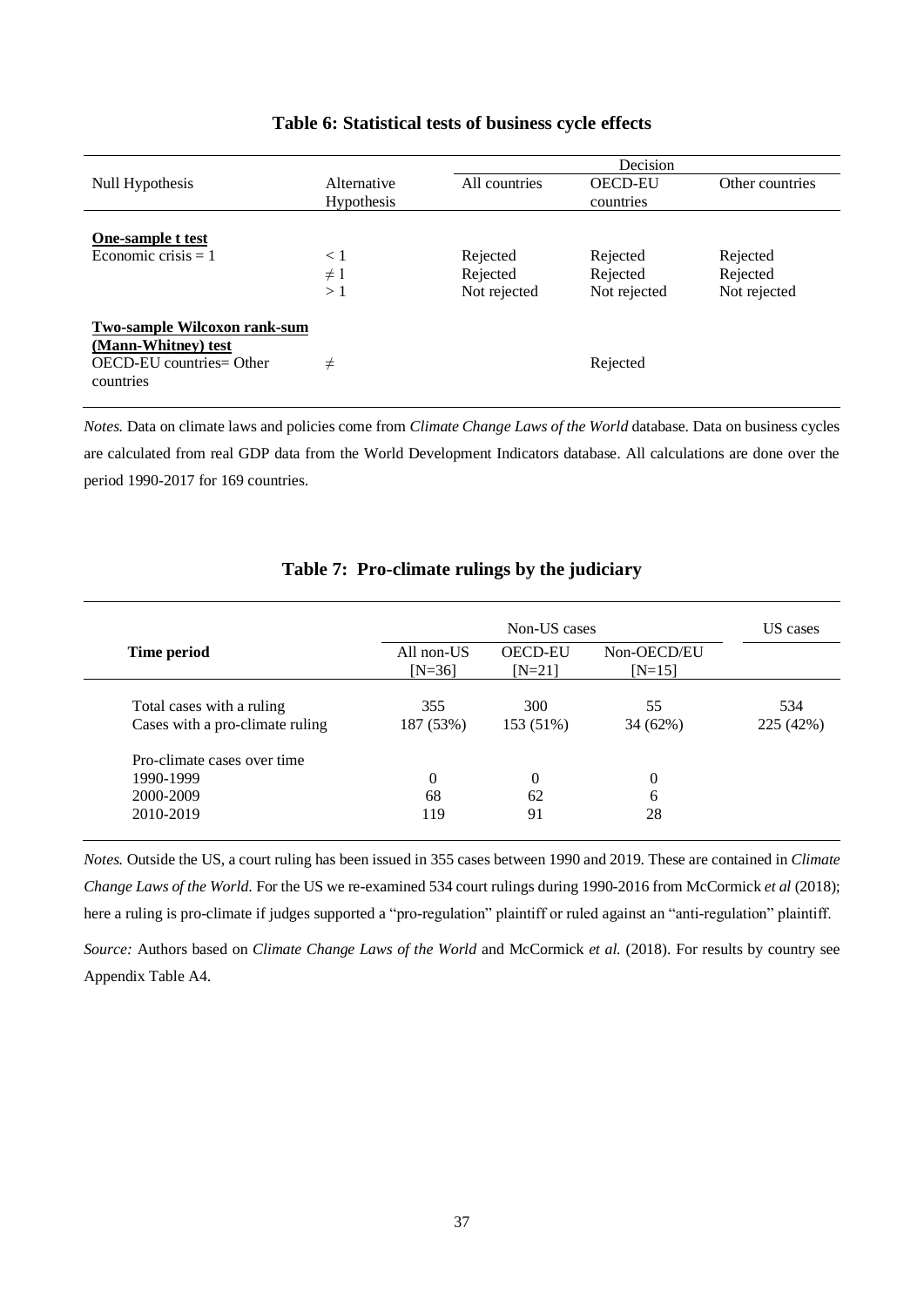# **Appendix tables**

|                                  |                          |                                  |                  |                                      |                          | Number of climate laws |                   |
|----------------------------------|--------------------------|----------------------------------|------------------|--------------------------------------|--------------------------|------------------------|-------------------|
| <b>Country Name</b>              | <b>ISO</b>               | G20                              | <b>OECD</b>      | ${\rm EU}$                           | Number                   | Quality-adjusted       | Lifetime Quality- |
|                                  | Code                     |                                  |                  |                                      |                          | number                 | adjusted number   |
|                                  | <b>AFG</b>               | $\boldsymbol{0}$                 | $\boldsymbol{0}$ | $\boldsymbol{0}$                     | 9                        | 1.47                   | 12.03             |
| Afghanistan<br>Angola            | <b>AGO</b>               | $\boldsymbol{0}$                 | $\boldsymbol{0}$ |                                      | 21                       | 5.55                   | 31.98             |
| Albania                          | <b>ALB</b>               | $\boldsymbol{0}$                 | $\mathbf{0}$     | $\boldsymbol{0}$<br>$\boldsymbol{0}$ | 3                        | 1.17                   | 10.36             |
| <b>United Arab Emirates</b>      | <b>ARE</b>               | $\boldsymbol{0}$                 | $\boldsymbol{0}$ | $\overline{0}$                       | 6                        | 3.78                   | 20.88             |
|                                  | <b>ARG</b>               |                                  | $\mathbf{0}$     | $\boldsymbol{0}$                     | 17                       | 7.09                   | 72.17             |
| Argentina<br>Armenia             | <b>ARM</b>               | $\mathbf{1}$<br>$\boldsymbol{0}$ | $\boldsymbol{0}$ | $\boldsymbol{0}$                     |                          | 3.33                   | 47.92             |
|                                  | <b>ATG</b>               | $\boldsymbol{0}$                 | $\mathbf{0}$     | $\boldsymbol{0}$                     | 8<br>5                   | 3.23                   | 21.16             |
| Antigua and Barbuda<br>Australia |                          |                                  |                  | $\overline{0}$                       | 18                       | 15.41                  | 138.48            |
| Austria                          | <b>AUS</b><br><b>AUT</b> | $\mathbf{1}$<br>$\boldsymbol{0}$ | 1<br>1           | 1                                    | $\mathbf{9}$             | 7.87                   | 99.38             |
|                                  | <b>AZE</b>               | $\boldsymbol{0}$                 | $\overline{0}$   | $\boldsymbol{0}$                     | $\overline{\mathcal{L}}$ | 1.39                   | 13.97             |
| Azerbaijan                       |                          |                                  |                  |                                      | $\overline{4}$           |                        |                   |
| Burundi                          | <b>BDI</b>               | $\boldsymbol{0}$                 | $\mathbf{0}$     | $\boldsymbol{0}$                     |                          | 1.08                   | 8.16              |
| Belgium                          | <b>BEL</b>               | $\boldsymbol{0}$                 | $\mathbf{1}$     | 1                                    | 11                       | 8.53                   | 105.21            |
| Benin                            | <b>BEN</b>               | $\boldsymbol{0}$                 | $\boldsymbol{0}$ | $\boldsymbol{0}$                     | $\mathfrak{Z}$           | 1.17                   | 9.34              |
| Burkina Faso                     | <b>BFA</b>               | $\boldsymbol{0}$                 | $\boldsymbol{0}$ | $\boldsymbol{0}$                     | 12                       | 4.82                   | 35.74             |
| Bangladesh                       | <b>BGD</b>               | $\boldsymbol{0}$                 | $\mathbf{0}$     | $\boldsymbol{0}$                     | 10                       | 3.30                   | 31.55             |
| Bulgaria                         | <b>BGR</b>               | $\boldsymbol{0}$                 | $\boldsymbol{0}$ | 1                                    | 11                       | 5.24                   | 66.73             |
| Bahrain                          | <b>BHR</b>               | $\boldsymbol{0}$                 | $\boldsymbol{0}$ | $\boldsymbol{0}$                     | $\overline{c}$           | 1.18                   | 15.25             |
| Bahamas, The                     | <b>BHS</b>               | $\boldsymbol{0}$                 | $\boldsymbol{0}$ | $\boldsymbol{0}$                     | $\overline{\mathcal{L}}$ | 2.67                   | 25.22             |
| Bosnia and                       | <b>BIH</b>               | $\boldsymbol{0}$                 | $\overline{0}$   | $\theta$                             | 1                        | 0.46                   | 1.27              |
| Herzegovina                      |                          |                                  |                  |                                      |                          |                        |                   |
| <b>Belarus</b>                   | <b>BLR</b>               | $\boldsymbol{0}$                 | $\boldsymbol{0}$ | $\boldsymbol{0}$                     | 15                       | 4.30                   | 57.70             |
| Belize                           | <b>BLZ</b>               | $\boldsymbol{0}$                 | $\boldsymbol{0}$ | $\boldsymbol{0}$                     | 3                        | 1.19                   | 10.81             |
| Bolivia                          | <b>BOL</b>               | $\boldsymbol{0}$                 | $\overline{0}$   | $\overline{0}$                       | 16                       | 5.00                   | 53.87             |
| <b>Brazil</b>                    | <b>BRA</b>               | 1                                | $\boldsymbol{0}$ | $\boldsymbol{0}$                     | 28                       | 12.86                  | 117.33            |
| <b>Barbados</b>                  | <b>BRB</b>               | $\boldsymbol{0}$                 | $\mathbf{0}$     | $\mathbf{0}$                         | $\overline{\mathcal{L}}$ | 2.91                   | 30.56             |
| Brunei Darussalam                | <b>BRN</b>               | $\boldsymbol{0}$                 | $\overline{0}$   | $\overline{0}$                       | $\overline{\mathcal{L}}$ | 2.45                   | 15.90             |
| Bhutan                           | <b>BTN</b>               | $\boldsymbol{0}$                 | $\boldsymbol{0}$ | $\boldsymbol{0}$                     | $\,8\,$                  | 4.46                   | 45.17             |
| <b>Botswana</b>                  | <b>BWA</b>               | $\boldsymbol{0}$                 | $\boldsymbol{0}$ | $\boldsymbol{0}$                     | 5                        | 3.11                   | 34.96             |
| Central African                  | CAF                      | $\boldsymbol{0}$                 | $\boldsymbol{0}$ | $\boldsymbol{0}$                     | $\overline{c}$           | 0.43                   | 4.95              |
| Republic                         |                          |                                  |                  |                                      |                          |                        |                   |
| Canada                           | CAN                      | $\mathbf{1}$                     | 1                | $\boldsymbol{0}$                     | 10                       | 8.52                   | 91.32             |
| Switzerland                      | <b>CHE</b>               | $\boldsymbol{0}$                 | $\mathbf{1}$     | $\boldsymbol{0}$                     | 9                        | 7.86                   | 102.59            |
| Chile                            | <b>CHL</b>               | $\boldsymbol{0}$                 | 1                | $\boldsymbol{0}$                     | 26                       | 19.65                  | 172.26            |
| China                            | <b>CHN</b>               | $\mathbf{1}$                     | $\mathbf{0}$     | $\boldsymbol{0}$                     | 8                        | 3.25                   | 26.08             |
| Co'te d'Ivoire                   | <b>CIV</b>               | $\boldsymbol{0}$                 | $\boldsymbol{0}$ | $\boldsymbol{0}$                     | 14                       | 4.62                   | 26.82             |
| Cameroon                         | <b>CMR</b>               | $\boldsymbol{0}$                 | $\boldsymbol{0}$ | $\boldsymbol{0}$                     | 5                        | 1.41                   | 13.33             |
| Congo                            | COG                      | $\boldsymbol{0}$                 | $\mathbf{0}$     | $\mathbf{0}$                         | 7                        | 1.78                   | 21.10             |
| Cook Islands                     | <b>COK</b>               | $\boldsymbol{0}$                 | $\mathbf{0}$     | $\boldsymbol{0}$                     | $\overline{4}$           | 1.25                   | 11.79             |
| Colombia                         | COL                      | $\boldsymbol{0}$                 | $\boldsymbol{0}$ | $\boldsymbol{0}$                     | 23                       | 9.88                   | 62.92             |
| Comoros                          | COM                      | $\boldsymbol{0}$                 | $\boldsymbol{0}$ | $\boldsymbol{0}$                     | $\mathbf{1}$             | 0.32                   | 1.80              |
| Cabo Verde                       | <b>CPV</b>               | $\boldsymbol{0}$                 | $\boldsymbol{0}$ | $\boldsymbol{0}$                     | 7                        | 4.23                   | 40.21             |
| Costa Rica                       | CRI                      | $\boldsymbol{0}$                 | $\boldsymbol{0}$ | $\boldsymbol{0}$                     | 24                       | 14.40                  | 116.34            |
| Cuba                             | CUB                      | $\boldsymbol{0}$                 | $\boldsymbol{0}$ | $\boldsymbol{0}$                     | 9                        | 3.36                   | 46.91             |
| Cyprus                           | <b>CYP</b>               | $\boldsymbol{0}$                 | $\boldsymbol{0}$ | 1                                    | 1                        | 0.71                   | 4.92              |
| Czech Republic                   | <b>CZE</b>               | $\boldsymbol{0}$                 | 1                | 1                                    | 9                        | 6.09                   | 78.76             |
| Germany                          | <b>DEU</b>               | 1                                | $\mathbf{1}$     | $\mathbf{1}$                         | 18                       | 15.03                  | 163.00            |
| Djibouti                         | $\rm{DJI}$               | $\boldsymbol{0}$                 | $\boldsymbol{0}$ | $\boldsymbol{0}$                     | 8                        | 2.65                   | 28.08             |
| Dominica                         | <b>DMA</b>               | $\boldsymbol{0}$                 | $\boldsymbol{0}$ | $\theta$                             | 5                        | 3.10                   | 26.58             |
| Denmark                          | ${\rm DNK}$              | $\boldsymbol{0}$                 | 1                | 1                                    | 12                       | 10.70                  | 139.93            |
| Dominican Republic               | <b>DOM</b>               | $\boldsymbol{0}$                 | $\boldsymbol{0}$ | $\boldsymbol{0}$                     | $10\,$                   | 3.82                   | 43.95             |
| Algeria                          | <b>DZA</b>               | $\boldsymbol{0}$                 | $\boldsymbol{0}$ | $\boldsymbol{0}$                     | 13                       | 4.63                   | 54.79             |
| Ecuador                          | ECU                      | $\boldsymbol{0}$                 | $\boldsymbol{0}$ | $\overline{0}$                       | 13                       | 3.88                   | 28.00             |
| Egypt                            | EGY                      | $\boldsymbol{0}$                 | $\boldsymbol{0}$ | $\boldsymbol{0}$                     | $\sqrt{6}$               | 2.42                   | 20.15             |
|                                  |                          |                                  |                  |                                      |                          | 0.48                   | 9.13              |
| Eritrea                          | ERI                      | $\boldsymbol{0}$                 | 0                | $\boldsymbol{0}$                     | 2                        |                        |                   |
| Spain                            | <b>ESP</b>               | $\boldsymbol{0}$                 | 1                | 1                                    | 38                       | 27.20                  | 234.21            |

# **Table A1: Legislative activity by countries**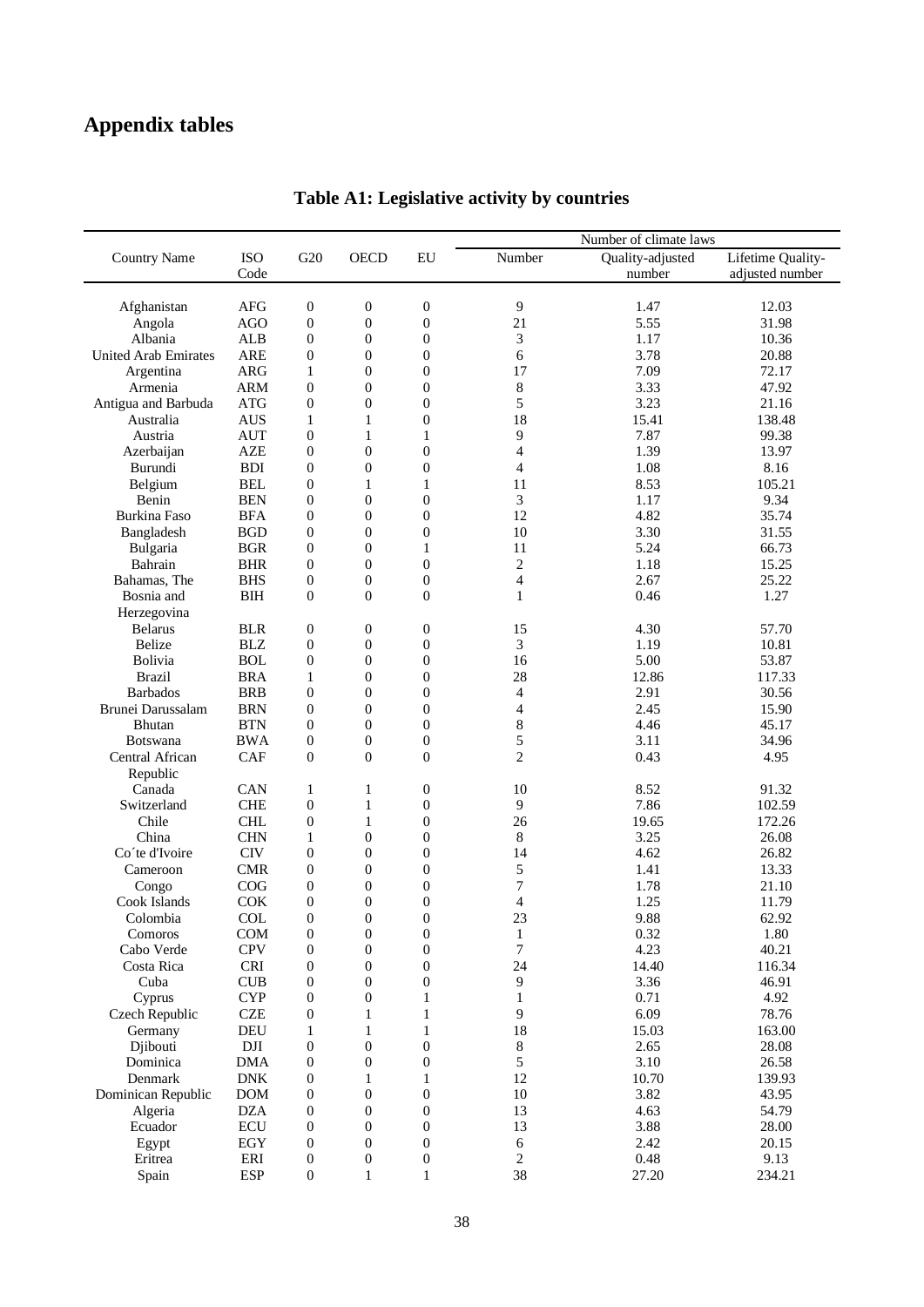|                                |                                                             |                                      |                       |                                    |                          | Number of climate laws |                   |
|--------------------------------|-------------------------------------------------------------|--------------------------------------|-----------------------|------------------------------------|--------------------------|------------------------|-------------------|
| <b>Country Name</b>            | <b>ISO</b>                                                  | G20                                  | <b>OECD</b>           | EU                                 | Number                   | Quality-adjusted       | Lifetime Quality- |
|                                | Code                                                        |                                      |                       |                                    |                          | number                 | adjusted number   |
|                                |                                                             |                                      |                       |                                    |                          |                        |                   |
| Estonia                        | <b>EST</b>                                                  | $\boldsymbol{0}$                     | 1                     | 1                                  | 3                        | 2.23                   | 17.81             |
| Ethiopia                       | <b>ETH</b>                                                  | $\boldsymbol{0}$                     | $\boldsymbol{0}$      | $\overline{0}$                     | 13                       | 4.54                   | 64.95             |
| Finland                        | <b>FIN</b>                                                  | $\boldsymbol{0}$                     | $\mathbf{1}$          | $\mathbf{1}$                       | 12                       | 10.76                  | 95.86             |
| Fiji                           | <b>FJI</b>                                                  | $\boldsymbol{0}$                     | $\boldsymbol{0}$      | $\boldsymbol{0}$                   | 5                        | 2.22                   | 22.73             |
| France                         | <b>FRA</b>                                                  | 1                                    | $\mathbf{1}$          | 1                                  | 15                       | 11.84                  | 77.17             |
| Micronesia                     | <b>FSM</b>                                                  | $\boldsymbol{0}$                     | $\boldsymbol{0}$      | $\boldsymbol{0}$                   | $\overline{4}$<br>$\tau$ | 1.96<br>2.81           | 14.37             |
| Gabon<br><b>United Kingdom</b> | GAB<br><b>GBR</b>                                           | $\boldsymbol{0}$<br>$\mathbf{1}$     | $\boldsymbol{0}$<br>1 | $\boldsymbol{0}$<br>1              | 20                       | 16.85                  | 25.73<br>209.68   |
| Georgia                        | <b>GEO</b>                                                  | $\boldsymbol{0}$                     | $\boldsymbol{0}$      | $\overline{0}$                     | $\boldsymbol{2}$         | 1.13                   | 3.88              |
| Ghana                          | <b>GHA</b>                                                  | $\boldsymbol{0}$                     | $\boldsymbol{0}$      | $\boldsymbol{0}$                   | 9                        | 4.41                   | 60.59             |
| Guinea                         | <b>GIN</b>                                                  | $\boldsymbol{0}$                     | $\boldsymbol{0}$      | $\boldsymbol{0}$                   | 3                        | 0.76                   | 9.60              |
| Gambia                         | <b>GMB</b>                                                  | $\boldsymbol{0}$                     | $\boldsymbol{0}$      | $\boldsymbol{0}$                   | 6                        | 2.38                   | 25.48             |
| Guinea-Bissau                  | <b>GNB</b>                                                  | $\boldsymbol{0}$                     | $\boldsymbol{0}$      | $\boldsymbol{0}$                   | $\mathfrak{2}$           | 0.48                   | 4.08              |
| <b>Equatorial Guinea</b>       | <b>GNQ</b>                                                  | $\boldsymbol{0}$                     | $\boldsymbol{0}$      | $\boldsymbol{0}$                   | $\mathbf{1}$             | 0.21                   | 1.11              |
| Greece                         | <b>GRC</b>                                                  | $\boldsymbol{0}$                     | $\mathbf{1}$          | 1                                  | 14                       | 8.75                   | 101.63            |
| Grenada                        | <b>GRD</b>                                                  | $\boldsymbol{0}$                     | $\boldsymbol{0}$      | $\overline{0}$                     | 6                        | 3.17                   | 33.68             |
| Guatemala                      | <b>GTM</b>                                                  | $\boldsymbol{0}$                     | $\boldsymbol{0}$      | $\boldsymbol{0}$                   | 8                        | 2.34                   | 22.26             |
| Guyana                         | <b>GUY</b>                                                  | $\boldsymbol{0}$                     | 0                     | $\overline{0}$                     | 3                        | 1.22                   | 10.11             |
| Honduras                       | <b>HND</b>                                                  | $\boldsymbol{0}$                     | $\boldsymbol{0}$      | $\boldsymbol{0}$                   | 9                        | 2.86                   | 32.53             |
| Croatia                        | <b>HRV</b>                                                  | $\boldsymbol{0}$                     | $\overline{0}$        | 1                                  | 15                       | 8.18                   | 66.52             |
| Haiti                          | HTI                                                         | $\boldsymbol{0}$                     | $\boldsymbol{0}$      | $\boldsymbol{0}$                   | $\overline{2}$           | 0.44                   | 3.40              |
| Hungary                        | <b>HUN</b>                                                  | $\boldsymbol{0}$                     | $\mathbf{1}$          | $\mathbf{1}$                       | 11                       | 7.24                   | 76.95             |
| Indonesia                      | <b>IDN</b>                                                  | $\mathbf{1}$                         | $\boldsymbol{0}$      | $\overline{0}$                     | 22                       | 8.51                   | 75.77             |
| India                          | <b>IND</b>                                                  | $\mathbf{1}$                         | $\boldsymbol{0}$      | $\boldsymbol{0}$                   | 10                       | 5.14                   | 64.64             |
| Ireland                        | <b>IRL</b>                                                  | $\boldsymbol{0}$                     | 1                     | 1                                  | 18                       | 14.95                  | 125.94            |
| Iran                           | <b>IRN</b>                                                  | $\boldsymbol{0}$                     | $\boldsymbol{0}$      | $\boldsymbol{0}$                   | 10                       | 3.26                   | 45.52             |
| Iraq                           | <b>IRQ</b>                                                  | $\boldsymbol{0}$                     | $\boldsymbol{0}$      | $\overline{0}$                     | $\mathbf{1}$             | 0.16                   | 1.99              |
| Iceland                        | <b>ISL</b>                                                  | $\boldsymbol{0}$                     | 1                     | $\boldsymbol{0}$                   | $\overline{7}$           | 5.93                   | 57.91             |
| Israel                         | <b>ISR</b>                                                  | $\boldsymbol{0}$                     | 1                     | $\overline{0}$                     | 17                       | 11.68                  | 156.05            |
| Italy                          | <b>ITA</b>                                                  | $\mathbf{1}$                         | 1                     | 1                                  | 24                       | 14.57                  | 184.01            |
| Jamaica                        | <b>JAM</b>                                                  | $\boldsymbol{0}$                     | 0                     | $\overline{0}$                     | $\overline{\mathcal{A}}$ | 1.73                   | 19.09             |
| Jordan                         | <b>JOR</b>                                                  | $\boldsymbol{0}$                     | $\boldsymbol{0}$      | $\boldsymbol{0}$                   | 3                        | 1.72                   | 18.04             |
| Japan                          | <b>JPN</b>                                                  | $\mathbf{1}$                         | $\mathbf{1}$          | $\boldsymbol{0}$                   | 19                       | 15.01                  | 118.29            |
| Kazakhstan                     | <b>KAZ</b>                                                  | $\boldsymbol{0}$                     | $\boldsymbol{0}$      | $\boldsymbol{0}$                   | 11                       | 3.57                   | 55.53             |
| Kenya                          | <b>KEN</b>                                                  | $\boldsymbol{0}$                     | $\boldsymbol{0}$      | $\boldsymbol{0}$                   | 14                       | 5.11                   | 32.87             |
| Kyrgyzstan                     | $\rm KGZ$                                                   | $\boldsymbol{0}$                     | $\boldsymbol{0}$      | $\boldsymbol{0}$                   | $\overline{7}$           | 1.97                   | 21.48             |
| Cambodia                       | <b>KHM</b>                                                  | 0                                    | $\boldsymbol{0}$      | $\mathbf{0}$                       | 6                        | 1.65                   | 17.46             |
| Kiribati                       | <b>KIR</b>                                                  | $\boldsymbol{0}$                     | $\boldsymbol{0}$      | $\overline{0}$                     | 11                       | 5.93                   | 57.65             |
| Saint Kitts and Nevis          | <b>KNA</b>                                                  | $\overline{0}$                       | $\theta$              | $\theta$                           | $\overline{4}$           | 2.44                   | 18.88             |
| South Korea                    | <b>KOR</b>                                                  | $\mathbf{1}$                         | $\mathbf{1}$          | $\boldsymbol{0}$                   | 22                       | 15.25                  | 204.77            |
| Lao PDR                        | <b>LAO</b>                                                  | $\boldsymbol{0}$                     | $\boldsymbol{0}$      | $\boldsymbol{0}$                   | 5                        | 1.55                   | 13.83             |
| Lebanon                        | LBN                                                         | $\boldsymbol{0}$                     | $\boldsymbol{0}$      | $\boldsymbol{0}$                   | 4                        | 1.35                   | 7.28              |
| Liberia                        | LBR                                                         | $\boldsymbol{0}$                     | $\boldsymbol{0}$      | $\boldsymbol{0}$                   | $\,8\,$                  | 2.12                   | 21.85             |
| Libya                          | LBY                                                         | $\boldsymbol{0}$                     | $\boldsymbol{0}$      | $\boldsymbol{0}$                   | $\overline{c}$           | 0.54                   | 5.16              |
| Saint Lucia                    | <b>LCA</b>                                                  | 0                                    | $\boldsymbol{0}$      | $\boldsymbol{0}$                   | 5                        | 3.24                   | 32.02             |
| Liechtenstein                  | LIE                                                         | $\boldsymbol{0}$                     | $\boldsymbol{0}$      | $\boldsymbol{0}$                   | 6                        | 4.78                   | 51.09             |
| Sri Lanka                      | <b>LKA</b>                                                  | $\boldsymbol{0}$                     | $\boldsymbol{0}$      | $\boldsymbol{0}$                   | $\,8\,$                  | 4.04                   | 46.33             |
| Lesotho                        | <b>LSO</b>                                                  | 0                                    | $\boldsymbol{0}$      | $\boldsymbol{0}$                   | 5                        | 2.30                   | 24.59             |
| Lithuania                      | $\ensuremath{\text{L}\text{T}}\xspace\ensuremath{\text{U}}$ | $\boldsymbol{0}$                     | $\mathbf{1}$          | 1                                  | $\overline{c}$           | 1.34                   | 10.34             |
| Luxembourg                     | $_{\mbox{\text{LUX}}}$                                      | $\boldsymbol{0}$                     | $\mathbf{1}$          | $\mathbf{1}$                       | 12                       | 10.27                  | 73.37             |
| Latvia                         | <b>LVA</b>                                                  | $\boldsymbol{0}$                     | $\boldsymbol{0}$      | 1                                  | $\overline{c}$           | 1.31                   | 11.42             |
| Morocco                        | <b>MAR</b>                                                  | $\boldsymbol{0}$                     | $\boldsymbol{0}$      | $\boldsymbol{0}$                   | 14                       | 6.55                   | 48.20             |
| Monaco                         | <b>MCO</b>                                                  | $\boldsymbol{0}$                     | $\boldsymbol{0}$      | $\boldsymbol{0}$                   | $\overline{c}$           | 1.38                   | 8.14              |
| Moldova                        | <b>MDA</b>                                                  | $\boldsymbol{0}$                     | $\boldsymbol{0}$      | $\boldsymbol{0}$                   | 6                        | 2.57                   | 27.53             |
| Madagascar                     | <b>MDG</b>                                                  | $\boldsymbol{0}$                     | $\boldsymbol{0}$      | $\boldsymbol{0}$                   | 10                       | 3.52                   | 26.35             |
| Maldives                       | MDV                                                         | $\boldsymbol{0}$                     | $\boldsymbol{0}$      | $\boldsymbol{0}$                   | $\tau$                   | 3.06                   | 35.33             |
| Mexico<br>Marshall Islands     | <b>MEX</b>                                                  | $\mathbf{1}$                         | $\mathbf{1}$          | $\boldsymbol{0}$                   | 10                       | 3.97                   | 28.81             |
|                                | MHL                                                         | $\boldsymbol{0}$                     | $\boldsymbol{0}$      | $\boldsymbol{0}$                   | 5                        | 2.41                   | 13.25             |
| Macedonia, FYR<br>Mali         | <b>MKD</b><br>MLI                                           | $\boldsymbol{0}$<br>$\boldsymbol{0}$ | 0<br>$\mathbf{0}$     | $\boldsymbol{0}$<br>$\overline{0}$ | 6<br>25                  | 2.73<br>9.44           | 23.57<br>74.51    |
| Malta                          | MLT                                                         | $\boldsymbol{0}$                     | $\boldsymbol{0}$      | 1                                  | $\,8\,$                  | 6.10                   | 48.38             |
| Myanmar                        | <b>MMR</b>                                                  | $\boldsymbol{0}$                     | $\boldsymbol{0}$      | $\boldsymbol{0}$                   | 7                        | 1.64                   | 10.35             |
| Montenegro                     | $\ensuremath{\mathsf{MNE}}$                                 | $\boldsymbol{0}$                     | $\boldsymbol{0}$      | $\boldsymbol{0}$                   | $\overline{4}$           | 1.96                   | 16.73             |
|                                |                                                             |                                      |                       |                                    |                          |                        |                   |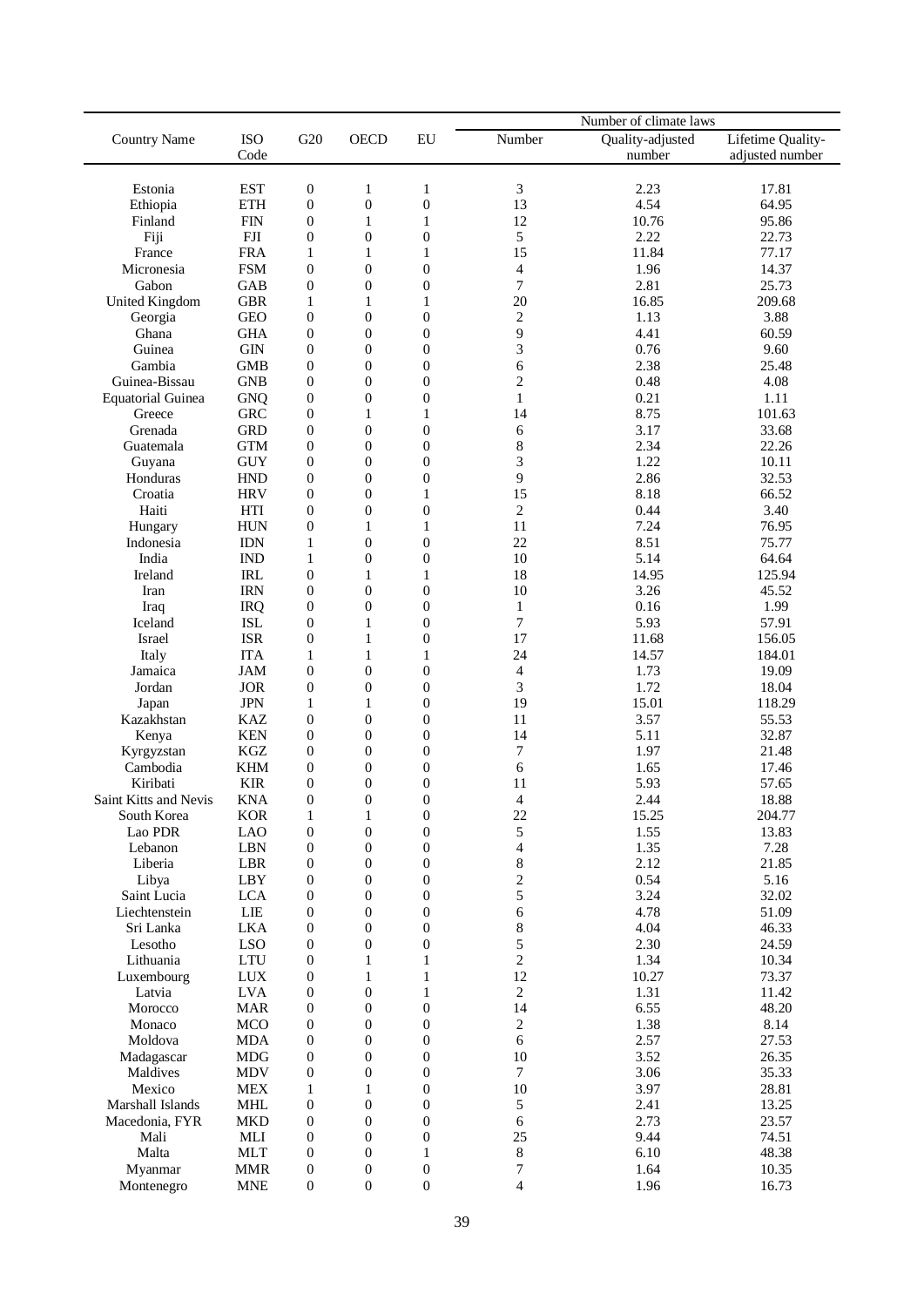|                      |                          |                  |                  |                  | Number of climate laws  |                  |                   |  |  |
|----------------------|--------------------------|------------------|------------------|------------------|-------------------------|------------------|-------------------|--|--|
| <b>Country Name</b>  | <b>ISO</b>               | G20              | <b>OECD</b>      | ${\rm EU}$       | Number                  | Quality-adjusted | Lifetime Quality- |  |  |
|                      | Code                     |                  |                  |                  |                         | number           | adjusted number   |  |  |
|                      |                          |                  |                  |                  |                         |                  |                   |  |  |
| Mongolia             | <b>MNG</b>               | $\boldsymbol{0}$ | $\boldsymbol{0}$ | $\boldsymbol{0}$ | 12                      | 5.57             | 59.91             |  |  |
| Mozambique           | <b>MOZ</b>               | $\boldsymbol{0}$ | $\boldsymbol{0}$ | $\boldsymbol{0}$ | 11                      | 4.08             | 41.16             |  |  |
| Mauritania           | <b>MRT</b>               | $\boldsymbol{0}$ | $\boldsymbol{0}$ | $\boldsymbol{0}$ | 3                       | 1.06             | 14.08             |  |  |
| Mauritius            | <b>MUS</b>               | $\boldsymbol{0}$ | $\boldsymbol{0}$ | $\boldsymbol{0}$ | 6                       | 4.02             | 29.45             |  |  |
| Malawi               | <b>MWI</b>               | $\boldsymbol{0}$ | $\boldsymbol{0}$ | 0                | 11                      | 4.98             | 50.79             |  |  |
| Malaysia             | <b>MYS</b>               | $\boldsymbol{0}$ | $\boldsymbol{0}$ | $\boldsymbol{0}$ | 6                       | 3.56             | 43.27             |  |  |
| Namibia              | <b>NAM</b>               | $\boldsymbol{0}$ | $\overline{0}$   | $\overline{0}$   | 11                      | 6.03             | 56.27             |  |  |
| Niger                | <b>NER</b>               | $\boldsymbol{0}$ | $\boldsymbol{0}$ | $\boldsymbol{0}$ | $\overline{4}$          | 1.50             | 27.67             |  |  |
| Nigeria              | <b>NGA</b>               | $\boldsymbol{0}$ | $\boldsymbol{0}$ | $\boldsymbol{0}$ | 5                       | 1.47             | 10.28             |  |  |
| Nicaragua            | <b>NIC</b>               | $\boldsymbol{0}$ | $\boldsymbol{0}$ | $\boldsymbol{0}$ | 11                      | 3.95             | 48.24             |  |  |
| Niue                 | <b>NIU</b>               | $\boldsymbol{0}$ | $\boldsymbol{0}$ | $\boldsymbol{0}$ | $\,8\,$                 | 2.75             | 24.30             |  |  |
| Netherlands          | <b>NLD</b>               | $\boldsymbol{0}$ | $\mathbf{1}$     | $\mathbf{1}$     | 16                      | 13.82            | 131.05            |  |  |
| Norway               | <b>NOR</b>               | $\boldsymbol{0}$ | 1                | $\boldsymbol{0}$ | 17                      | 15.22            | 186.10            |  |  |
|                      |                          |                  |                  |                  |                         |                  |                   |  |  |
| Nepal                | <b>NPL</b>               | $\boldsymbol{0}$ | $\boldsymbol{0}$ | $\boldsymbol{0}$ | 5                       | 1.67             | 22.70             |  |  |
| Nauru                | <b>NRU</b>               | $\boldsymbol{0}$ | $\boldsymbol{0}$ | $\boldsymbol{0}$ | $\overline{4}$          | 1.77             | 18.61             |  |  |
| New Zealand          | <b>NZL</b>               | $\boldsymbol{0}$ | 1                | $\boldsymbol{0}$ | 10                      | 8.75             | 101.82            |  |  |
| Oman                 | <b>OMN</b>               | $\boldsymbol{0}$ | $\boldsymbol{0}$ | $\boldsymbol{0}$ | $\overline{\mathbf{4}}$ | 2.36             | 19.61             |  |  |
| Pakistan             | <b>PAK</b>               | $\boldsymbol{0}$ | $\overline{0}$   | $\overline{0}$   | 11                      | 3.78             | 28.66             |  |  |
| Panama               | PAN                      | $\boldsymbol{0}$ | $\boldsymbol{0}$ | $\boldsymbol{0}$ | 10                      | 4.83             | 49.56             |  |  |
| Peru                 | <b>PER</b>               | $\boldsymbol{0}$ | $\boldsymbol{0}$ | $\boldsymbol{0}$ | 16                      | 6.22             | 56.19             |  |  |
| Philippines          | PHL                      | $\boldsymbol{0}$ | $\boldsymbol{0}$ | $\boldsymbol{0}$ | 16                      | 6.73             | 88.86             |  |  |
| Palau                | <b>PLW</b>               | $\boldsymbol{0}$ | $\boldsymbol{0}$ | $\boldsymbol{0}$ | $\,8\,$                 | 5.08             | 57.22             |  |  |
| Papua New Guinea     | <b>PNG</b>               | $\boldsymbol{0}$ | $\boldsymbol{0}$ | $\boldsymbol{0}$ | 10                      | 3.37             | 25.05             |  |  |
| Poland               | POL                      | $\boldsymbol{0}$ | 1                | 1                | 12                      | 7.49             | 79.69             |  |  |
| Korea, North         | <b>PRK</b>               | $\boldsymbol{0}$ | $\boldsymbol{0}$ | $\boldsymbol{0}$ | $\overline{4}$          | 0.95             | 12.06             |  |  |
| Portugal             | <b>PRT</b>               | $\boldsymbol{0}$ | 1                | 1                | 15                      | 10.78            | 101.29            |  |  |
| Paraguay             | PRY                      | $\boldsymbol{0}$ | $\boldsymbol{0}$ | $\boldsymbol{0}$ | 12                      | 3.98             | 45.47             |  |  |
| Qatar                | QAT                      | $\boldsymbol{0}$ | $\boldsymbol{0}$ | $\boldsymbol{0}$ | $\sqrt{2}$              | 1.24             | 18.83             |  |  |
| Russia               | <b>RUS</b>               | $\mathbf{1}$     | $\overline{0}$   | $\overline{0}$   | 12                      | 4.09             | 40.94             |  |  |
| Rwanda               | <b>RWA</b>               | $\boldsymbol{0}$ | $\boldsymbol{0}$ | $\boldsymbol{0}$ | $\,8\,$                 | 3.30             | 32.94             |  |  |
| Saudi Arabia         | SAU                      | $\mathbf{1}$     | $\boldsymbol{0}$ | $\boldsymbol{0}$ | 3                       | 1.61             | 13.45             |  |  |
| Sudan                | <b>SDN</b>               | $\boldsymbol{0}$ | $\boldsymbol{0}$ | $\boldsymbol{0}$ | $\mathbf{1}$            | 0.23             | 3.14              |  |  |
| Senegal              | <b>SEN</b>               | $\boldsymbol{0}$ | $\boldsymbol{0}$ | $\boldsymbol{0}$ | 17                      | 7.59             | 80.31             |  |  |
| Singapore            | <b>SGP</b>               | 0                | $\boldsymbol{0}$ | $\boldsymbol{0}$ | 9                       | 7.42             | 84.86             |  |  |
| Solomon Islands      | <b>SLB</b>               | $\boldsymbol{0}$ | $\boldsymbol{0}$ | $\boldsymbol{0}$ | 6                       | 2.38             | 18.94             |  |  |
| Sierra Leone         | <b>SLE</b>               | $\boldsymbol{0}$ | $\overline{0}$   | $\theta$         | 8                       | 2.54             | 21.96             |  |  |
| El Salvador          | <b>SLV</b>               | $\boldsymbol{0}$ | $\boldsymbol{0}$ | $\boldsymbol{0}$ | 8                       | 2.93             | 30.66             |  |  |
| San Marino           | <b>SMR</b>               | $\boldsymbol{0}$ | $\overline{0}$   | $\boldsymbol{0}$ | 3                       | 2.06             | 18.32             |  |  |
| Serbia               | <b>SRB</b>               | $\boldsymbol{0}$ | $\Omega$         | $\theta$         | 5                       | 2.21             | 15.15             |  |  |
| South Sudan          | SSD                      | $\boldsymbol{0}$ | $\boldsymbol{0}$ | $\boldsymbol{0}$ | $\boldsymbol{2}$        | 0.26             | 1.54              |  |  |
| Sao Tome and         | <b>STP</b>               | $\boldsymbol{0}$ | $\boldsymbol{0}$ | $\boldsymbol{0}$ | $\overline{c}$          | 0.69             | 5.58              |  |  |
| Principe             |                          |                  |                  |                  |                         |                  |                   |  |  |
| Suriname             | $\rm SUR$                | $\boldsymbol{0}$ | 0                | $\boldsymbol{0}$ | 3                       | 1.39             | 10.98             |  |  |
| Slovakia             | <b>SVK</b>               | $\boldsymbol{0}$ | 1                | $\mathbf{1}$     | 17                      | 10.30            | 103.58            |  |  |
| Slovenia             | <b>SVN</b>               | $\boldsymbol{0}$ | 1                | 1                | $\tau$                  | 4.92             | 43.58             |  |  |
| Sweden               | <b>SWE</b>               | 0                | 1                | 1                | 11                      | 9.80             | 108.61            |  |  |
| Swaziland            |                          |                  |                  | $\boldsymbol{0}$ |                         |                  | 19.89             |  |  |
| Seychelles           | SWZ                      | $\boldsymbol{0}$ | 0                |                  | $\overline{4}$<br>7     | 1.58<br>3.64     |                   |  |  |
|                      | ${\rm SYC}$              | 0                | $\boldsymbol{0}$ | $\boldsymbol{0}$ |                         |                  | 26.11             |  |  |
| Syrian Arab Republic | <b>SYR</b>               | $\boldsymbol{0}$ | $\boldsymbol{0}$ | $\boldsymbol{0}$ | $\overline{4}$          | 1.20             | 9.77              |  |  |
| Chad                 | <b>TCD</b>               | $\boldsymbol{0}$ | $\boldsymbol{0}$ | $\boldsymbol{0}$ | 3                       | 0.72             | 3.88              |  |  |
| Togo                 | <b>TGO</b>               | $\boldsymbol{0}$ | $\boldsymbol{0}$ | $\boldsymbol{0}$ | 14                      | 4.68             | 42.32             |  |  |
| Thailand             | <b>THA</b>               | 0                | 0                | $\boldsymbol{0}$ | 10                      | 4.71             | 50.84             |  |  |
| Tajikistan           | $\ensuremath{{\rm TJK}}$ | $\boldsymbol{0}$ | $\boldsymbol{0}$ | $\boldsymbol{0}$ | 7                       | 1.72             | 26.44             |  |  |
| Turkmenistan         | <b>TKM</b>               | $\boldsymbol{0}$ | 0                | $\boldsymbol{0}$ | 1                       | 0.22             | 1.65              |  |  |
| Tonga                | <b>TON</b>               | $\boldsymbol{0}$ | $\boldsymbol{0}$ | $\boldsymbol{0}$ | 6                       | 3.04             | 28.81             |  |  |
| Trinidad and Tobago  | <b>TTO</b>               | 0                | $\boldsymbol{0}$ | $\boldsymbol{0}$ | 6                       | 2.92             | 37.79             |  |  |
| Tunisia              | TUN                      | $\boldsymbol{0}$ | 0                | 0                | $\overline{4}$          | 1.99             | 19.58             |  |  |
| Turkey               | TUR                      | 1                | 1                | $\theta$         | 14                      | 7.13             | 67.31             |  |  |
| Tuvalu               | TUV                      | 0                | $\boldsymbol{0}$ | $\boldsymbol{0}$ | $\,8\,$                 | 5.35             | 56.71             |  |  |
| Taiwan               | <b>TWN</b>               | 0                | $\boldsymbol{0}$ | $\boldsymbol{0}$ | 5                       | 3.48             | 27.78             |  |  |
| Tanzania             | <b>TZA</b>               | 0                | $\boldsymbol{0}$ | 0                | 14                      | 5.80             | 48.16             |  |  |
| Uganda               | <b>UGA</b>               | 0                | 0                | $\boldsymbol{0}$ | 6                       | 2.56             | 30.54             |  |  |
| Ukraine              | <b>UKR</b>               | $\boldsymbol{0}$ | $\boldsymbol{0}$ | $\boldsymbol{0}$ | 13                      | 4.18             | 63.17             |  |  |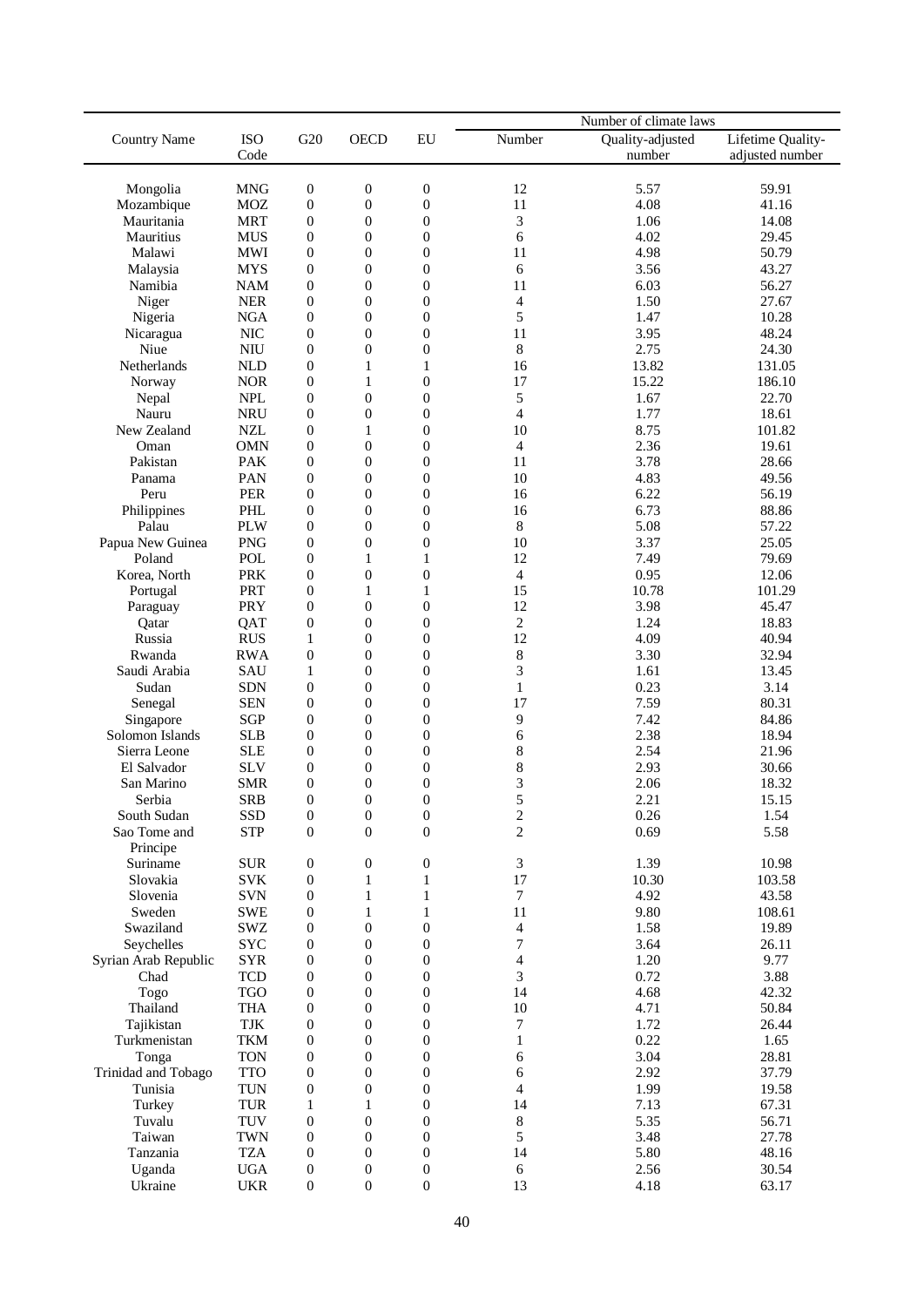|                       |            |                  |                  |                | Number of climate laws |                  |                   |  |
|-----------------------|------------|------------------|------------------|----------------|------------------------|------------------|-------------------|--|
| <b>Country Name</b>   | <b>ISO</b> | G20              | <b>OECD</b>      | EU             | Number                 | Quality-adjusted | Lifetime Quality- |  |
|                       | Code       |                  |                  |                |                        | number           | adjusted number   |  |
|                       |            |                  |                  |                |                        |                  |                   |  |
| Uruguay               | <b>URY</b> | $\boldsymbol{0}$ | $\boldsymbol{0}$ | 0              | 17                     | 10.71            | 96.72             |  |
| United States of      | <b>USA</b> | 1                |                  | $\overline{0}$ | 11                     | 9.03             | 102.86            |  |
| America               |            |                  |                  |                |                        |                  |                   |  |
| Uzbekistan            | <b>UZB</b> | $\boldsymbol{0}$ | $\boldsymbol{0}$ | 0              | 6                      | 1.50             | 16.99             |  |
| Saint Vincent and the | <b>VCT</b> | $\theta$         | $\overline{0}$   | $\overline{0}$ | 3                      | 1.97             | 14.80             |  |
| Grenadines            |            |                  |                  |                |                        |                  |                   |  |
| Venezuela             | <b>VEN</b> | $\boldsymbol{0}$ | $\boldsymbol{0}$ | 0              | 4                      | 0.69             | 7.76              |  |
| Vietnam               | VNM        | $\overline{0}$   | 0                | 0              | 15                     | 6.09             | 58.11             |  |
| Vanuatu               | <b>VUT</b> | $\overline{0}$   | 0                | 0              | ⇁                      | 3.96             | 34.29             |  |
| Samoa                 | WSM        | $\overline{0}$   | $\theta$         | 0              | 9                      | 5.85             | 56.28             |  |
| Yemen                 | YEM        | $\overline{0}$   | $\theta$         | 0              | 6                      | 1.56             | 20.45             |  |
| South Africa          | <b>ZAF</b> | 1                | 0                | 0              | 12                     | 6.23             | 58.17             |  |
| Zambia                | <b>ZMB</b> | $\overline{0}$   | $\overline{0}$   | 0              | 15                     | 6.42             | 52.84             |  |
| Zimbabwe              | <b>ZWE</b> | $\theta$         | $\overline{0}$   | $\Omega$       | 9                      | 1.68             | 14.45             |  |

*Notes:* Data on climate laws and policies come from *Climate Change Laws of the World*. Quality-adjusted laws are derived by multiplying each law by the Rule of Law score (Kaufman et al 2010) in the year it was passed. Life-time quality adjusted laws are calculated as the number of years a law has been in force, multiplied by the Rule of Law score in each year. All calculations are done over the period 1990-2019.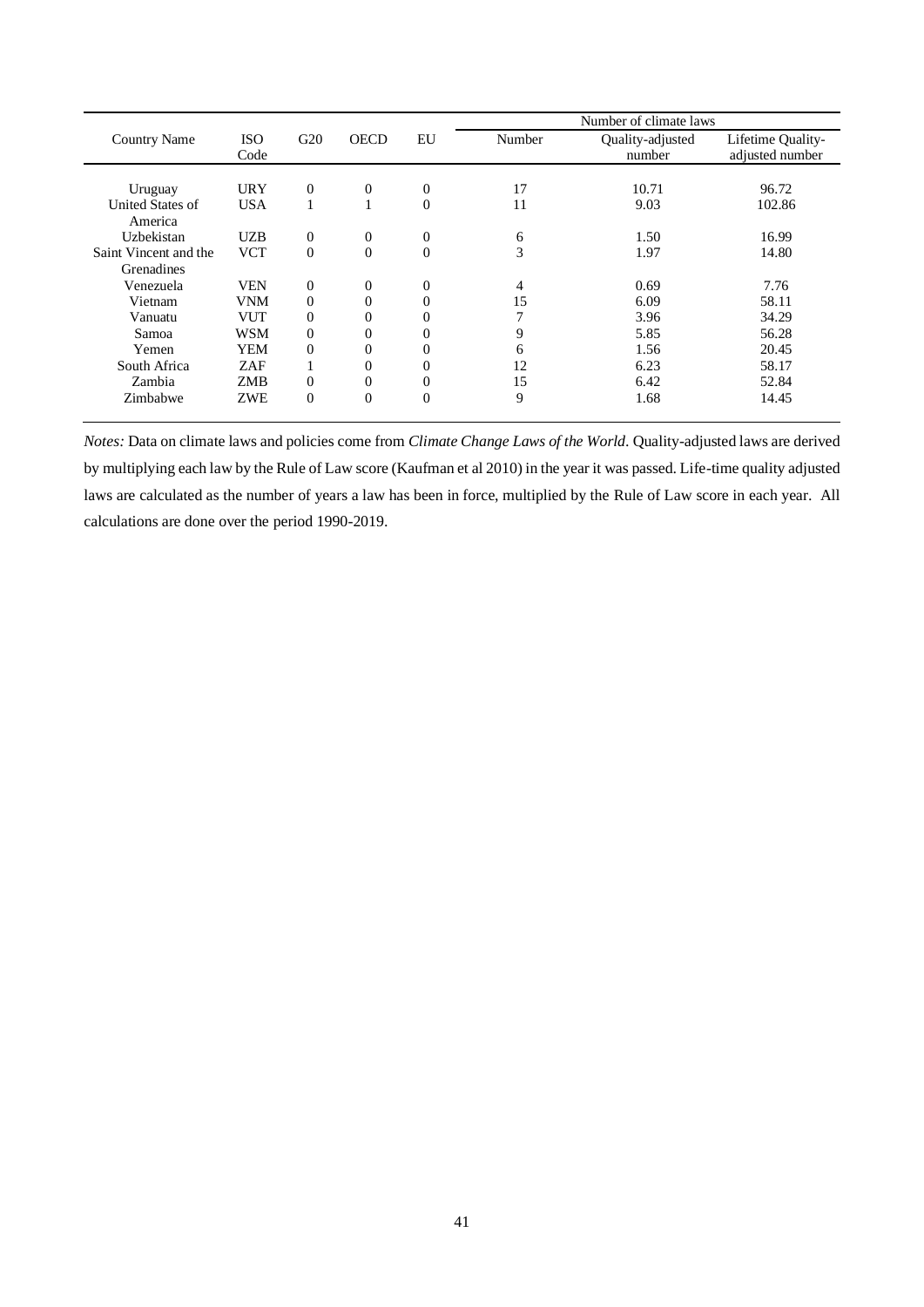| $\operatorname{code}$<br>code<br>score<br>score<br>score<br>score<br>score<br>score<br>ALB<br>0.718<br>1.244<br>$\rm KGZ$<br>1.000<br>0.000<br>0.800<br><b>KOR</b><br>0.742<br>ARG<br>1.400<br>1.193<br>LBN<br>0.000<br><b>AUS</b><br>0.659<br>1.394<br>1.067<br><b>LKA</b><br><b>AUT</b><br>0.444<br>1.185<br>1.455<br>0.000<br>$\operatorname{BEL}$<br><b>LSO</b><br>0.884<br>1.000<br>1.852<br>0.000<br>7.500<br>$_{\mbox{\footnotesize{LUX}}}$<br>1.000<br><b>BFA</b><br>0.000<br>$\operatorname{BGR}$<br><b>LVA</b><br>0.000<br>1.111<br>0.000<br>1.636<br><b>BHS</b><br>0.467<br>1.615<br><b>MDA</b><br>0.902<br>0.000<br>1.533<br><b>BLZ</b><br>1.000<br><b>MDV</b><br>1.000<br>0.250<br><b>BOL</b><br>0.700<br>1.422<br>${\rm MEX}$<br>0.778<br>1.167<br><b>BRA</b><br>0.000<br>1.077<br>4.308<br><b>MKD</b><br>1.000<br><b>BRB</b><br>1.500<br>0.500<br>$\operatorname{MLI}$<br>1.000<br>1.000<br><b>MLT</b><br>0.795<br><b>BWA</b><br>1.750<br>1.197<br>0.830<br>$\mathbf{M}\mathbf{W}\mathbf{I}$<br>CAN<br>1.000<br>CHL<br>0.971<br>1.071<br>$\mathbf{N}\mathbf{A}\mathbf{M}$<br>1.000<br>COL<br>3.250<br>0.000<br>${\rm NGA}$<br>0.900<br>1.800<br><b>COM</b><br>1.000<br><b>NIC</b><br>0.971<br>1.012<br><b>CPV</b><br>0.750<br><b>NLD</b><br>1.333<br>1.263<br>0.444<br><b>NOR</b><br>$\ensuremath{\mathsf{CRI}}$<br>0.117<br>1.140<br>0.878<br>1.663<br>$\ensuremath{\mathsf{NPL}}$<br><b>CYP</b><br>0.000<br>4.800<br>1.000<br><b>CZE</b><br>0.500<br>$\ensuremath{\text{NZL}}$<br>1.250<br>0.194<br>2.450<br>PAK<br>DEU<br>1.111<br>0.667<br>0.000<br>1.333<br>PAN<br><b>DNK</b><br>1.313<br>0.583<br>1.000<br>PER<br><b>DOM</b><br>0.000<br>1.400<br>1.318<br>0.170<br>2.036<br>0.622<br>ECU<br>PHL<br>0.000<br>1.045<br>1.000<br><b>ESP</b><br>POL<br>1.314<br>0.686<br>1.643<br>1.533<br>0.348<br>1.021<br>PRT<br>1.867<br>0.828<br><b>FIN</b><br>0.333<br>1.149<br>PRY<br><b>FRA</b><br>1.091<br>0.909<br>1.116<br>0.467<br><b>ROU</b><br>0.000<br><b>GBR</b><br>0.560<br>1.508<br>0.000<br>2.500<br><b>RUS</b><br><b>GHA</b><br>0.617<br>1.215<br>1.000<br><b>SEN</b><br>1.000<br>0.000<br><b>GNB</b><br>1.917<br><b>SLE</b><br><b>GRC</b><br>0.701<br>1.000<br>1.205<br>0.519<br><b>SLV</b><br><b>GRD</b><br>1.867<br>0.525<br>2.188<br><b>SVK</b><br><b>GTM</b><br>0.600<br>3.000<br>1.000<br>SVN<br>$\rm GUY$<br>1.000<br>0.000<br>0.863<br>1.533<br><b>HND</b><br><b>SWE</b><br>1.000<br>1.620<br>0.599<br><b>HRV</b><br>0.568<br>2.880<br><b>TTO</b><br>0.600<br>0.622<br>1.436<br><b>HUN</b><br>0.898<br><b>TUN</b><br>0.758<br>1.157<br>2.778<br><b>UKR</b><br>$\mathop{\rm IND}\nolimits$<br>1.037<br>1.042<br>0.982<br>0.833<br><b>URY</b><br>$\ensuremath{\mathsf{IRL}}\xspace$<br>1.556<br>0.737<br>0.110<br>2.027<br>$\operatorname{ISL}$<br>0.000<br><b>USA</b><br>1.273<br>0.795<br>1.438<br><b>VUT</b><br><b>ISR</b><br>0.961<br>0.917<br>1.048<br>1.235<br>ZAF<br>0.809<br>0.000<br>1.217<br><b>ITA</b><br>1.165<br>0.971 | ISO        | Right-wing | Left-wing | Center | <b>ISO</b> | Right-wing | Left-wing | Center |
|-----------------------------------------------------------------------------------------------------------------------------------------------------------------------------------------------------------------------------------------------------------------------------------------------------------------------------------------------------------------------------------------------------------------------------------------------------------------------------------------------------------------------------------------------------------------------------------------------------------------------------------------------------------------------------------------------------------------------------------------------------------------------------------------------------------------------------------------------------------------------------------------------------------------------------------------------------------------------------------------------------------------------------------------------------------------------------------------------------------------------------------------------------------------------------------------------------------------------------------------------------------------------------------------------------------------------------------------------------------------------------------------------------------------------------------------------------------------------------------------------------------------------------------------------------------------------------------------------------------------------------------------------------------------------------------------------------------------------------------------------------------------------------------------------------------------------------------------------------------------------------------------------------------------------------------------------------------------------------------------------------------------------------------------------------------------------------------------------------------------------------------------------------------------------------------------------------------------------------------------------------------------------------------------------------------------------------------------------------------------------------------------------------------------------------------------------------------------------------------------------------------------------------------------------------------------------------------------------------------------------------------------------------------------------------------------------------------------------------------------------------------------------------------------------------------------------------------------------------------------------------------------------------------------------------------------------------------------|------------|------------|-----------|--------|------------|------------|-----------|--------|
|                                                                                                                                                                                                                                                                                                                                                                                                                                                                                                                                                                                                                                                                                                                                                                                                                                                                                                                                                                                                                                                                                                                                                                                                                                                                                                                                                                                                                                                                                                                                                                                                                                                                                                                                                                                                                                                                                                                                                                                                                                                                                                                                                                                                                                                                                                                                                                                                                                                                                                                                                                                                                                                                                                                                                                                                                                                                                                                                                                 |            |            |           |        |            |            |           |        |
|                                                                                                                                                                                                                                                                                                                                                                                                                                                                                                                                                                                                                                                                                                                                                                                                                                                                                                                                                                                                                                                                                                                                                                                                                                                                                                                                                                                                                                                                                                                                                                                                                                                                                                                                                                                                                                                                                                                                                                                                                                                                                                                                                                                                                                                                                                                                                                                                                                                                                                                                                                                                                                                                                                                                                                                                                                                                                                                                                                 |            |            |           |        |            |            |           |        |
|                                                                                                                                                                                                                                                                                                                                                                                                                                                                                                                                                                                                                                                                                                                                                                                                                                                                                                                                                                                                                                                                                                                                                                                                                                                                                                                                                                                                                                                                                                                                                                                                                                                                                                                                                                                                                                                                                                                                                                                                                                                                                                                                                                                                                                                                                                                                                                                                                                                                                                                                                                                                                                                                                                                                                                                                                                                                                                                                                                 |            |            |           |        |            |            |           |        |
|                                                                                                                                                                                                                                                                                                                                                                                                                                                                                                                                                                                                                                                                                                                                                                                                                                                                                                                                                                                                                                                                                                                                                                                                                                                                                                                                                                                                                                                                                                                                                                                                                                                                                                                                                                                                                                                                                                                                                                                                                                                                                                                                                                                                                                                                                                                                                                                                                                                                                                                                                                                                                                                                                                                                                                                                                                                                                                                                                                 |            |            |           |        |            |            |           |        |
|                                                                                                                                                                                                                                                                                                                                                                                                                                                                                                                                                                                                                                                                                                                                                                                                                                                                                                                                                                                                                                                                                                                                                                                                                                                                                                                                                                                                                                                                                                                                                                                                                                                                                                                                                                                                                                                                                                                                                                                                                                                                                                                                                                                                                                                                                                                                                                                                                                                                                                                                                                                                                                                                                                                                                                                                                                                                                                                                                                 |            |            |           |        |            |            |           |        |
|                                                                                                                                                                                                                                                                                                                                                                                                                                                                                                                                                                                                                                                                                                                                                                                                                                                                                                                                                                                                                                                                                                                                                                                                                                                                                                                                                                                                                                                                                                                                                                                                                                                                                                                                                                                                                                                                                                                                                                                                                                                                                                                                                                                                                                                                                                                                                                                                                                                                                                                                                                                                                                                                                                                                                                                                                                                                                                                                                                 |            |            |           |        |            |            |           |        |
|                                                                                                                                                                                                                                                                                                                                                                                                                                                                                                                                                                                                                                                                                                                                                                                                                                                                                                                                                                                                                                                                                                                                                                                                                                                                                                                                                                                                                                                                                                                                                                                                                                                                                                                                                                                                                                                                                                                                                                                                                                                                                                                                                                                                                                                                                                                                                                                                                                                                                                                                                                                                                                                                                                                                                                                                                                                                                                                                                                 |            |            |           |        |            |            |           |        |
|                                                                                                                                                                                                                                                                                                                                                                                                                                                                                                                                                                                                                                                                                                                                                                                                                                                                                                                                                                                                                                                                                                                                                                                                                                                                                                                                                                                                                                                                                                                                                                                                                                                                                                                                                                                                                                                                                                                                                                                                                                                                                                                                                                                                                                                                                                                                                                                                                                                                                                                                                                                                                                                                                                                                                                                                                                                                                                                                                                 |            |            |           |        |            |            |           |        |
|                                                                                                                                                                                                                                                                                                                                                                                                                                                                                                                                                                                                                                                                                                                                                                                                                                                                                                                                                                                                                                                                                                                                                                                                                                                                                                                                                                                                                                                                                                                                                                                                                                                                                                                                                                                                                                                                                                                                                                                                                                                                                                                                                                                                                                                                                                                                                                                                                                                                                                                                                                                                                                                                                                                                                                                                                                                                                                                                                                 |            |            |           |        |            |            |           |        |
|                                                                                                                                                                                                                                                                                                                                                                                                                                                                                                                                                                                                                                                                                                                                                                                                                                                                                                                                                                                                                                                                                                                                                                                                                                                                                                                                                                                                                                                                                                                                                                                                                                                                                                                                                                                                                                                                                                                                                                                                                                                                                                                                                                                                                                                                                                                                                                                                                                                                                                                                                                                                                                                                                                                                                                                                                                                                                                                                                                 |            |            |           |        |            |            |           |        |
|                                                                                                                                                                                                                                                                                                                                                                                                                                                                                                                                                                                                                                                                                                                                                                                                                                                                                                                                                                                                                                                                                                                                                                                                                                                                                                                                                                                                                                                                                                                                                                                                                                                                                                                                                                                                                                                                                                                                                                                                                                                                                                                                                                                                                                                                                                                                                                                                                                                                                                                                                                                                                                                                                                                                                                                                                                                                                                                                                                 |            |            |           |        |            |            |           |        |
|                                                                                                                                                                                                                                                                                                                                                                                                                                                                                                                                                                                                                                                                                                                                                                                                                                                                                                                                                                                                                                                                                                                                                                                                                                                                                                                                                                                                                                                                                                                                                                                                                                                                                                                                                                                                                                                                                                                                                                                                                                                                                                                                                                                                                                                                                                                                                                                                                                                                                                                                                                                                                                                                                                                                                                                                                                                                                                                                                                 |            |            |           |        |            |            |           |        |
|                                                                                                                                                                                                                                                                                                                                                                                                                                                                                                                                                                                                                                                                                                                                                                                                                                                                                                                                                                                                                                                                                                                                                                                                                                                                                                                                                                                                                                                                                                                                                                                                                                                                                                                                                                                                                                                                                                                                                                                                                                                                                                                                                                                                                                                                                                                                                                                                                                                                                                                                                                                                                                                                                                                                                                                                                                                                                                                                                                 |            |            |           |        |            |            |           |        |
|                                                                                                                                                                                                                                                                                                                                                                                                                                                                                                                                                                                                                                                                                                                                                                                                                                                                                                                                                                                                                                                                                                                                                                                                                                                                                                                                                                                                                                                                                                                                                                                                                                                                                                                                                                                                                                                                                                                                                                                                                                                                                                                                                                                                                                                                                                                                                                                                                                                                                                                                                                                                                                                                                                                                                                                                                                                                                                                                                                 |            |            |           |        |            |            |           |        |
|                                                                                                                                                                                                                                                                                                                                                                                                                                                                                                                                                                                                                                                                                                                                                                                                                                                                                                                                                                                                                                                                                                                                                                                                                                                                                                                                                                                                                                                                                                                                                                                                                                                                                                                                                                                                                                                                                                                                                                                                                                                                                                                                                                                                                                                                                                                                                                                                                                                                                                                                                                                                                                                                                                                                                                                                                                                                                                                                                                 |            |            |           |        |            |            |           |        |
|                                                                                                                                                                                                                                                                                                                                                                                                                                                                                                                                                                                                                                                                                                                                                                                                                                                                                                                                                                                                                                                                                                                                                                                                                                                                                                                                                                                                                                                                                                                                                                                                                                                                                                                                                                                                                                                                                                                                                                                                                                                                                                                                                                                                                                                                                                                                                                                                                                                                                                                                                                                                                                                                                                                                                                                                                                                                                                                                                                 |            |            |           |        |            |            |           |        |
|                                                                                                                                                                                                                                                                                                                                                                                                                                                                                                                                                                                                                                                                                                                                                                                                                                                                                                                                                                                                                                                                                                                                                                                                                                                                                                                                                                                                                                                                                                                                                                                                                                                                                                                                                                                                                                                                                                                                                                                                                                                                                                                                                                                                                                                                                                                                                                                                                                                                                                                                                                                                                                                                                                                                                                                                                                                                                                                                                                 |            |            |           |        |            |            |           |        |
|                                                                                                                                                                                                                                                                                                                                                                                                                                                                                                                                                                                                                                                                                                                                                                                                                                                                                                                                                                                                                                                                                                                                                                                                                                                                                                                                                                                                                                                                                                                                                                                                                                                                                                                                                                                                                                                                                                                                                                                                                                                                                                                                                                                                                                                                                                                                                                                                                                                                                                                                                                                                                                                                                                                                                                                                                                                                                                                                                                 |            |            |           |        |            |            |           |        |
|                                                                                                                                                                                                                                                                                                                                                                                                                                                                                                                                                                                                                                                                                                                                                                                                                                                                                                                                                                                                                                                                                                                                                                                                                                                                                                                                                                                                                                                                                                                                                                                                                                                                                                                                                                                                                                                                                                                                                                                                                                                                                                                                                                                                                                                                                                                                                                                                                                                                                                                                                                                                                                                                                                                                                                                                                                                                                                                                                                 |            |            |           |        |            |            |           |        |
|                                                                                                                                                                                                                                                                                                                                                                                                                                                                                                                                                                                                                                                                                                                                                                                                                                                                                                                                                                                                                                                                                                                                                                                                                                                                                                                                                                                                                                                                                                                                                                                                                                                                                                                                                                                                                                                                                                                                                                                                                                                                                                                                                                                                                                                                                                                                                                                                                                                                                                                                                                                                                                                                                                                                                                                                                                                                                                                                                                 |            |            |           |        |            |            |           |        |
|                                                                                                                                                                                                                                                                                                                                                                                                                                                                                                                                                                                                                                                                                                                                                                                                                                                                                                                                                                                                                                                                                                                                                                                                                                                                                                                                                                                                                                                                                                                                                                                                                                                                                                                                                                                                                                                                                                                                                                                                                                                                                                                                                                                                                                                                                                                                                                                                                                                                                                                                                                                                                                                                                                                                                                                                                                                                                                                                                                 |            |            |           |        |            |            |           |        |
|                                                                                                                                                                                                                                                                                                                                                                                                                                                                                                                                                                                                                                                                                                                                                                                                                                                                                                                                                                                                                                                                                                                                                                                                                                                                                                                                                                                                                                                                                                                                                                                                                                                                                                                                                                                                                                                                                                                                                                                                                                                                                                                                                                                                                                                                                                                                                                                                                                                                                                                                                                                                                                                                                                                                                                                                                                                                                                                                                                 |            |            |           |        |            |            |           |        |
|                                                                                                                                                                                                                                                                                                                                                                                                                                                                                                                                                                                                                                                                                                                                                                                                                                                                                                                                                                                                                                                                                                                                                                                                                                                                                                                                                                                                                                                                                                                                                                                                                                                                                                                                                                                                                                                                                                                                                                                                                                                                                                                                                                                                                                                                                                                                                                                                                                                                                                                                                                                                                                                                                                                                                                                                                                                                                                                                                                 |            |            |           |        |            |            |           |        |
|                                                                                                                                                                                                                                                                                                                                                                                                                                                                                                                                                                                                                                                                                                                                                                                                                                                                                                                                                                                                                                                                                                                                                                                                                                                                                                                                                                                                                                                                                                                                                                                                                                                                                                                                                                                                                                                                                                                                                                                                                                                                                                                                                                                                                                                                                                                                                                                                                                                                                                                                                                                                                                                                                                                                                                                                                                                                                                                                                                 |            |            |           |        |            |            |           |        |
|                                                                                                                                                                                                                                                                                                                                                                                                                                                                                                                                                                                                                                                                                                                                                                                                                                                                                                                                                                                                                                                                                                                                                                                                                                                                                                                                                                                                                                                                                                                                                                                                                                                                                                                                                                                                                                                                                                                                                                                                                                                                                                                                                                                                                                                                                                                                                                                                                                                                                                                                                                                                                                                                                                                                                                                                                                                                                                                                                                 |            |            |           |        |            |            |           |        |
|                                                                                                                                                                                                                                                                                                                                                                                                                                                                                                                                                                                                                                                                                                                                                                                                                                                                                                                                                                                                                                                                                                                                                                                                                                                                                                                                                                                                                                                                                                                                                                                                                                                                                                                                                                                                                                                                                                                                                                                                                                                                                                                                                                                                                                                                                                                                                                                                                                                                                                                                                                                                                                                                                                                                                                                                                                                                                                                                                                 |            |            |           |        |            |            |           |        |
|                                                                                                                                                                                                                                                                                                                                                                                                                                                                                                                                                                                                                                                                                                                                                                                                                                                                                                                                                                                                                                                                                                                                                                                                                                                                                                                                                                                                                                                                                                                                                                                                                                                                                                                                                                                                                                                                                                                                                                                                                                                                                                                                                                                                                                                                                                                                                                                                                                                                                                                                                                                                                                                                                                                                                                                                                                                                                                                                                                 |            |            |           |        |            |            |           |        |
|                                                                                                                                                                                                                                                                                                                                                                                                                                                                                                                                                                                                                                                                                                                                                                                                                                                                                                                                                                                                                                                                                                                                                                                                                                                                                                                                                                                                                                                                                                                                                                                                                                                                                                                                                                                                                                                                                                                                                                                                                                                                                                                                                                                                                                                                                                                                                                                                                                                                                                                                                                                                                                                                                                                                                                                                                                                                                                                                                                 |            |            |           |        |            |            |           |        |
|                                                                                                                                                                                                                                                                                                                                                                                                                                                                                                                                                                                                                                                                                                                                                                                                                                                                                                                                                                                                                                                                                                                                                                                                                                                                                                                                                                                                                                                                                                                                                                                                                                                                                                                                                                                                                                                                                                                                                                                                                                                                                                                                                                                                                                                                                                                                                                                                                                                                                                                                                                                                                                                                                                                                                                                                                                                                                                                                                                 |            |            |           |        |            |            |           |        |
|                                                                                                                                                                                                                                                                                                                                                                                                                                                                                                                                                                                                                                                                                                                                                                                                                                                                                                                                                                                                                                                                                                                                                                                                                                                                                                                                                                                                                                                                                                                                                                                                                                                                                                                                                                                                                                                                                                                                                                                                                                                                                                                                                                                                                                                                                                                                                                                                                                                                                                                                                                                                                                                                                                                                                                                                                                                                                                                                                                 |            |            |           |        |            |            |           |        |
|                                                                                                                                                                                                                                                                                                                                                                                                                                                                                                                                                                                                                                                                                                                                                                                                                                                                                                                                                                                                                                                                                                                                                                                                                                                                                                                                                                                                                                                                                                                                                                                                                                                                                                                                                                                                                                                                                                                                                                                                                                                                                                                                                                                                                                                                                                                                                                                                                                                                                                                                                                                                                                                                                                                                                                                                                                                                                                                                                                 |            |            |           |        |            |            |           |        |
|                                                                                                                                                                                                                                                                                                                                                                                                                                                                                                                                                                                                                                                                                                                                                                                                                                                                                                                                                                                                                                                                                                                                                                                                                                                                                                                                                                                                                                                                                                                                                                                                                                                                                                                                                                                                                                                                                                                                                                                                                                                                                                                                                                                                                                                                                                                                                                                                                                                                                                                                                                                                                                                                                                                                                                                                                                                                                                                                                                 |            |            |           |        |            |            |           |        |
|                                                                                                                                                                                                                                                                                                                                                                                                                                                                                                                                                                                                                                                                                                                                                                                                                                                                                                                                                                                                                                                                                                                                                                                                                                                                                                                                                                                                                                                                                                                                                                                                                                                                                                                                                                                                                                                                                                                                                                                                                                                                                                                                                                                                                                                                                                                                                                                                                                                                                                                                                                                                                                                                                                                                                                                                                                                                                                                                                                 |            |            |           |        |            |            |           |        |
|                                                                                                                                                                                                                                                                                                                                                                                                                                                                                                                                                                                                                                                                                                                                                                                                                                                                                                                                                                                                                                                                                                                                                                                                                                                                                                                                                                                                                                                                                                                                                                                                                                                                                                                                                                                                                                                                                                                                                                                                                                                                                                                                                                                                                                                                                                                                                                                                                                                                                                                                                                                                                                                                                                                                                                                                                                                                                                                                                                 |            |            |           |        |            |            |           |        |
|                                                                                                                                                                                                                                                                                                                                                                                                                                                                                                                                                                                                                                                                                                                                                                                                                                                                                                                                                                                                                                                                                                                                                                                                                                                                                                                                                                                                                                                                                                                                                                                                                                                                                                                                                                                                                                                                                                                                                                                                                                                                                                                                                                                                                                                                                                                                                                                                                                                                                                                                                                                                                                                                                                                                                                                                                                                                                                                                                                 |            |            |           |        |            |            |           |        |
|                                                                                                                                                                                                                                                                                                                                                                                                                                                                                                                                                                                                                                                                                                                                                                                                                                                                                                                                                                                                                                                                                                                                                                                                                                                                                                                                                                                                                                                                                                                                                                                                                                                                                                                                                                                                                                                                                                                                                                                                                                                                                                                                                                                                                                                                                                                                                                                                                                                                                                                                                                                                                                                                                                                                                                                                                                                                                                                                                                 |            |            |           |        |            |            |           |        |
|                                                                                                                                                                                                                                                                                                                                                                                                                                                                                                                                                                                                                                                                                                                                                                                                                                                                                                                                                                                                                                                                                                                                                                                                                                                                                                                                                                                                                                                                                                                                                                                                                                                                                                                                                                                                                                                                                                                                                                                                                                                                                                                                                                                                                                                                                                                                                                                                                                                                                                                                                                                                                                                                                                                                                                                                                                                                                                                                                                 |            |            |           |        |            |            |           |        |
|                                                                                                                                                                                                                                                                                                                                                                                                                                                                                                                                                                                                                                                                                                                                                                                                                                                                                                                                                                                                                                                                                                                                                                                                                                                                                                                                                                                                                                                                                                                                                                                                                                                                                                                                                                                                                                                                                                                                                                                                                                                                                                                                                                                                                                                                                                                                                                                                                                                                                                                                                                                                                                                                                                                                                                                                                                                                                                                                                                 |            |            |           |        |            |            |           |        |
|                                                                                                                                                                                                                                                                                                                                                                                                                                                                                                                                                                                                                                                                                                                                                                                                                                                                                                                                                                                                                                                                                                                                                                                                                                                                                                                                                                                                                                                                                                                                                                                                                                                                                                                                                                                                                                                                                                                                                                                                                                                                                                                                                                                                                                                                                                                                                                                                                                                                                                                                                                                                                                                                                                                                                                                                                                                                                                                                                                 |            |            |           |        |            |            |           |        |
|                                                                                                                                                                                                                                                                                                                                                                                                                                                                                                                                                                                                                                                                                                                                                                                                                                                                                                                                                                                                                                                                                                                                                                                                                                                                                                                                                                                                                                                                                                                                                                                                                                                                                                                                                                                                                                                                                                                                                                                                                                                                                                                                                                                                                                                                                                                                                                                                                                                                                                                                                                                                                                                                                                                                                                                                                                                                                                                                                                 |            |            |           |        |            |            |           |        |
|                                                                                                                                                                                                                                                                                                                                                                                                                                                                                                                                                                                                                                                                                                                                                                                                                                                                                                                                                                                                                                                                                                                                                                                                                                                                                                                                                                                                                                                                                                                                                                                                                                                                                                                                                                                                                                                                                                                                                                                                                                                                                                                                                                                                                                                                                                                                                                                                                                                                                                                                                                                                                                                                                                                                                                                                                                                                                                                                                                 |            |            |           |        |            |            |           |        |
|                                                                                                                                                                                                                                                                                                                                                                                                                                                                                                                                                                                                                                                                                                                                                                                                                                                                                                                                                                                                                                                                                                                                                                                                                                                                                                                                                                                                                                                                                                                                                                                                                                                                                                                                                                                                                                                                                                                                                                                                                                                                                                                                                                                                                                                                                                                                                                                                                                                                                                                                                                                                                                                                                                                                                                                                                                                                                                                                                                 |            |            |           |        |            |            |           |        |
|                                                                                                                                                                                                                                                                                                                                                                                                                                                                                                                                                                                                                                                                                                                                                                                                                                                                                                                                                                                                                                                                                                                                                                                                                                                                                                                                                                                                                                                                                                                                                                                                                                                                                                                                                                                                                                                                                                                                                                                                                                                                                                                                                                                                                                                                                                                                                                                                                                                                                                                                                                                                                                                                                                                                                                                                                                                                                                                                                                 |            |            |           |        |            |            |           |        |
|                                                                                                                                                                                                                                                                                                                                                                                                                                                                                                                                                                                                                                                                                                                                                                                                                                                                                                                                                                                                                                                                                                                                                                                                                                                                                                                                                                                                                                                                                                                                                                                                                                                                                                                                                                                                                                                                                                                                                                                                                                                                                                                                                                                                                                                                                                                                                                                                                                                                                                                                                                                                                                                                                                                                                                                                                                                                                                                                                                 |            |            |           |        |            |            |           |        |
|                                                                                                                                                                                                                                                                                                                                                                                                                                                                                                                                                                                                                                                                                                                                                                                                                                                                                                                                                                                                                                                                                                                                                                                                                                                                                                                                                                                                                                                                                                                                                                                                                                                                                                                                                                                                                                                                                                                                                                                                                                                                                                                                                                                                                                                                                                                                                                                                                                                                                                                                                                                                                                                                                                                                                                                                                                                                                                                                                                 |            |            |           |        |            |            |           |        |
|                                                                                                                                                                                                                                                                                                                                                                                                                                                                                                                                                                                                                                                                                                                                                                                                                                                                                                                                                                                                                                                                                                                                                                                                                                                                                                                                                                                                                                                                                                                                                                                                                                                                                                                                                                                                                                                                                                                                                                                                                                                                                                                                                                                                                                                                                                                                                                                                                                                                                                                                                                                                                                                                                                                                                                                                                                                                                                                                                                 | <b>JAM</b> | 2.800      | 0.609     |        | ZMB        |            | 1.000     |        |
| $\mbox{JPN}$<br>1.111<br>0.000                                                                                                                                                                                                                                                                                                                                                                                                                                                                                                                                                                                                                                                                                                                                                                                                                                                                                                                                                                                                                                                                                                                                                                                                                                                                                                                                                                                                                                                                                                                                                                                                                                                                                                                                                                                                                                                                                                                                                                                                                                                                                                                                                                                                                                                                                                                                                                                                                                                                                                                                                                                                                                                                                                                                                                                                                                                                                                                                  |            |            |           |        |            |            |           |        |

## **Table A2: Climate laws and political orientation**

*Notes:* Data on climate laws and policies come from *Climate Change Laws of the World*. Data on political orientation come from the World Bank's *Database of Political Institutions*. All calculations are done over the period 1990-2017.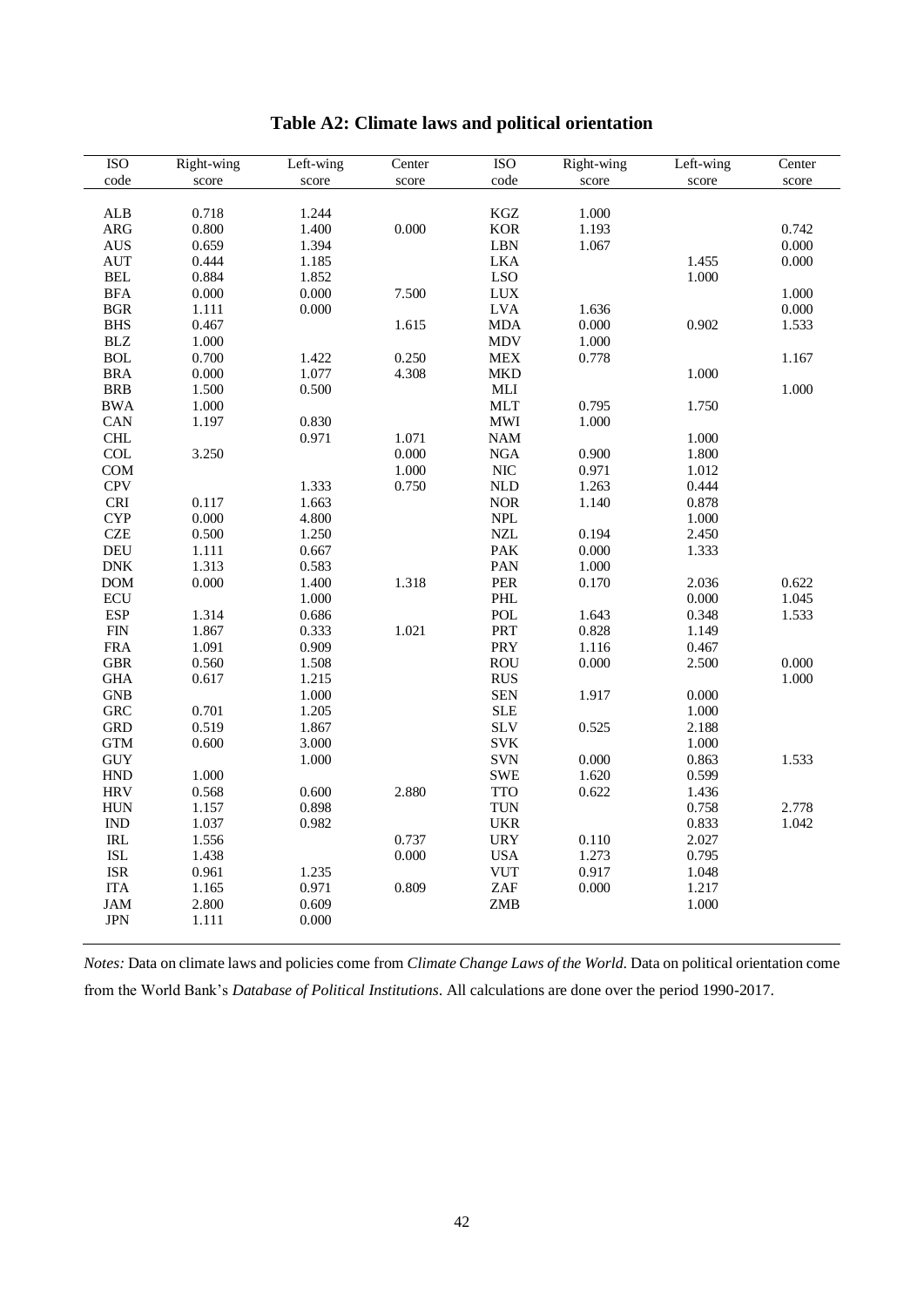| ISO Code             | Score            | ISO Code   | Score | ISO Code                    | Score | ISO Code                         | Score |
|----------------------|------------------|------------|-------|-----------------------------|-------|----------------------------------|-------|
| $\operatorname{BIH}$ | $\boldsymbol{0}$ | <b>ISL</b> | 0.533 | PHL                         | 0.750 | <b>MYS</b>                       | 0.933 |
| COM                  | $\boldsymbol{0}$ | <b>JPN</b> | 0.538 | <b>SGP</b>                  | 0.750 | SWZ                              | 0.933 |
| <b>GNB</b>           | $\boldsymbol{0}$ | <b>SLV</b> | 0.538 | <b>NOR</b>                  | 0.760 | <b>VEN</b>                       | 0.933 |
| KGZ                  | $\overline{0}$   | <b>TUR</b> | 0.538 | <b>BHR</b>                  | 0.778 | ZAF                              | 0.955 |
| <b>KWT</b>           | $\mathbf{0}$     | <b>LUX</b> | 0.545 | ERI                         | 0.778 | <b>MNG</b>                       | 0.972 |
| LBR                  | $\boldsymbol{0}$ | <b>MOZ</b> | 0.545 | <b>LBN</b>                  | 0.778 | <b>BWA</b>                       | 0.988 |
| <b>LBY</b>           | $\boldsymbol{0}$ | <b>MAR</b> | 0.574 | <b>MEX</b>                  | 0.778 | <b>AZE</b>                       | 1.000 |
| <b>LTU</b>           | $\overline{0}$   | <b>SVK</b> | 0.581 | <b>KAZ</b>                  | 0.783 | <b>IRN</b>                       | 1.000 |
| SSD                  | $\overline{0}$   | $\rm B LZ$ | 0.583 | <b>MDV</b>                  | 0.800 | ${\sf NER}$                      | 1.000 |
| <b>TKM</b>           | $\mathbf{0}$     | <b>EST</b> | 0.583 | <b>SVN</b>                  | 0.800 | <b>SLE</b>                       | 1.000 |
| <b>TLS</b>           | $\boldsymbol{0}$ | <b>MRT</b> | 0.583 | <b>ZWE</b>                  | 0.800 | TJK                              | 1.000 |
| <b>TUN</b>           | $\boldsymbol{0}$ | PAK        | 0.599 | ${\rm FJI}$                 | 0.800 | <b>FRA</b>                       | 1.018 |
| <b>CZE</b>           | 0.207            | <b>THA</b> | 0.600 | ${\rm NGA}$                 | 0.800 | <b>LAO</b>                       | 1.018 |
| $\operatorname{MLI}$ | 0.240            | AGO        | 0.614 | <b>NPL</b>                  | 0.800 | $\mathbf{N}\mathbf{A}\mathbf{M}$ | 1.018 |
| <b>VNM</b>           | 0.249            | <b>ARE</b> | 0.622 | <b>NZL</b>                  | 0.808 | <b>MKD</b>                       | 1.050 |
| <b>ESP</b>           | 0.267            | ECU        | 0.622 | <b>BRN</b>                  | 0.824 | <b>OMN</b>                       | 1.077 |
| <b>YEM</b>           | 0.275            | <b>FIN</b> | 0.622 | <b>LVA</b>                  | 0.824 | <b>RWA</b>                       | 1.077 |
| <b>GAB</b>           | 0.286            | <b>GIN</b> | 0.622 | <b>NLD</b>                  | 0.824 | <b>SLB</b>                       | 1.077 |
| <b>RUS</b>           | 0.292            | <b>SUR</b> | 0.622 | <b>ROU</b>                  | 0.824 | <b>UKR</b>                       | 1.089 |
| <b>TTO</b>           | 0.311            | <b>KOR</b> | 0.636 | <b>URY</b>                  | 0.824 | <b>GTM</b>                       | 1.094 |
| <b>USA</b>           | 0.318            | AFG        | 0.655 | $\mathop{\rm IND}\nolimits$ | 0.830 | CMR                              | 1.120 |
| $\rm CIV$            | 0.333            | <b>BOL</b> | 0.656 | ${\rm DNK}$                 | 0.848 | COG                              | 1.143 |
| <b>BLR</b>           | 0.339            | <b>MLT</b> | 0.656 | $\ensuremath{\mathsf{MMR}}$ | 0.848 | <b>CPV</b>                       | 1.143 |
| <b>PNG</b>           | 0.346            | TUV        | 0.656 | <b>MWI</b>                  | 0.848 | <b>ARM</b>                       | 1.167 |
| <b>BFA</b>           | 0.359            | <b>TZA</b> | 0.663 | SAU                         | 0.848 | <b>BEN</b>                       | 1.167 |
| <b>KEN</b>           | 0.359            | <b>GRC</b> | 0.667 | IRL                         | 0.857 | <b>BHS</b>                       | 1.167 |
| ${\rm HUN}$          | 0.364            | <b>GHA</b> | 0.667 | <b>ATG</b>                  | 0.862 | <b>LKA</b>                       | 1.167 |
| <b>AUS</b>           | 0.380            | <b>GRD</b> | 0.667 | $\rm{COD}$                  | 0.862 | <b>BGD</b>                       | 1.200 |
| <b>IDN</b>           | 0.381            | <b>HRV</b> | 0.688 | <b>NIC</b>                  | 0.862 | <b>ALB</b>                       | 1.244 |
| <b>LSO</b>           | 0.400            | <b>ITA</b> | 0.696 | <b>ETH</b>                  | 0.862 | <b>TCD</b>                       | 1.244 |
| <b>TGO</b>           | 0.424            | DOM        | 0.700 | PRT                         | 0.862 | $\operatorname{BEL}$             | 1.292 |
| <b>UZB</b>           | 0.424            | <b>UGA</b> | 0.718 | <b>BDI</b>                  | 0.875 | <b>MUS</b>                       | 1.292 |
| <b>CHL</b>           | 0.449            | <b>BRA</b> | 0.718 | <b>BTN</b>                  | 0.875 | <b>BRB</b>                       | 1.400 |
| <b>DZA</b>           | 0.462            | <b>AUT</b> | 0.732 | EGY                         | 0.875 | <b>GUY</b>                       | 1.436 |
| <b>ISR</b>           | 0.471            | <b>CHE</b> | 0.732 | <b>POL</b>                  | 0.875 | <b>VUT</b>                       | 1.436 |
| COL                  | 0.500            | <b>MDG</b> | 0.737 | PRY                         | 0.897 | <b>SDN</b>                       | 1.750 |
| <b>CRI</b>           | 0.500            | QAT        | 0.737 | <b>HND</b>                  | 0.915 | <b>CYP</b>                       | 1.867 |
| <b>GBR</b>           | 0.500            | PAN        | 0.747 | CAF                         | 0.933 | <b>JAM</b>                       | 1.867 |
| ${\sf ARG}$          | 0.509            | PER        | 0.747 | <b>CHN</b>                  | 0.933 | <b>JOR</b>                       | 1.867 |
| <b>SWE</b>           | 0.509            | ZMB        | 0.747 | <b>GMB</b>                  | 0.933 | <b>GEO</b>                       | 2.000 |
| <b>DEU</b>           | 0.519            | <b>BGR</b> | 0.749 | <b>KHM</b>                  | 0.933 | <b>GNQ</b>                       | 2.000 |
| CAN                  | 0.519            | <b>SEN</b> | 0.749 | <b>MDA</b>                  | 0.933 | <b>IRQ</b>                       | 2.333 |
|                      |                  |            |       |                             |       | <b>HTI</b>                       | 2.545 |

**Table A3: Climate laws and business cycle**

*Notes:* Data on climate laws and policies come from *Climate Change Laws of the World*. Data on business cycles are calculated from real GDP data from the *World Development Indicators* database. All calculations are done over the period 1990-2017.